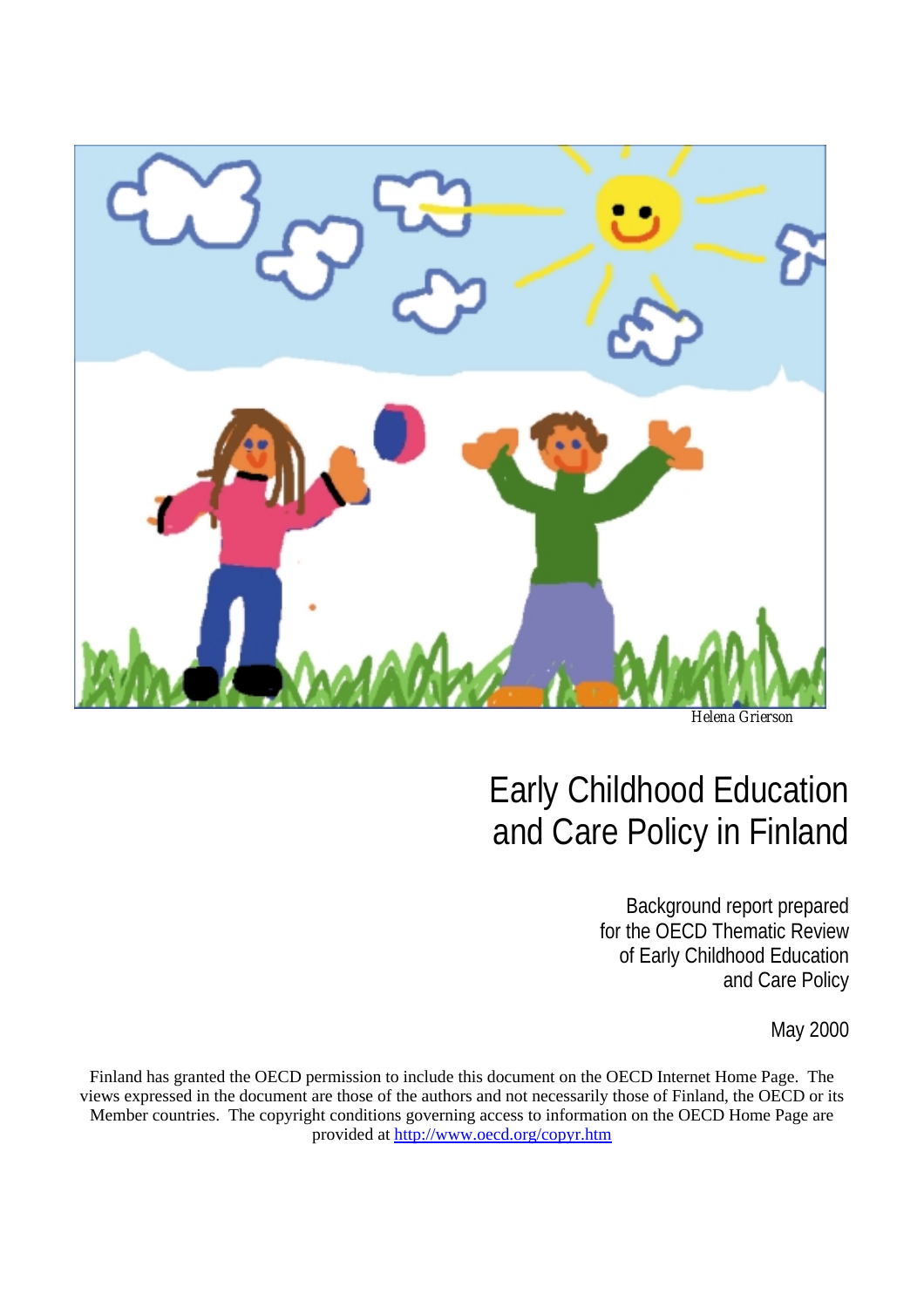## **CONTENTS**

| 1. |     |                                                                          |  |  |
|----|-----|--------------------------------------------------------------------------|--|--|
|    | 1.1 |                                                                          |  |  |
|    | 1.2 |                                                                          |  |  |
|    | 1.3 |                                                                          |  |  |
|    |     |                                                                          |  |  |
|    | 1.4 |                                                                          |  |  |
|    |     |                                                                          |  |  |
|    | 1.5 |                                                                          |  |  |
|    |     |                                                                          |  |  |
| 2. |     |                                                                          |  |  |
|    | 2.1 |                                                                          |  |  |
|    | 2.2 |                                                                          |  |  |
|    | 2.3 | Families with children aged 0–7 and the parents' employment situation 11 |  |  |
| 3. |     |                                                                          |  |  |
|    | 3.1 |                                                                          |  |  |
|    | 3.2 |                                                                          |  |  |
|    |     |                                                                          |  |  |
|    |     |                                                                          |  |  |
|    |     |                                                                          |  |  |
|    |     |                                                                          |  |  |
|    | 3.3 |                                                                          |  |  |
|    |     |                                                                          |  |  |
|    |     |                                                                          |  |  |
|    |     |                                                                          |  |  |
|    |     |                                                                          |  |  |
|    |     | Housing allowance, maintenance allowance and home help  17               |  |  |
|    |     |                                                                          |  |  |
| 4. |     |                                                                          |  |  |
|    | 4.1 |                                                                          |  |  |
|    | 4.2 |                                                                          |  |  |
|    | 4.3 |                                                                          |  |  |
|    | 4.4 |                                                                          |  |  |
|    | 4.5 |                                                                          |  |  |
|    | 4.6 |                                                                          |  |  |
|    | 4.7 |                                                                          |  |  |
|    |     |                                                                          |  |  |
| 5. |     |                                                                          |  |  |
|    | 5.1 |                                                                          |  |  |
|    | 5.2 |                                                                          |  |  |
|    | 5.3 |                                                                          |  |  |
|    | 5.4 |                                                                          |  |  |
|    | 5.5 |                                                                          |  |  |
|    |     |                                                                          |  |  |
|    |     |                                                                          |  |  |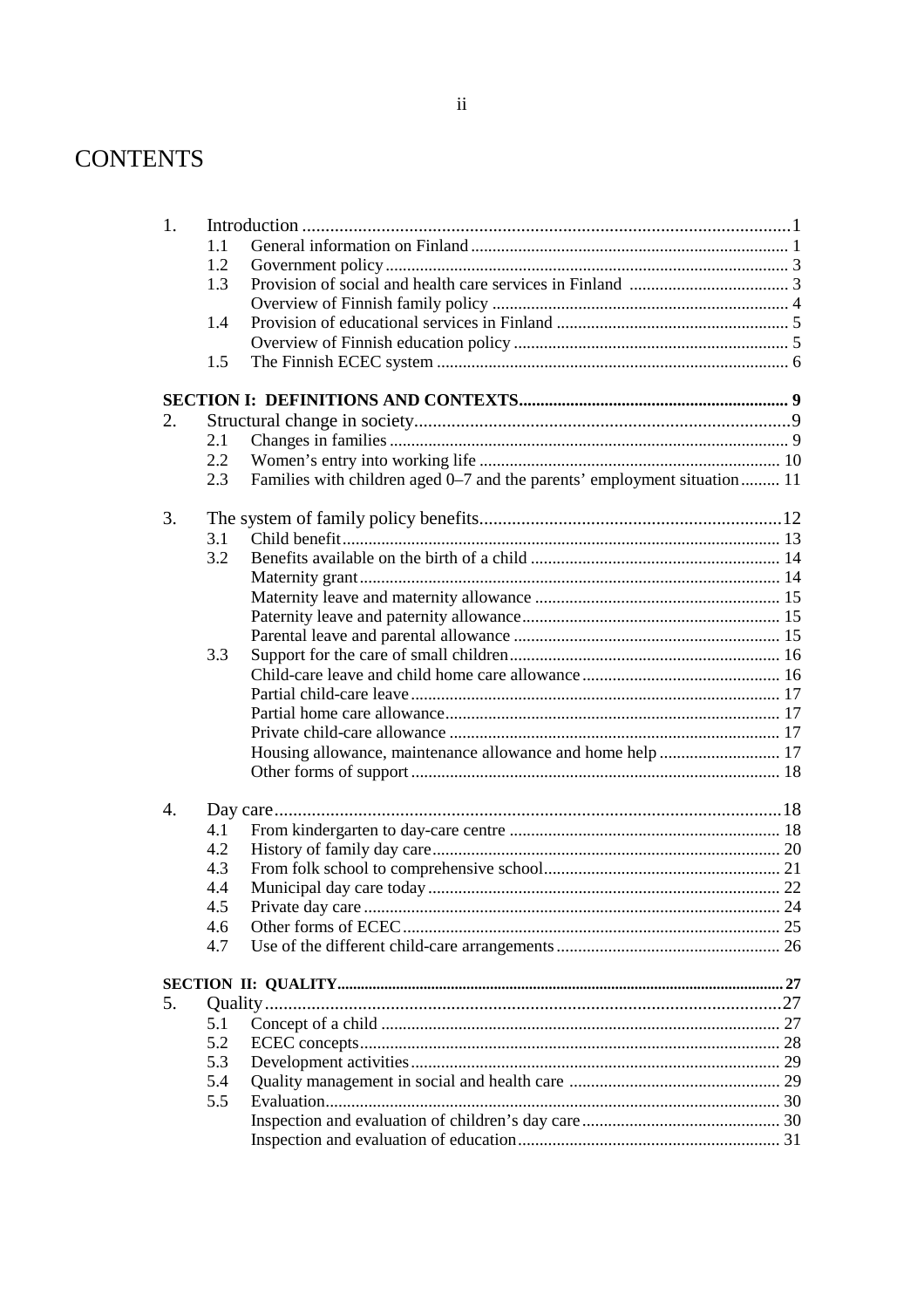| 6.  |      |                                                                      |  |
|-----|------|----------------------------------------------------------------------|--|
|     | 6.1  |                                                                      |  |
|     | 6.2  |                                                                      |  |
|     |      |                                                                      |  |
|     |      |                                                                      |  |
|     | 6.3  | Pre-school education for six-year-olds in day care and at school  37 |  |
|     | 6.4  |                                                                      |  |
|     | 6.5  |                                                                      |  |
|     | 6.6  |                                                                      |  |
|     |      |                                                                      |  |
| 7.  |      |                                                                      |  |
|     | 7.1  |                                                                      |  |
|     | 7.2  |                                                                      |  |
|     |      |                                                                      |  |
|     |      |                                                                      |  |
|     |      |                                                                      |  |
|     |      |                                                                      |  |
|     |      |                                                                      |  |
|     |      |                                                                      |  |
| 8.  |      |                                                                      |  |
|     | 8.1  |                                                                      |  |
|     | 8.2  |                                                                      |  |
|     | 8.3  |                                                                      |  |
|     | 8.4  |                                                                      |  |
|     | 8.5  |                                                                      |  |
|     | 8.6  |                                                                      |  |
|     | 8.7  |                                                                      |  |
|     | 8.8  |                                                                      |  |
|     |      | SECTION VI: PROGRAMME CONTENT AND IMPLEMENTATION 48                  |  |
| 9.  |      |                                                                      |  |
|     | 9.1  |                                                                      |  |
|     | 9.2  |                                                                      |  |
|     | 9.3  |                                                                      |  |
|     | 9.4  |                                                                      |  |
|     | 9.5  |                                                                      |  |
|     |      |                                                                      |  |
|     |      |                                                                      |  |
| 10. |      |                                                                      |  |
|     | 10.1 |                                                                      |  |
|     | 10.2 |                                                                      |  |
|     | 10.3 |                                                                      |  |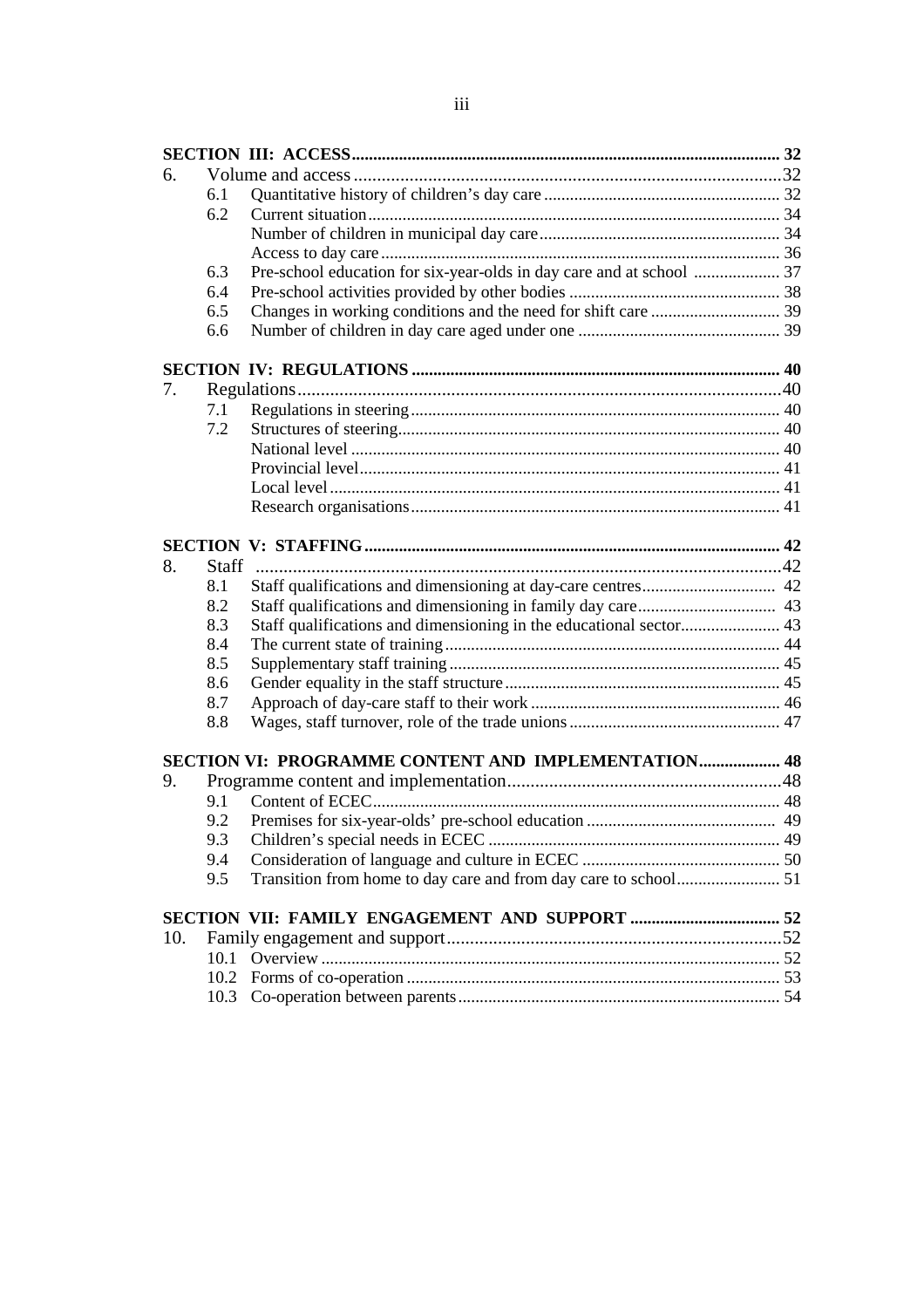| 11.      |                 |                                                                             |  |
|----------|-----------------|-----------------------------------------------------------------------------|--|
|          | 11.1            |                                                                             |  |
|          |                 |                                                                             |  |
|          |                 |                                                                             |  |
|          |                 |                                                                             |  |
|          |                 |                                                                             |  |
| 12.      |                 |                                                                             |  |
|          | 12.1            |                                                                             |  |
|          | 12.2            |                                                                             |  |
|          | 12.3            |                                                                             |  |
|          |                 |                                                                             |  |
|          |                 |                                                                             |  |
|          |                 |                                                                             |  |
|          |                 |                                                                             |  |
|          | 12.5            |                                                                             |  |
|          |                 |                                                                             |  |
|          |                 |                                                                             |  |
| Appendix |                 |                                                                             |  |
|          | 1.              |                                                                             |  |
|          | 2.              | Development and research in the fields of early childhood education and     |  |
|          |                 |                                                                             |  |
|          | List of Tables  |                                                                             |  |
|          | 1.              | Families with children under 7 years of age in 1998 in terms of employment, |  |
|          |                 |                                                                             |  |
|          | 2.              |                                                                             |  |
|          | 3.              | Developments in the number of day-care places in 1985-1997  33              |  |
|          | 4.              |                                                                             |  |
|          | 5.              |                                                                             |  |
|          | 6.              | Proportion of 6-year-olds in pre-school education in January 1999  38       |  |
|          | 7.<br>8.        | Average earnings in children's day care and basic education 47              |  |
|          |                 |                                                                             |  |
|          | List of Figures |                                                                             |  |
|          | 1.              |                                                                             |  |
|          | 2.              |                                                                             |  |
|          | 3.              |                                                                             |  |
|          | 4.              |                                                                             |  |
|          | 5.              |                                                                             |  |
|          | 6.              |                                                                             |  |

7. Developments in municipal day-care places in 1970–1999.............................. 34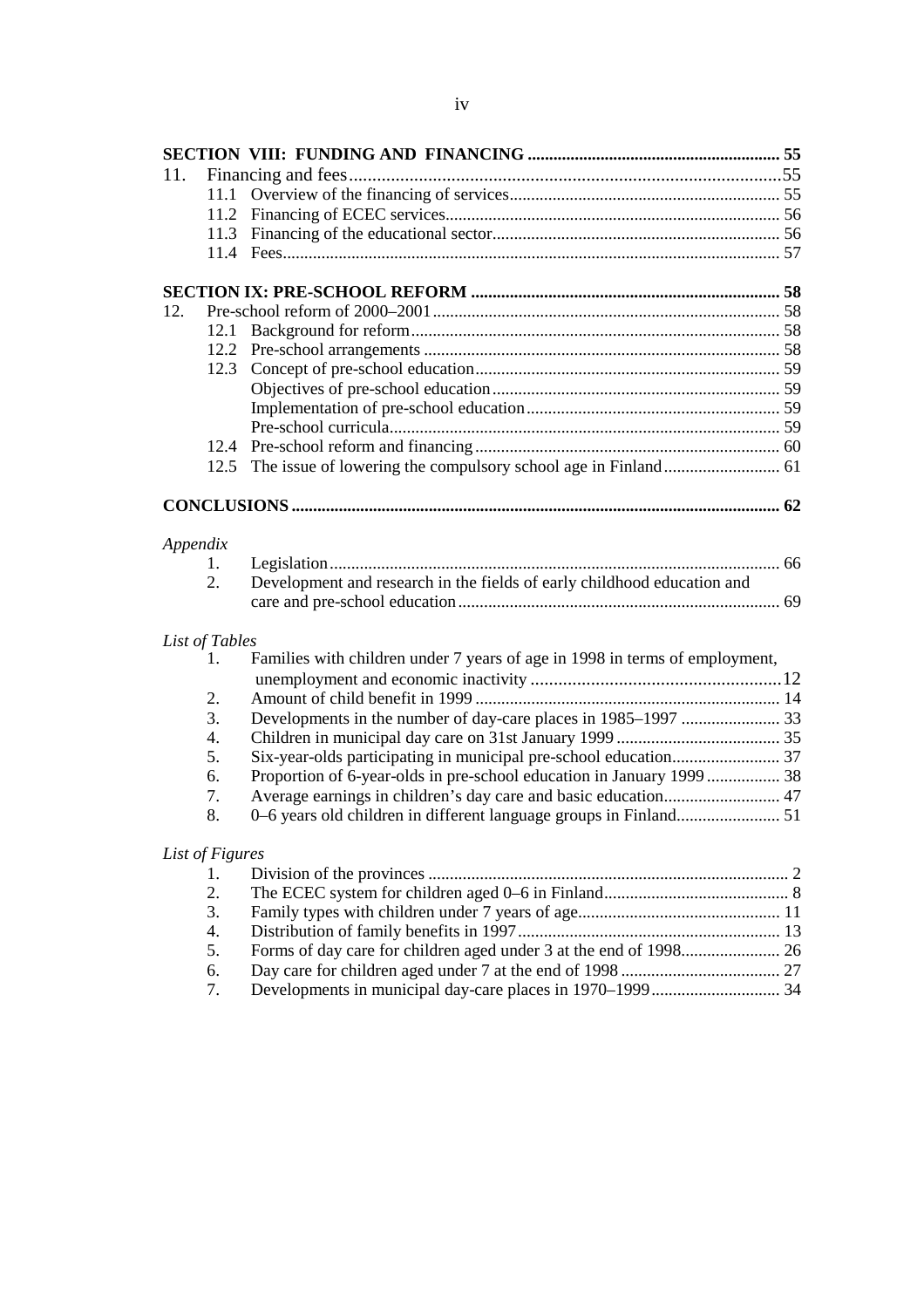### **1. INTRODUCTION**

#### **1.1. General information on Finland**

FINLAND is located in Northern Europe and has borders with Sweden, Norway and Russia. Finland's surface area covers 338 000 km2 and there are 5.2 million inhabitants. Finland is thus a sparsely populated country: there are 17 inhabitants per square kilometre. Finland is a republic, the authority of which is vested in the democratically elected Parliament. There are 200 members of Parliament. The Government elected in the spring of 1999 is known as the 'Rainbow Government' because it has representatives from 5 parties: the Social Democratic Party, the National Coalition Party, the Swedish People's Party in Finland, the Left Wing Alliance and the Finnish Green League. Since the division of the provinces was reformed in 1997, Finland has been divided into 6 provinces (one of which is the autonomous Province of Åland), instead of the former 12. There are 452 municipalities, which enjoy extensive autonomy. The size of municipalities varies from 130 inhabitants to half a million.

At the end of 1998, there were about 1.4 million families in Finland, 635 000 of which had children. Of those families with children, 18% were single-parent families. The average number of children in one family was 1.8, and a total of 57 200 children were born during the year.

Finland is a bilingual country, its national languages being Finnish and Swedish. Swedishspeaking people account for about 5% of the population, amounting to 300 000. In addition, the Sámi (Lappish) language is spoken in the Sámi domicile area in Lapland. There are approximately 6 800 people who speak Sámi, 1 700 of them living in Finland. Other minorities include the Romany, of whom there are about 10,000. Immigrants represent 150 different nationalities in Finland.

The Finnish currency is the mark or *markka* (FIM).  $\epsilon$  1 = FIM 5,945.

In 1998, Finnish wage and salary earners' average (gross) earnings for regular working hours were  $\epsilon$  1 899 per month (FIM 11 300/month). The disposable income of households in 1998 amounted to  $\epsilon$  11 412 per capita (FIM 67 900).

In the beginning of the 1990's, Finland suffered the deepest economic recession since the Second World War. The effects of the recession have shown themselves in the form of mass unemployment, for example. As tax revenues diminished, the State and the local authorities also reduced their services.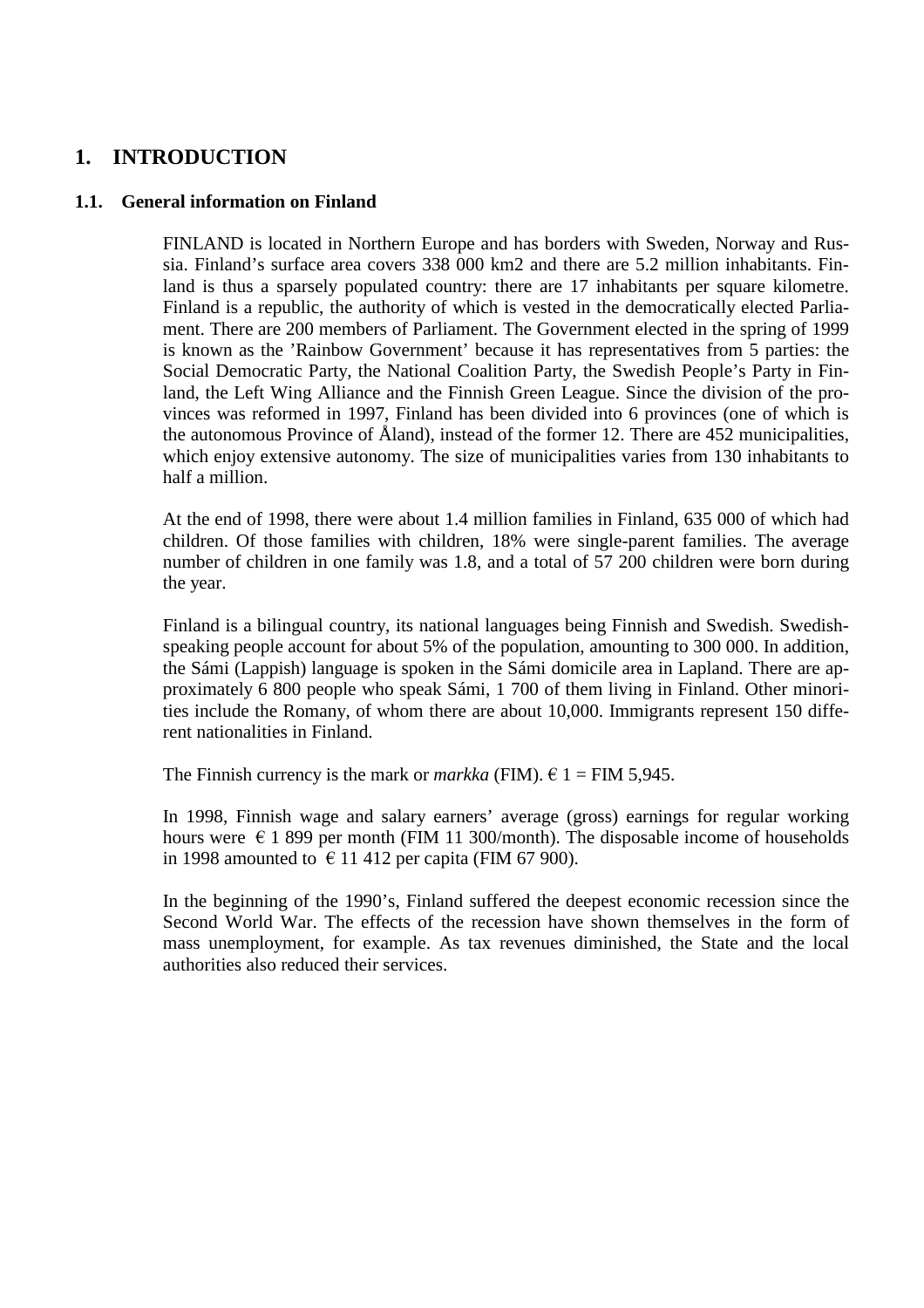#### **Figure 1. Division of the provinces since 1997**

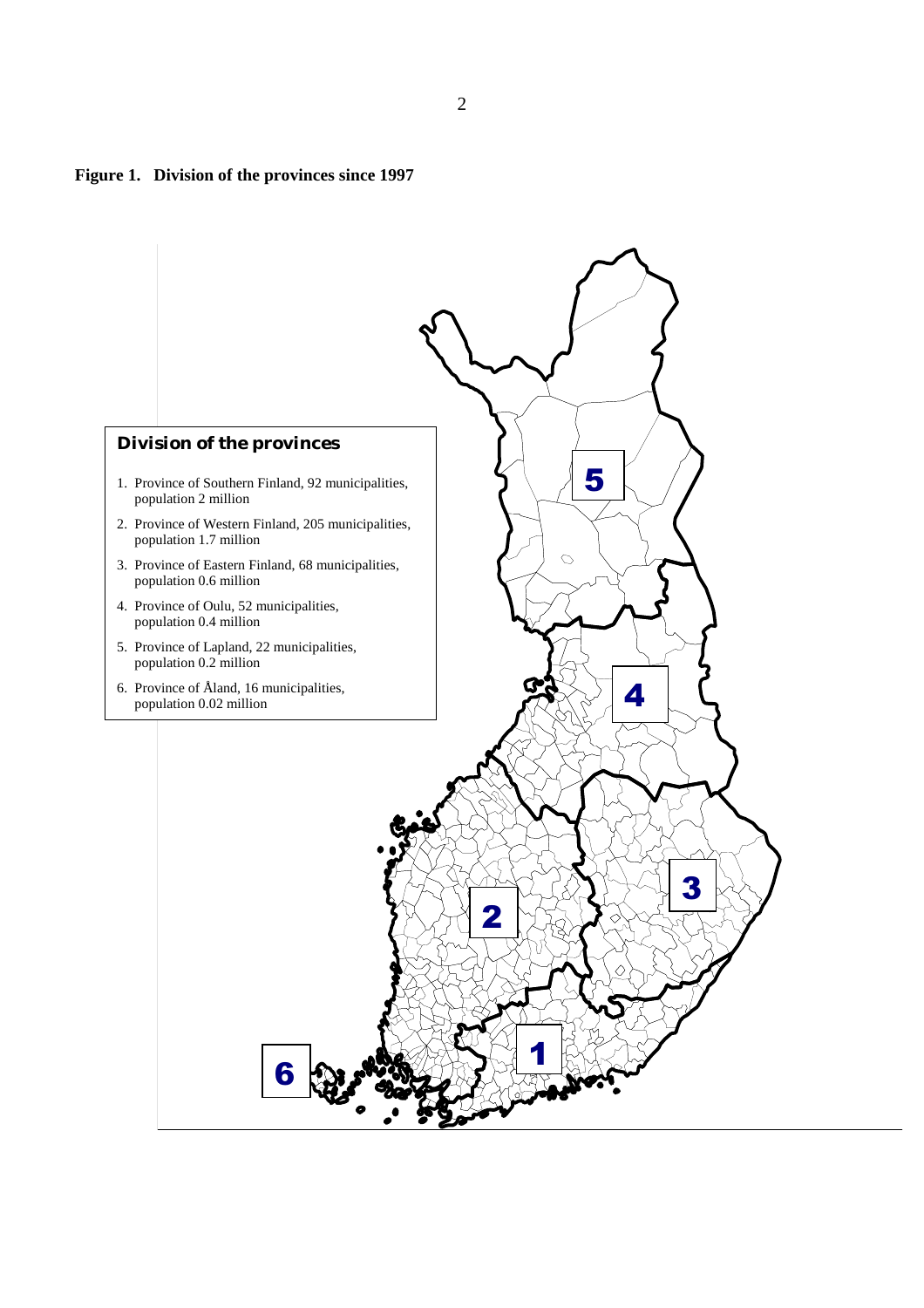#### **1.2. Government policy**

THE FINNISH Government Programme adopted in the spring of 1999 contains several objectives and policy definitions, which are important from the perspective of early childhood education and care and pre-school education. The general objective is for Finland to be an equitable and motivating, socially sound and undivided state. The future of Finland and of Finns is strongly linked to knowledge and expertise as well as the ability to utilise this know-how and expertise and to create new innovations. Raising the level of expertise of the whole population will *support Finland's development as a civilised nation.*

According to the Government Programme, Finland will be developed into an *information society*, in which knowledge and expertise will be part of the culture and the key factor in production. Finland is seeking to play a pioneering role in implementing a humane and sustainable information society. This implies, for example, the development of electronic services, as well as of cultural and information content that is easy-to-use, safe and available to everyone because of microcomputers, digital television and mobile phones. The strategic development of the Finnish information society will emphasise co-operation between different sectors and administrative branches and also co-operation on an international level.

According to its Programme, in terms of family policy, the Government will, among other things,

- promote such conditions and co-operation between various quarters that support responsible parenthood, a secure growth environment and progress towards balanced adult maturity;
- develop morning and afternoon care for small schoolchildren;
- safeguard varied alternatives in the organisation of child care:
- endeavour to increase the flexibility of day care so that it will better correspond to the needs of early childhood education and care and the changed labour market;
- investigate the possibilities to create a system that would guarantee fathers the right to a month of parental leave; and
- advance equality in working life and the implementation of good practices in equality issues in working communities.

As explained in more detail below, the Government will introduce pre-school education free of charge for six-year-olds in 2000–2001. The reform of pre-school education will be incorporated into the concept of *lifelong learning*. According to the Government Programme, Finland will also investigate the feasibility of lowering the age of starting compulsory education in the 9-year basic education from the year 2003.

#### **1.3. Provision of social and health care services in Finland**

IN FINLAND, the local (municipal) authorities are responsible for providing social and health care services. The local authorities may provide the services themselves or they may form federations of municipalities together with one or more neighbouring municipalities for the provision of such services. The local authorities may also purchase the services externally from another local authority or from a private service provider, for example. Le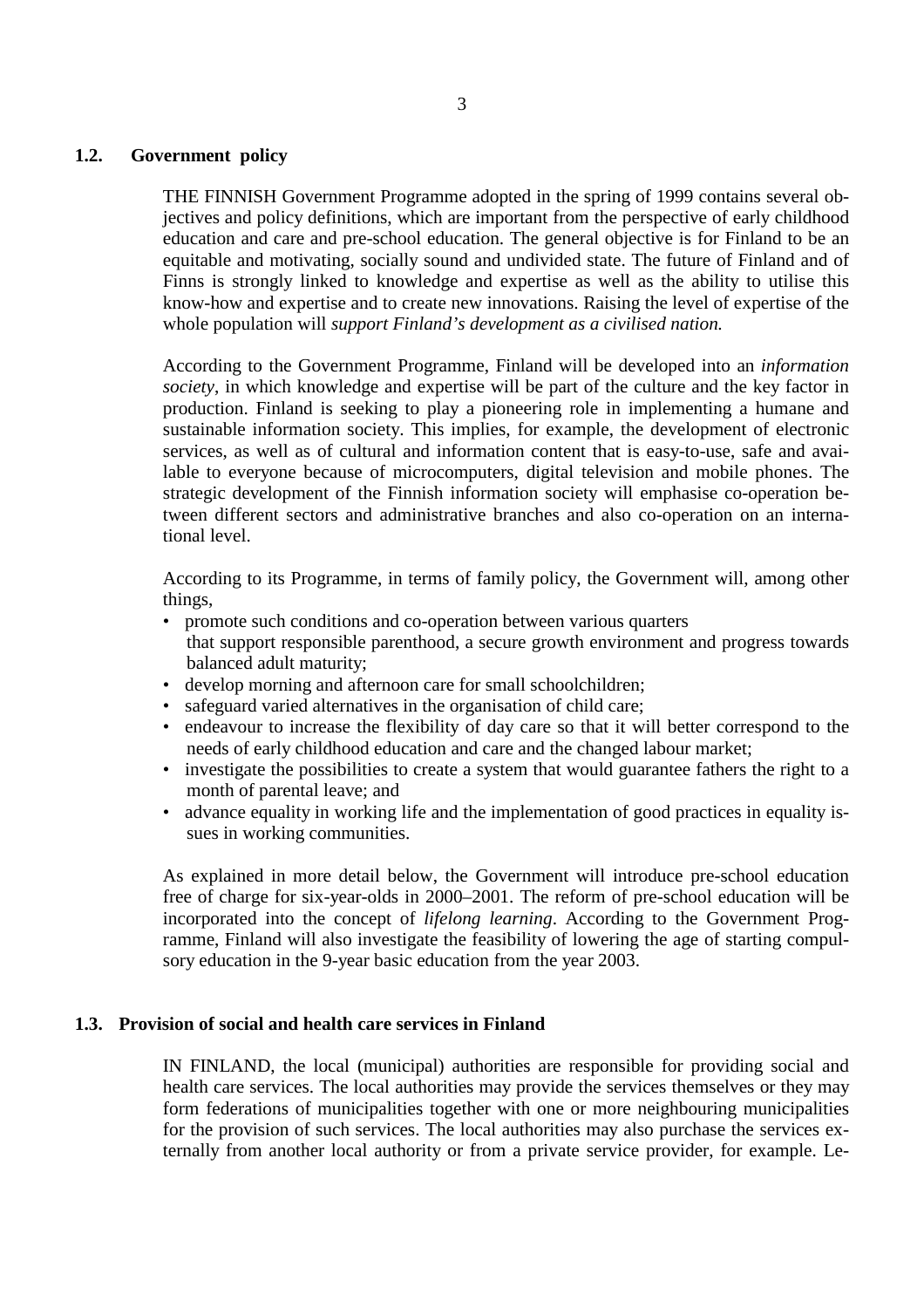gislation does not contain detailed provisions on the extent, content or arrangement of services, which means that social and health care services may vary between municipalities. However, legislation does specify the essential basic services, which the local authorities will have to provide.

The services are funded with local taxes levied by the local authorities and through state subsidies allocated by the State to the municipalities. In addition, various fees are collected from clients. The proportion of the municipal social and health care expenditure paid by the State is determined according to the age distribution, morbidity rate, population density, surface area and the financial situation of the individual municipalities.

The municipalities form six regional administrative units, or provinces, which are administered by the Provincial State Offices. They direct and supervise social and health care services within their respective areas.

The Ministry of Social Affairs and Health leads and steers the national development and operating policies of social security and social and health care services. Together with the Government and Parliament, it lays down the national guidelines for social and health policy, prepares social and health care legislation and major reforms and steers their implementation and maintains contacts with the political decision-making level. There is a public expert centre, the National Research and Development Centre for Welfare and Health (Stakes), operating under the auspices of the Ministry of Social Affairs and Health. The tasks of Stakes include acting as a unit conducting research and development and acting as a statistical authority.

#### **Overview of Finnish family policy**

The objective of Finnish family policy is to create a safe growth environment for children and to guarantee parents the material and psychological resources to bear and raise children. Society uses various forms of financial support and child-care arrangements to level out the expenses that children bring.

Finland started to construct its family policy support system in 1948, when the *child benefit system* was introduced. In those days, child benefit had a considerable bearing on the subsistence of families with children, and its significance was also evident in society as a whole. In 1950, when child benefit was the only significant family policy benefit, aid for family expenses accounted for almost 4% of the gross domestic product.

After the introduction of child benefit, the development of family policy remained in the background for a few decades, when the focus was on the creation of the health insurance and pension security systems. The situation changed again in the mid-1970's, when family policy issues began to attract increasing attention. As the real value of child benefit had declined, the amount was gradually increased so that, by the beginning of the 1990's, its real value had approximately tripled compared with the early 1970's.

However, a factor even more significant than the increased child benefit was investment in the development of child-care systems for small children, which started in the first half of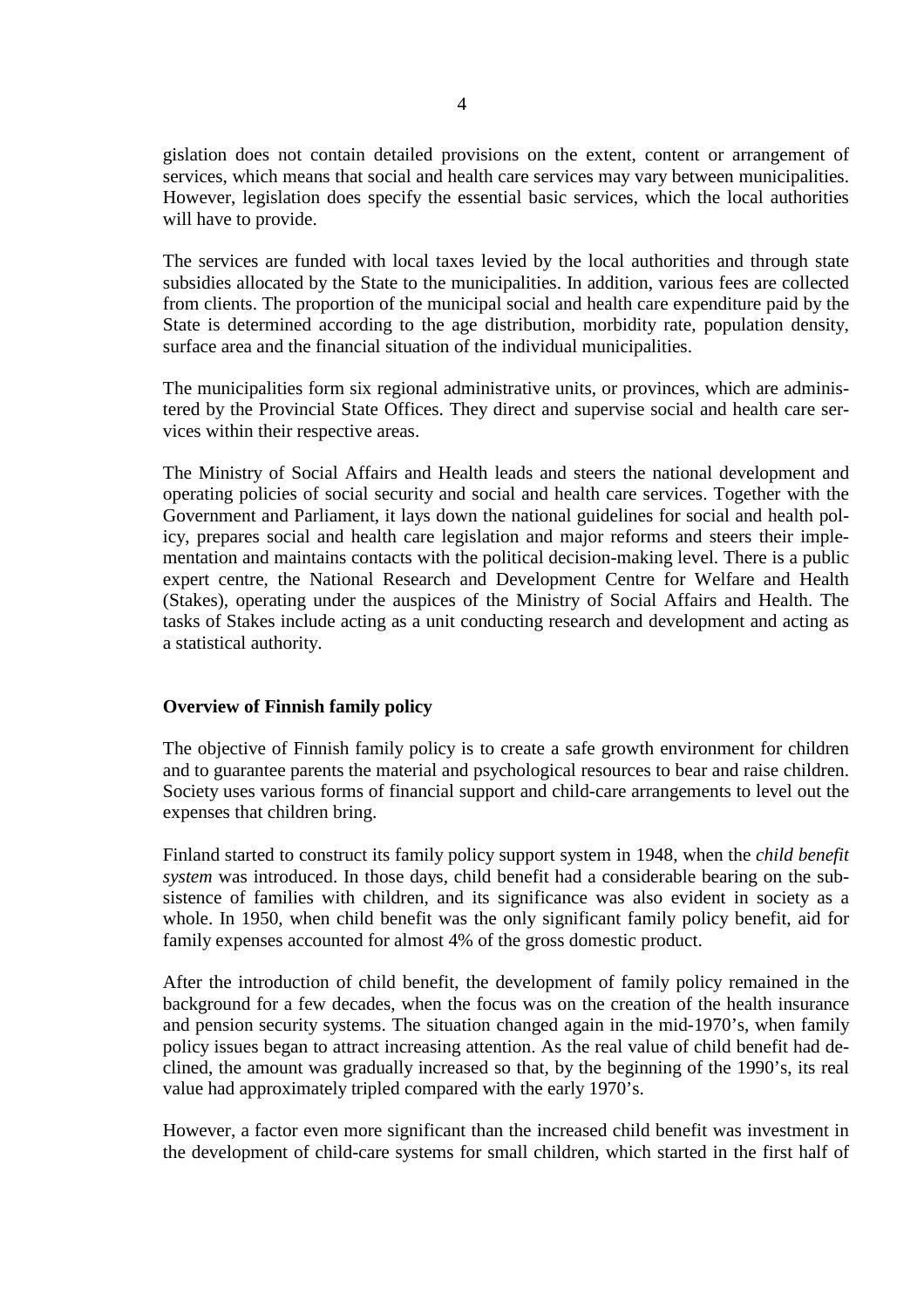the 1970's. In the majority of Finnish families with children under school age, both parents are gainfully employed. As distinct from many other countries, mothers of small children also generally work full-time. In this situation, a reliable, safe and reasonably priced daycare system is of vital importance.

The Act on Children's Day Care came into force more than a quarter of a century ago, in 1973. According to the Act, the obligation to organise day care for children under school age rests with the local authorities. The local authorities may provide day care either in daycare centres or in the form of family day care. Since 1990, parents have enjoyed an *unconditional right to day care for children under three years of age* either in municipal day care or by receiving *child home care allowance* in order to care for their children at home. As from 1996, *the parents of all children under school age* have enjoyed the *right to a daycare place* provided by their local authority. Since August 1997, it has been possible for families to receive private child-care allowance for providing their children with private care.

#### **1.4. Provision of educational services in Finland**

IN FINLAND, each local authority is obligated to provide basic education for children and young people of compulsory school age (7–16) residing in the municipality. A local authority may organise education independently or jointly with other local authorities, or by purchasing it from an association or foundation, which has been granted a licence to organise such education by the Government. Moreover, municipalities with hospitals are also obligated to provide instruction for pupils who are currently patients at such hospitals in so far as it is possible bearing in mind the pupil's health and other circumstances. A municipality with both Finnish- and Swedish-speaking inhabitants is obligated to provide basic education separately for both language groups. The language of instruction may also be the Sámi or Romany language or sign language.

Instruction and the necessary schoolbooks and other learning materials, as well as work equipment and materials are provided to pupils free of charge. Those attending instruction must be provided with a properly organised and supervised balanced meal free of charge every school day.

If the journey to school of a pupil in basic education exceeds five kilometres or if it is difficult, taxing or dangerous for the pupil in other ways, then the pupil has the right to free transportation or suitable assistance.

There is a development and evaluation centre, the National Board of Education, operating under the auspices of the Ministry of Education.

#### **Overview of Finnish education policy**

The objective of basic education is to support pupils' growth towards humanity and ethically responsible membership of society, and to provide them with the knowledge and skills necessary in life. The objective of pre-school education, as part of early childhood educa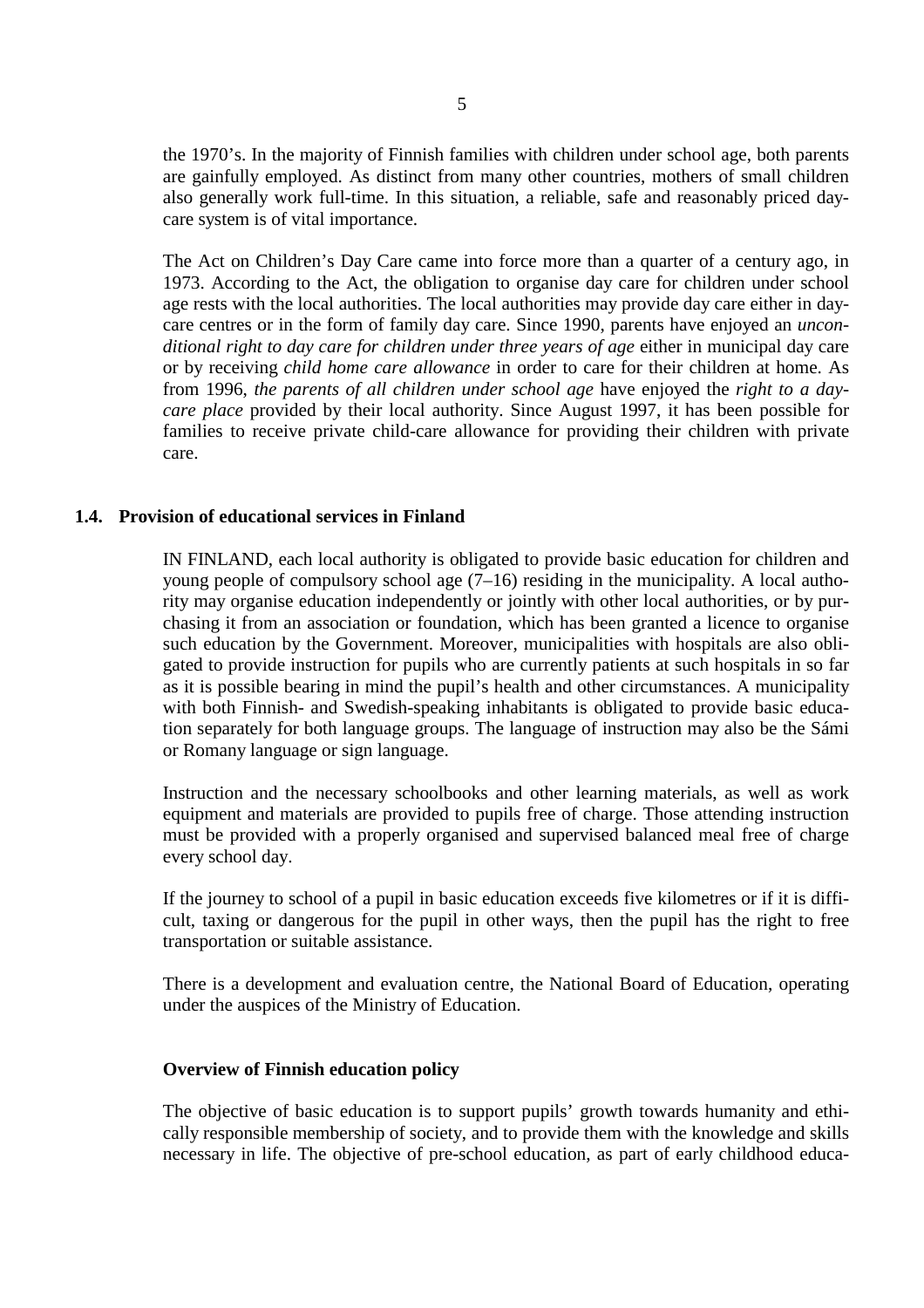tion and care, is to improve children's learning conditions. The education must also promote civilisation and equality in society and pupils' opportunities to participate in education and to develop themselves during their lives. A further objective is to safeguard a sufficient level of equal opportunities for education throughout the country.

The objective of general upper secondary education is to promote the development of students into good, balanced and civilised individuals and members of society and to provide students with the knowledge and skills necessary in further studies, working life, their personal interests and the versatile development of their personality. Moreover, the education must support the students' opportunities for lifelong learning and self-development during their lives.

#### **1.5. The Finnish ECEC system**

THE FINNISH system of early childhood education and care (ECEC) policy may be described with the concept of EduCare. It fulfils both the day-care needs of small children and the educational and instructional perspective.

The concept of EduCare has been used internationally to describe more extensively the ECEC model of a Nordic welfare state, where care, education and instruction have been combined to form an integrated whole and where play is a central tool of pedagogical activities. Children's day care and other systems supporting care for small children are thus part of early childhood education and care.

Alongside the day-care system, the opportunity for parents to stay at home to care for their new-born and small children has been promoted in Finland since the 1970's. For this purpose, maternity, paternity and parental leaves and allowances are available. In addition, since the mid-1980's, parents have also been able to arrange their children's care by means of child home care allowance, which is an exceptional system even in international terms. The child home care allowance has enabled parents either to care for their children themselves or to choose a place in private day care. As from August 1997, however, the child home care allowance is being granted mainly to parents and there are separate provisions on private child-care allowance.

The reform of pre-school education for six-year-olds is being implemented in Finland as a 'mixed model', in which the local authorities may decide whether to provide pre-school education within day care or school system. Despite of where pre-school education is provided it has to be organised according to the Act of education and the core curricula for preschool education. Children attending pre-school education still have a subjective right to day care as a complement to the pre-school education. Among other things, the EduCare tradition is reflected in Finland in the strong opinion that demand for day care must be taken into account in decisions on pre-school education. In 1998, 53% of six-year-olds were in full-time day-care.

In addition to the above-mentioned mixed model, there is also good reason to call the preschool reform a co-operative model. Implementation of the reform of pre-school education for six-year-olds requires close co-operation between the social and educational sectors at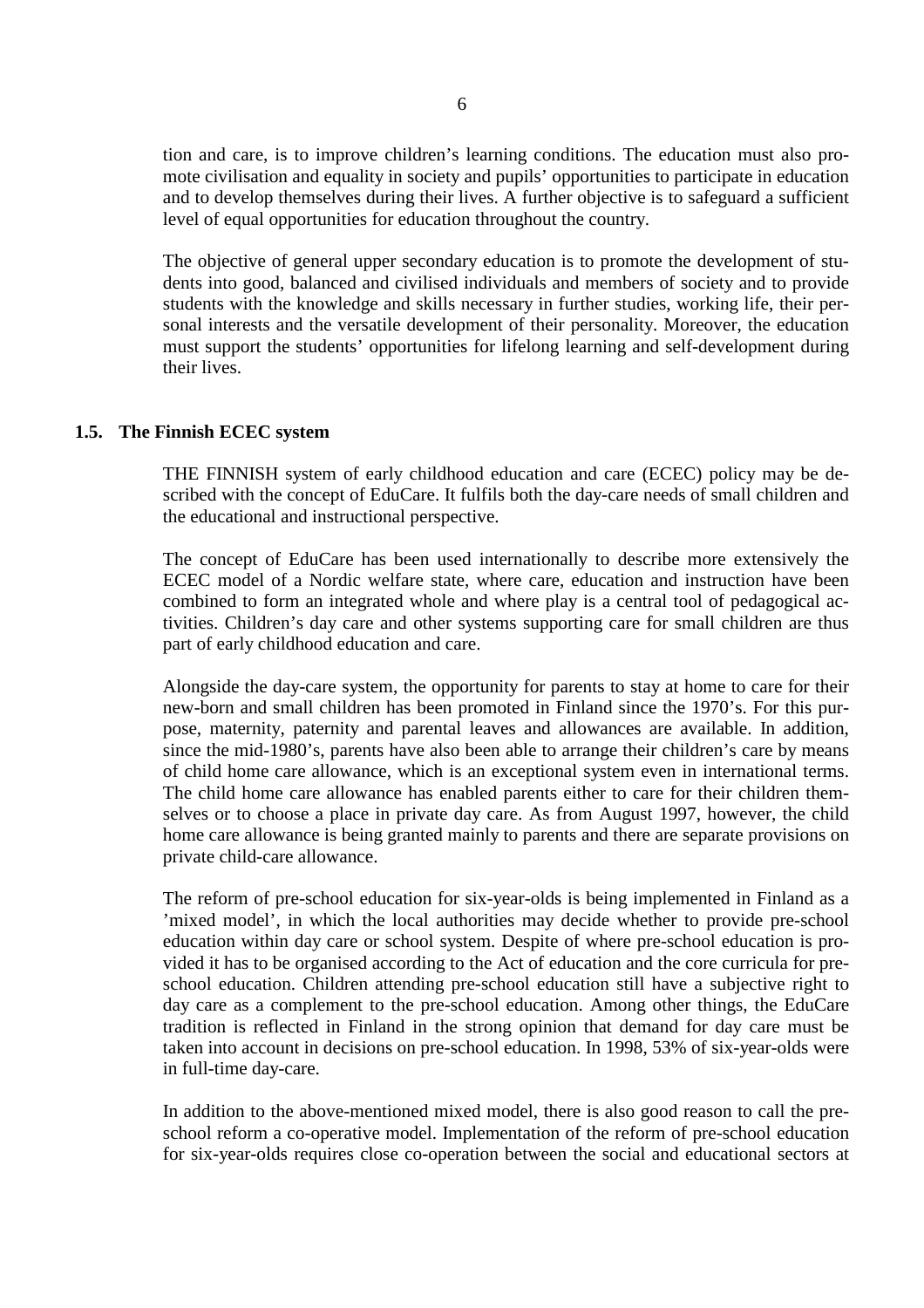all levels, whether nationally, regionally or locally. Pre-school reform is also developing the EduCare system in administrative terms.

The Finnish ECEC system and the concepts it covers are illustrated in Figure 2. The concepts shown in the figure will be explained in more detail in Chapters 3 and 4.

Pre-school reform will be described separately in Chapter 12.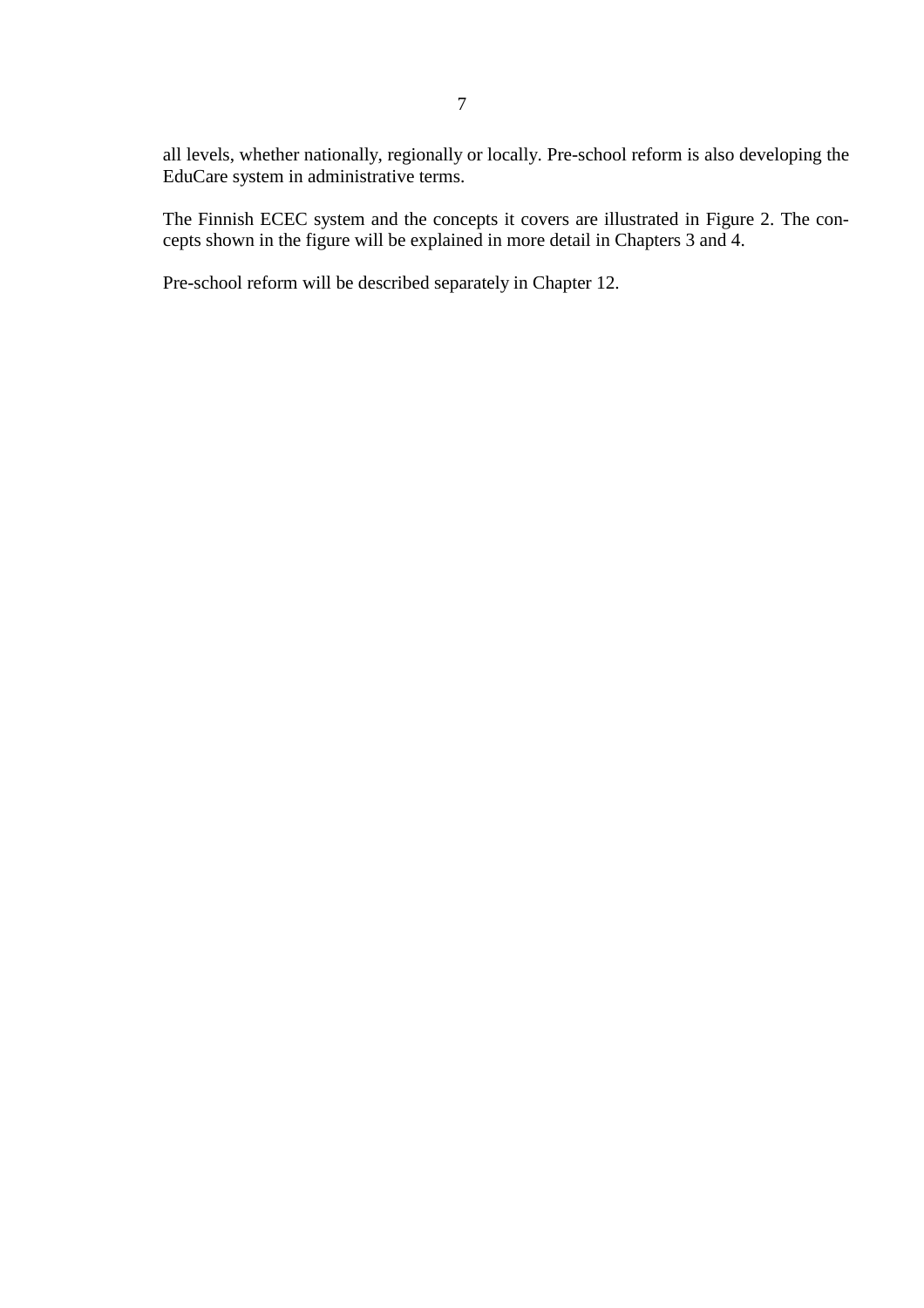

**Figure 2. The ECEC system for children aged 0–6 in Finland**

- 1) In the Finnish system, a child and the child's parents or other guardians are essentially provided with equal rights irrespective of the child's place of birth and care (e.g. in cases of foster care and adoption).
- 2) Pre-school reform is being implemented between 2000–2001. The local authorities will be obligated to provide pre-school education as from 1st August 2001.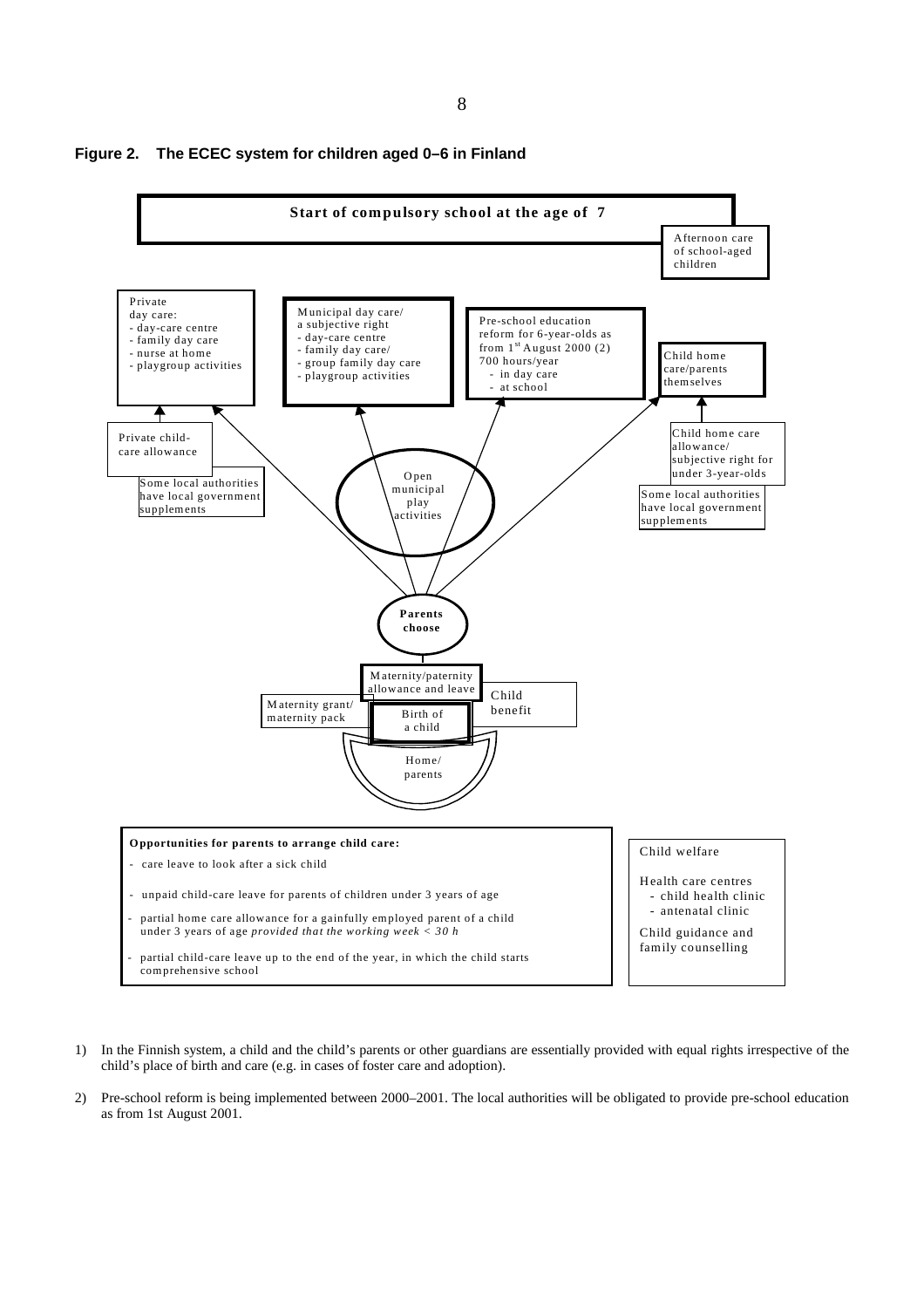## **SECTION I: DEFINITIONS AND CONTEXTS**

## **2. STRUCTURAL CHANGE IN SOCIETY**

#### **2.1. Changes in families**

ACCORDING TO the current definition of the Statistics Finland, a *family* in Finland is defined as only being composed of people who live together. A family is made up of

- married or cohabiting parents and their unmarried child or children, or one of the parents with his or her unmarried child or children; and
- married or cohabiting partners, who have no children permanently living with them.

In terms of both married and cohabiting couples, the family types are divided into those with and those without children. In addition, there are family types where only the father or the mother lives with the children.

In addition to unmarried biological or adopted children, irrespective of age, one partner's unmarried children are also considered as being the children of the family, with the exception of foster children. Consequently, the statistical division of children by birth is as follows: parents' biological children – i.e. either the parents' common children or those of the father or the mother only – and adopted children.

The definition of family as interpreted by statistics and administration reflects the impact of social change, but the reaction comes with some delay. The concept of *mother of the family* was still applied in the census of 1960. A woman was defined as being the mother of the family in families both with and without children. Since the census of 1970, the concept in use has been *partner*.

The change in the definition of family can also be seen in the concept of *single-parent family*. The term used as recently as the early 1970's would translate as *incomplete family*. The previous definitions of single- or two-parent families have been entirely excluded from statistics based on the census of 1990. They now only refer to a married or cohabiting couple with children, or to a mother with children and a father with children.

*Cohabiting families* with children have been included in the Family Statistics since 1980, and they have been equated with families, in which the partners are married. In the census of 1990, cohabiting couples without children were also defined as being families for the first time. The criterion for this definition was cohabitation of a man and a woman, provided that they were not siblings and that their age difference did not exceed 15 years. Prior to that, a cohabiting couple without children was not recorded in statistics as being a family.

Another example of the change in family statistics following the change in everyday life is the concept of a *stepfamily*. In the census of 1990, a stepfamily is understood to mean a family, in which not all children are common to the partners. The spread of stepfamilies has caused the public administration problems in terms of determining the criteria for charging for children's day-care, for example.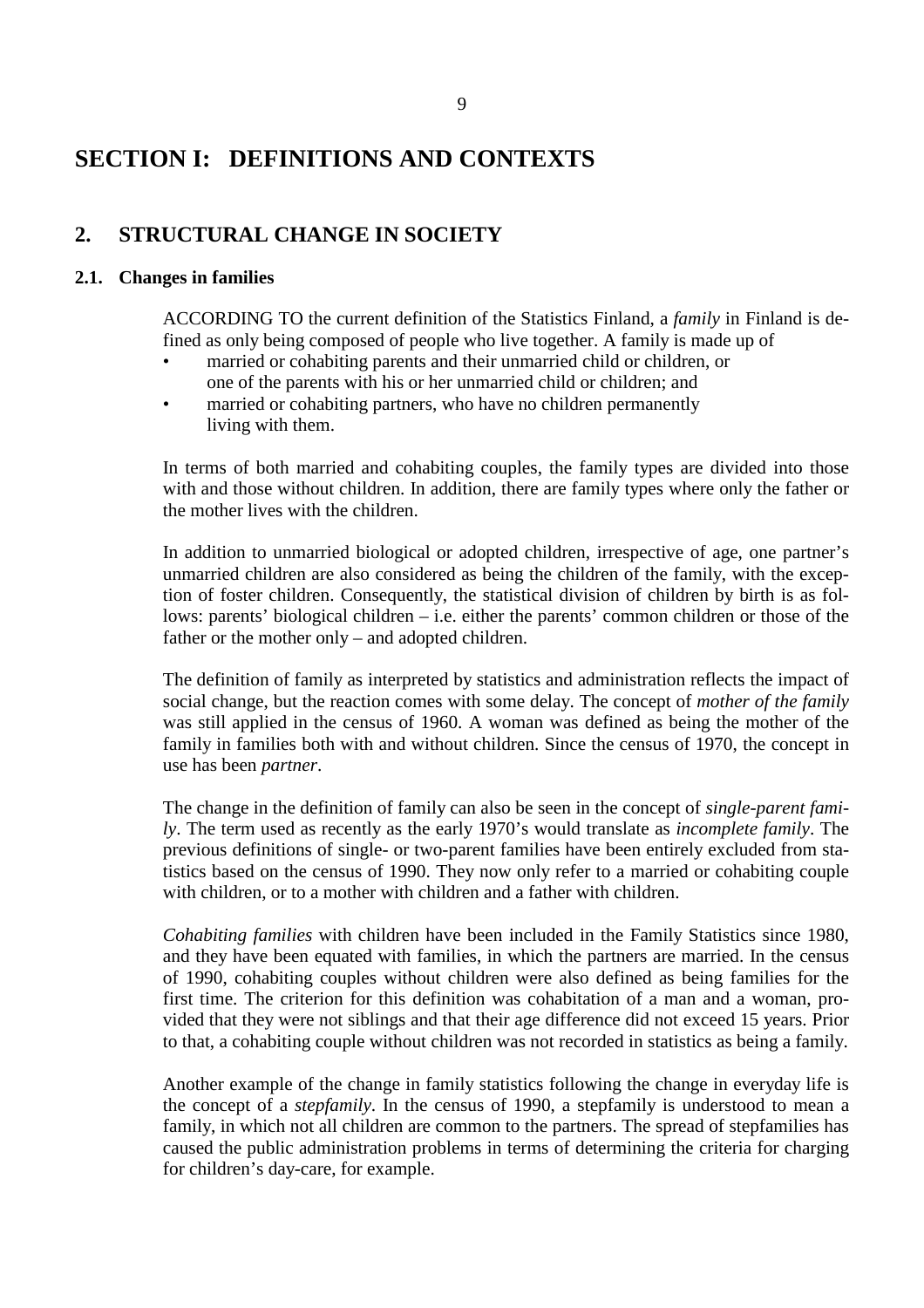Although the relative proportion of married couples among families with children has been falling continuously, most families with children (76%) are still supported by a married couple. The corresponding figure in 1960 was almost 90%. The proportion of cohabiting couples has increased since 1980, when they were first included in statistics. Cohabiting couples account for a tenth (9.3%) of families with children. Single-parent families are predominantly families with the mother and her children, which account for a tenth of all families. Nine out of ten children under school age live in families with two parents or other guardians.

The proportion of families with one child has varied. In 1960, these accounted for 37%; the proportion increased up until the 1980's, when families with one child accounted for almost half (48%). The figure has subsequently dropped and stood at 44% in 1998.

The most considerable change in the last few decades has occurred in terms of large families. In 1960, almost one in every six families (16%) still had four or more children aged under 18 living at home. In 1990, such families accounted for 3.5%, and the figure for 1998 was 2.0%.

The relative proportion of those aged 0–6 in the entire population has been diminishing continuously. A hundred years ago, the relative proportion of children under seven years of age was about a fifth (18.3%) of the whole population. In 1995, the corresponding proportion was less than a tenth (8.9%) of the whole population. The prognosis for 2010 shows a further decline and stands at 7.6%.

#### **2.2. Women's entry into working life**

WOMEN STARTED to enter the labour market in Finland as a result of the change in the economic structure at the turn of the century and in the early 20th century. Since the turn of the century, it had become common that adult women were supporting themselves – until they got married. At first, women functioned privately as maids in families and gradually moved into factories and public services. For a long time, however, agriculture was the operating environment, in which women were employed.

In order to function in an occupation, women either had to work away from the home or acquire work to be done at home. In both cases, they had to arrange the care of any children themselves. The proportion of services started to increase after the Second World War. The amount of women in gainful employment subsequently extended to married women.

Initially, most gainfully employed women were unmarried. In 1920, married women accounted for about a tenth (9.8%) of female labour. In 1917, for example, only 8.5% of all gainfully employed kindergarten teachers were married. In the pre-industrial era, married women rarely worked away from the home. However, they often gained extra income through various forms of cottage industry work. This proportion of women's employment has often been omitted from statistics, because it may have been seasonal and was practised privately. Gainful employment among married women started to increase principally after the Second World War at the same time as the number of people deriving their livelihood from agriculture was on the decline.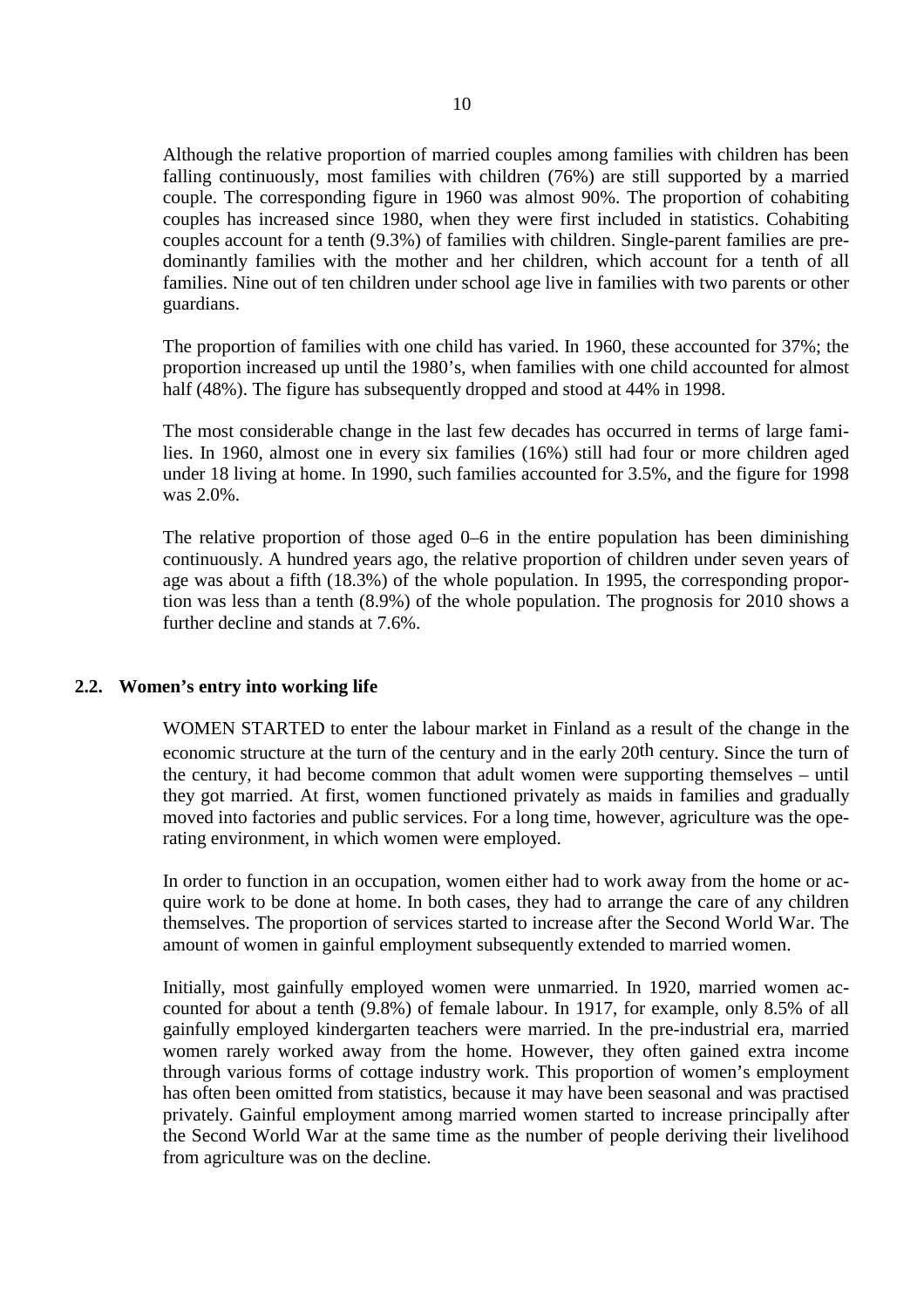Between 1950–1970, the proportion of married women in female labour grew from 34% to 58%. In 1970, the increase in the volume of the total labour force already resulted from the growth in the volume of female labour. This change occurred so that the significance of industry as a source of livelihood for women declined, whereas trade and other services became more important.

Since 1950, statistics on women's involvement in gainful employment have also been compiled from the perspective of motherhood. Slightly over a third (37%) of women with children under seven years of age were gainfully employed in 1957. In addition to women in general, employment of married women also increased dramatically during and after the 1960's. This phase particularly embraced radical growth in the public service system dominated by women. In addition, the level of education among women has also risen. In 1998 there were 23.7% women of the whole population , who had an academic degree. As a point of comparison, the percentage of men was 21.2.

About four out of five married or cohabiting women with children under seven years of age have been included in the labour force since the late 1970's. Since 1986, some decrease can be discerned in the participation in the labour force of married or cohabiting women with children aged under seven, which is due to unemployment. Gainful employment among mothers of small children is regulated by the number of children, on the one hand, and the children's age, on the other.

#### **2.3. Families with children aged 0 – 7 and the parents' employment situation**

IN 1998, a total of 300 989 families had children under seven years of age. Their distribution by type of family was as follows:



FIGURE 3. Family types with children under 7 years of age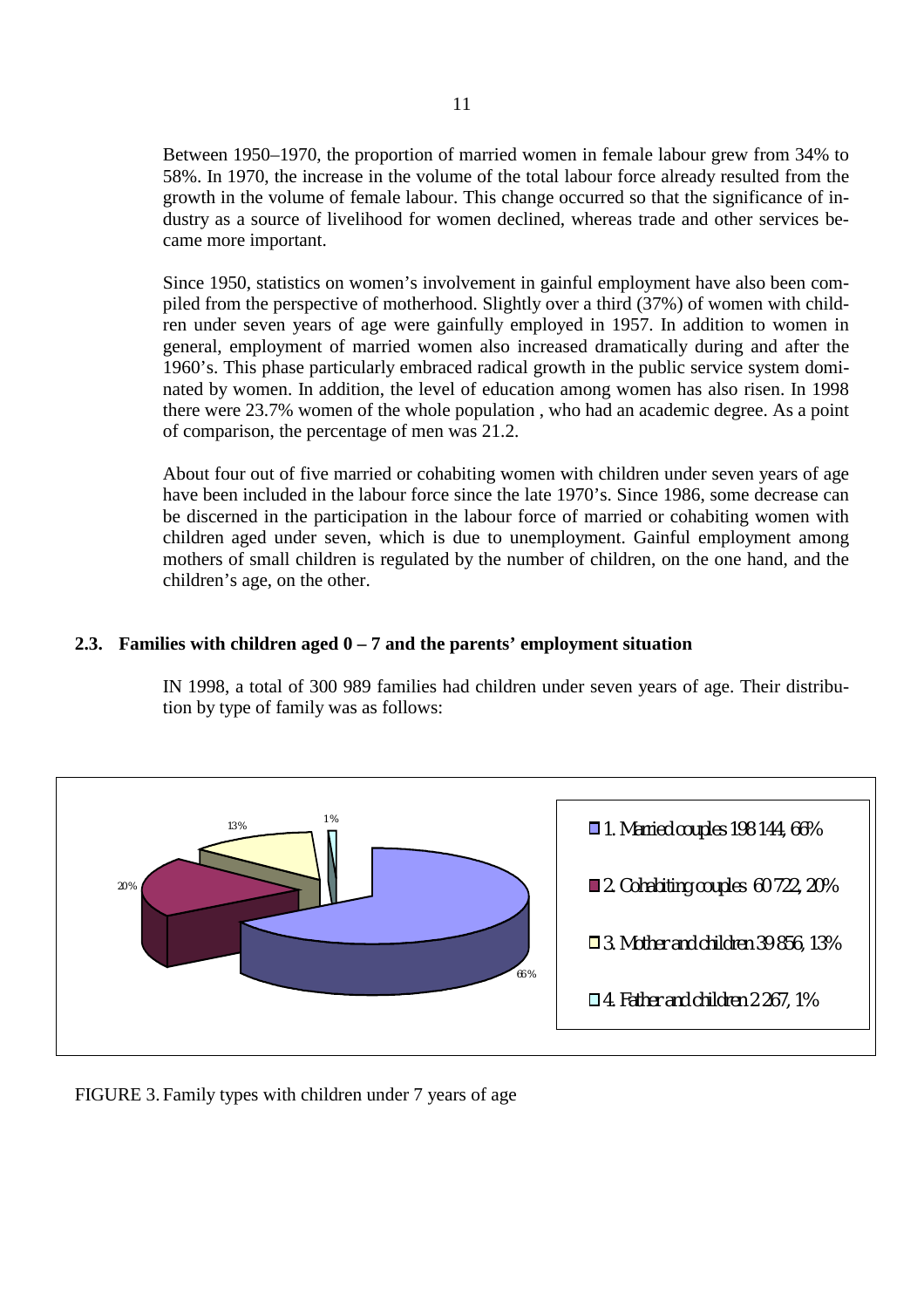In 58% of families headed by married couples, both parents are gainfully employed (Table 1). Unemployment or economic inactivity occurs more often in cohabiting families compared with families headed by married couples. In relative terms, the number of unemployed or economically inactive people is highest among single parent families, most of with a mother and children.

On average, both parents or the single parent are gainfully employed in two out of four families.

| Employment                                                | Married<br>couple % | Cohabiting<br>couple % | Single parent<br>$\%$ |  |
|-----------------------------------------------------------|---------------------|------------------------|-----------------------|--|
| Both parents or single<br>parent employed                 | 57.9                | 48.1                   | 43.4                  |  |
| One employed, other<br>unemployed                         | 6.6                 | 15.0                   |                       |  |
| One employed, other<br>economically inactive              | 31.0                | 26.0                   |                       |  |
| Both parents or single<br>parent unemployed               | 0.9                 | 2.1                    | 11.2                  |  |
| One unemployed, other<br>economically inactive            | 2.0                 | 4.3                    |                       |  |
| Both parents or single<br>parent economically<br>inactive | 1.7                 | 4.5                    | 25.4                  |  |
| Total                                                     | 100.0               | 100.0                  | 100.0                 |  |

TABLE 1. Families with children under 7 years of age in 1998 in terms of employment, unemployment and economic inactivity**1**

**1** The labour market consists of the labour force currently in employment and unemployed job applicants. Economic inactive people include those who are excluded from the labour market in calculations for various reasons, such as housewives, people who have retired from work early and students. These groups are not in work but they do not actively seek work. Those who are on various types of leave such as parental leave are counted among the gainfully employed.

#### **3. THE SYSTEM OF FAMILY POLICY BENEFITS**

THE OBJECTIVE of Finnish family policy benefits is to cover the costs arising from child care so as to prevent children from becoming an excessive financial burden on their families. In 1997, family policy benefits to families with children amounted to about FIM 25 billion ( $\epsilon$  4.2 billion), which accounts for about 4% of the gross domestic product. Families with children receive the majority of support in the form of child benefit and day-care services. The concepts of the system of family policy benefits are explained in more detail in Chapter 3. Chapter 4 deals with the system of children's day care. In this context, reference is also made to the figure illustrating the Finnish ECEC system, as shown in Chapter 1.5 (Figure 2).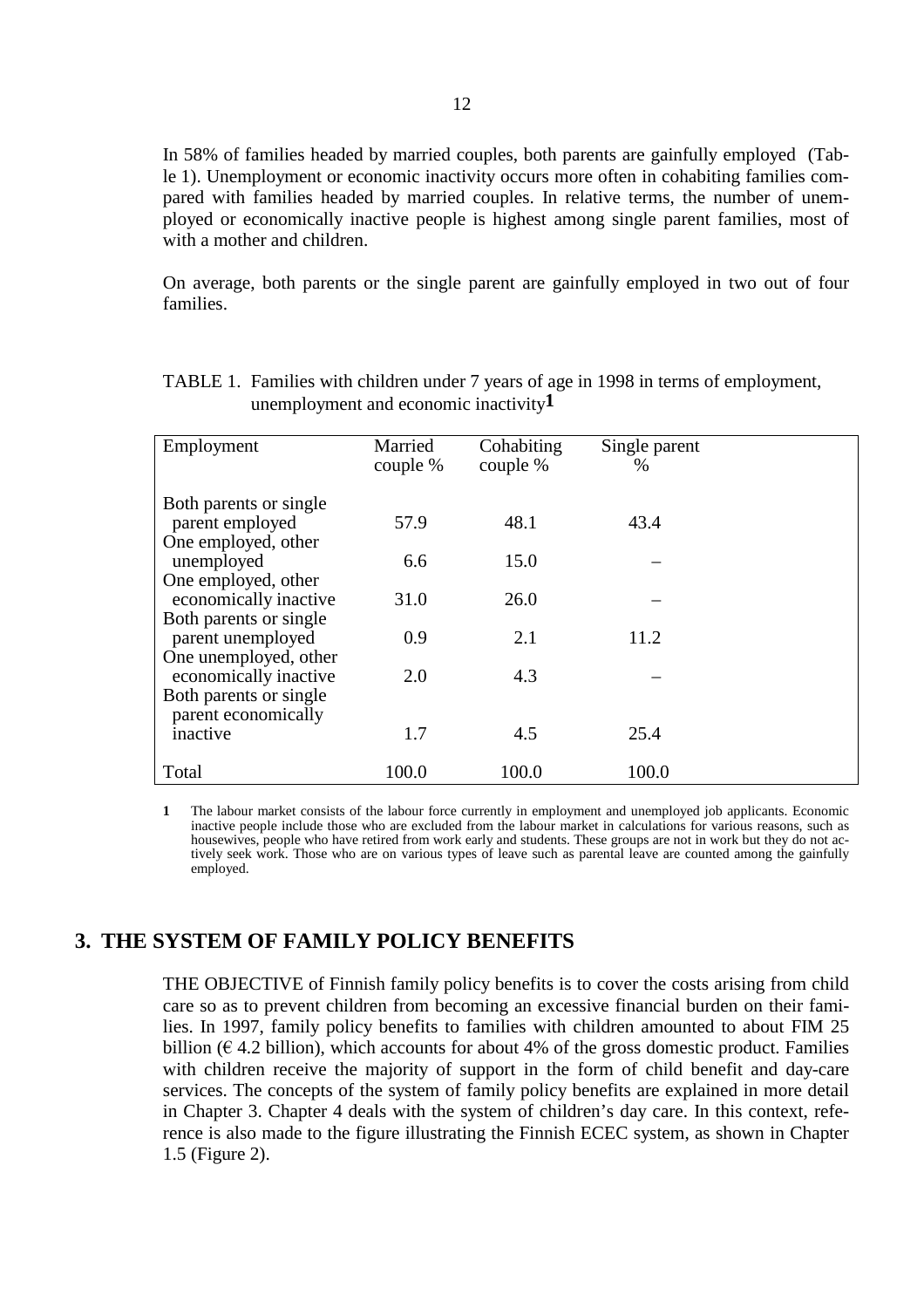



#### **3.1. Child benefit**

IN FINLAND, *child benefit* is the most significant means of levelling out the expenses between families with and those without children. It is paid from State funds for the maintenance of all children aged under 17 who are resident in Finland. Child benefit is a form of income exempt from tax and is not dependent on a family's financial status. The amount of child benefit depends on the number of children in the family. Child benefit is currently estimated to cover about half of the expenses children cost families.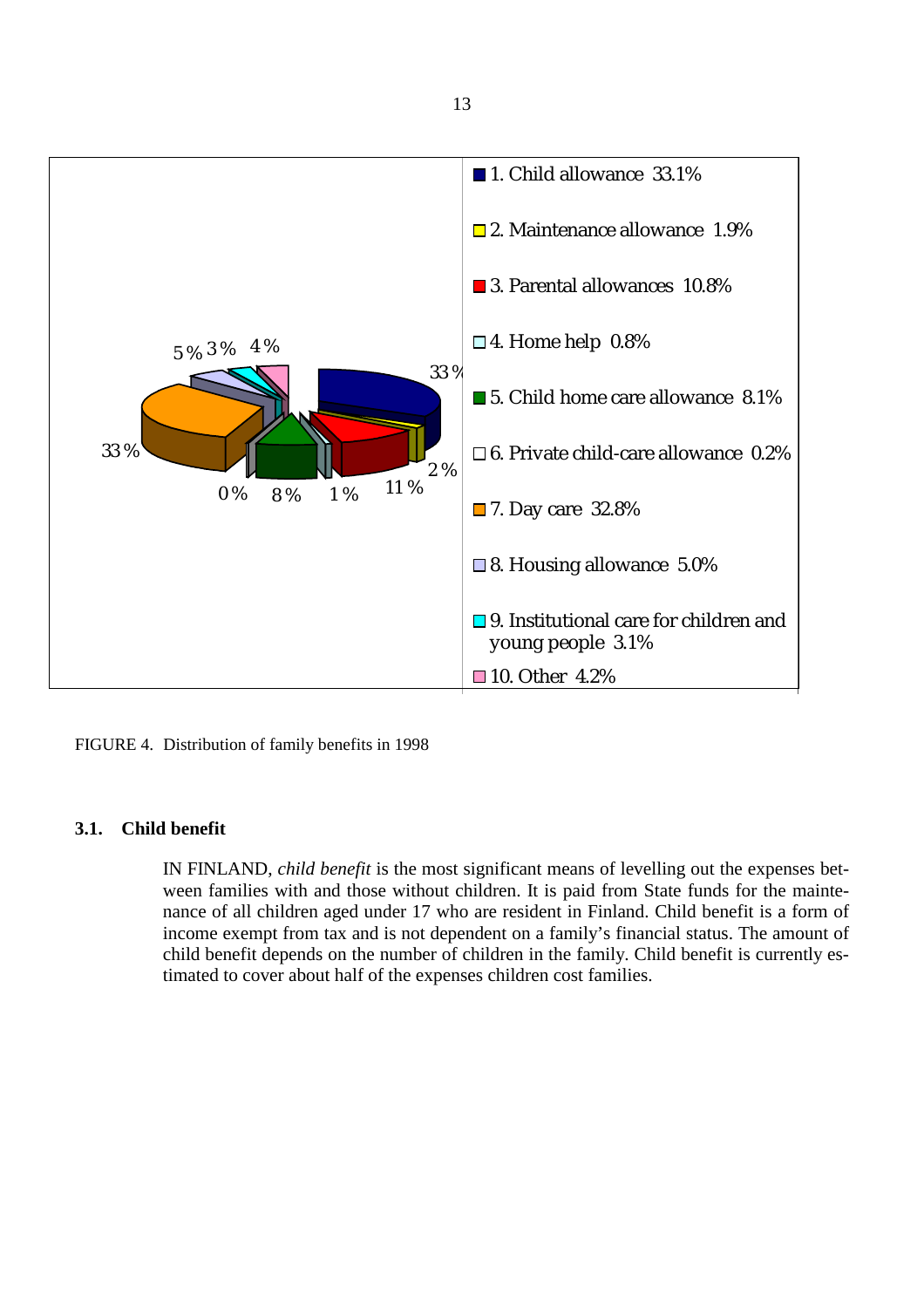| Number of children                                                  | Amount per month       |  |  |
|---------------------------------------------------------------------|------------------------|--|--|
|                                                                     |                        |  |  |
|                                                                     |                        |  |  |
| 1st child                                                           | FIM 535 $\ell \in 90$  |  |  |
|                                                                     |                        |  |  |
| 2nd child                                                           | FIM 657 / $\in$ 110    |  |  |
| 3rd child                                                           | FIM 779 $\ell \in 131$ |  |  |
|                                                                     |                        |  |  |
| $4th$ child                                                         | FIM 901 $\ell \in 151$ |  |  |
|                                                                     |                        |  |  |
| 5th and each subsequent child                                       | FIM 1 023 / $\in$ 172  |  |  |
|                                                                     |                        |  |  |
|                                                                     |                        |  |  |
| Single parents receive an additional FIM 200 ( $\in$ 33) per child. |                        |  |  |
|                                                                     |                        |  |  |

TABLE 2. Amount of child benefit in 1999

#### **3.2. Benefits available on the birth of a child**

ON THE grounds of pregnancy, childbirth or child care, a mother and father can take *maternity, paternity or parental leave*, receiving maternity, paternity or parental allowance, respectively. Maternity, paternity and parental allowances are financed by the national health insurance system, where financial contributions are covered by the employer and the employee. The benefits are paid by the Social Insurance Institution.

The maternity allowance period preceding birth promotes the health of the mother and the unborn child by enabling the mother to be off work for some time before the birth. During the maternity allowance period following the birth, the mother can recuperate from childbirth and care for her new-born baby. The parental allowance period enables the family to choose whether they want the mother or the father to care for the child at home. The paternity allowance aims to help the father to participate in caring for the child and to support a positive development of the relationship between father and child.

#### **Maternity grant**

All expectant mothers resident in Finland, whose pregnancy has lasted for at least 154 days, are entitled to *maternity grant* paid by the State. In order to be eligible, an expectant mother must go to an antenatal clinic or doctor for a health check before the end of the fourth month of pregnancy.

An expectant mother may choose to take the maternity grant either as a cash benefit or in the form of a maternity pack. In 1999, the cash benefit was FIM 760 ( $\in$  128). The maternity pack contains child-care items, a sleeping bag and clothing, including a playsuit and various other basic garments that a new-born baby needs.

The maternity pack is more popular than the cash benefit, with 76% of expectant mothers choosing the pack; the proportion is even higher among those expecting their first child.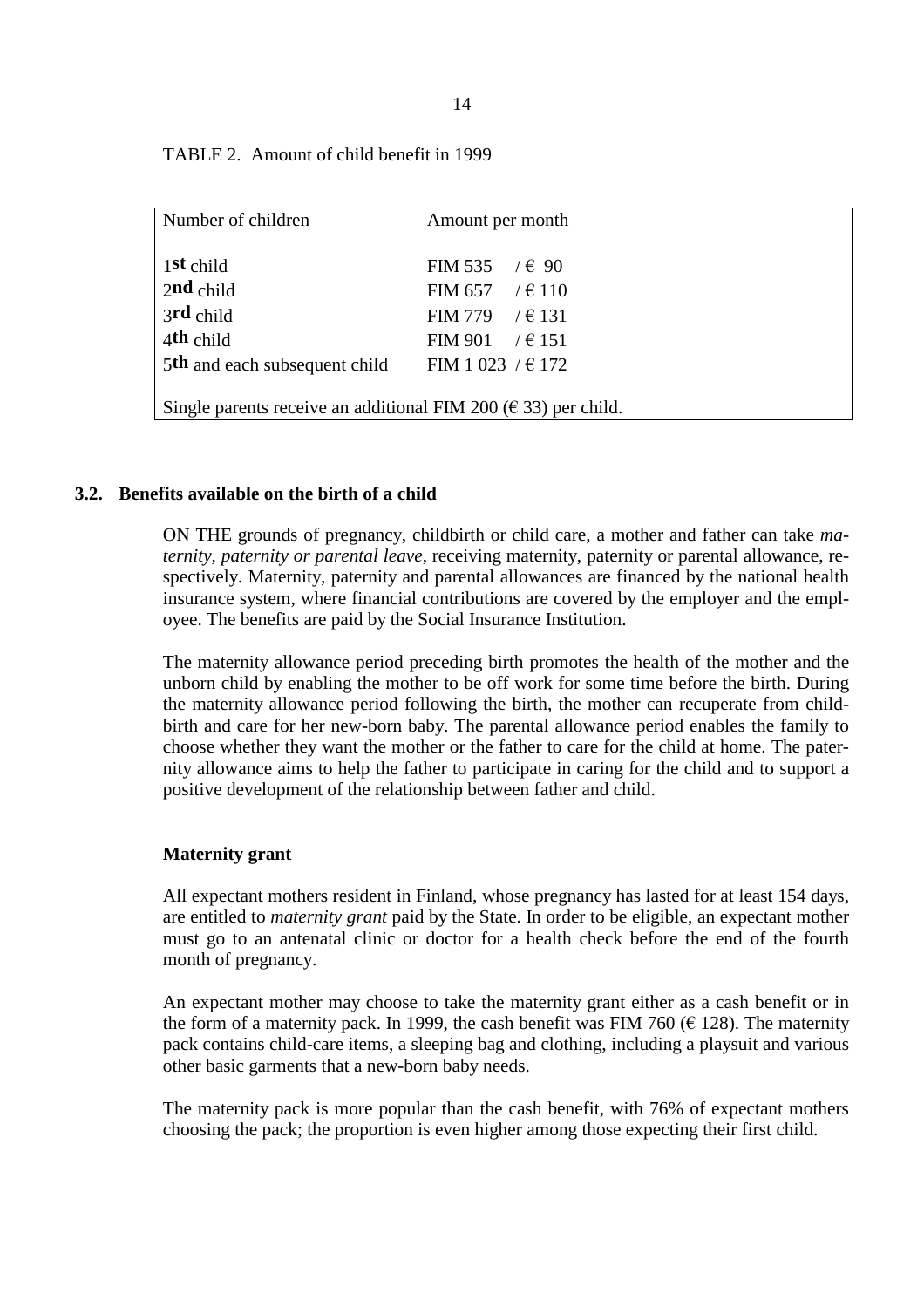#### **Maternity leave and maternity allowance**

An expectant mother may start her maternity leave no earlier than 50 and no later than 30 workdays before the calculated time of the birth. The duration of maternity leave is 88 workdays (105 days including Saturdays), which amounts to slightly more than 17 weeks. The mother receives maternity allowance for the period of maternity leave, the amount of which is determined according to income earned, being 60% of an employees pay, being at least FIM 1 600 ( $\in$  269) per month.

An expectant mother in a dangerous job is entitled to special maternity leave and special maternity allowance, unless her employer can assign her to an alternative task. Where necessary, special maternity leave may be granted for the entire duration of pregnancy. Dangerous work includes occupations involving a risk of exposure to chemicals or radiation.

#### **Paternity leave and paternity allowance**

In connection with the birth of a child, a father may take  $5-10$  workdays  $(1-2$  weeks,  $6-12$ days including Saturdays) of paternity leave while the mother is on maternity leave. The father is also entitled to an additional five workdays of paternity leave during the maternity or parental allowance period. For these periods, he receives paternity allowance. The paternity allowance payable for the period of paternity leave is earnings-related like maternity allowance.

Paternity leave has been gaining in popularity continuously. In 1997, almost 60% of fathers of babies exercised their rights to paternity leave.

#### **Parental leave and parental allowance**

After the period of maternity leave, either one of the parents may take parental leave. The duration of parental leave is 133 workdays (slightly more than 26 weeks, 158 days including Saturdays) and will be extended by 50 workdays (60 days including Saturdays) per child in case of multiple births. Similar to maternity and paternity allowance, parental allowance is also determined on the basis of income earned. On average, parental allowance accounts for 60% of an employee's pay, being at least FIM 1 600 ( $\in$  269) per month.

To date, fathers have only exercised their right to parental leave to a modest extent. In 1997, less than 2% of fathers took parental leave.

After the parental leave period, families have three different alternatives supported by public funding to provide for their child's care:

- 1. caring for the child at home on child-care leave and receiving child home care allowance up to the age of three;
- 2. having the child cared for at a private day-care place with private childcare allowance until the child goes to school; or
- 3. having the child cared for in municipal day care until the child goes to school.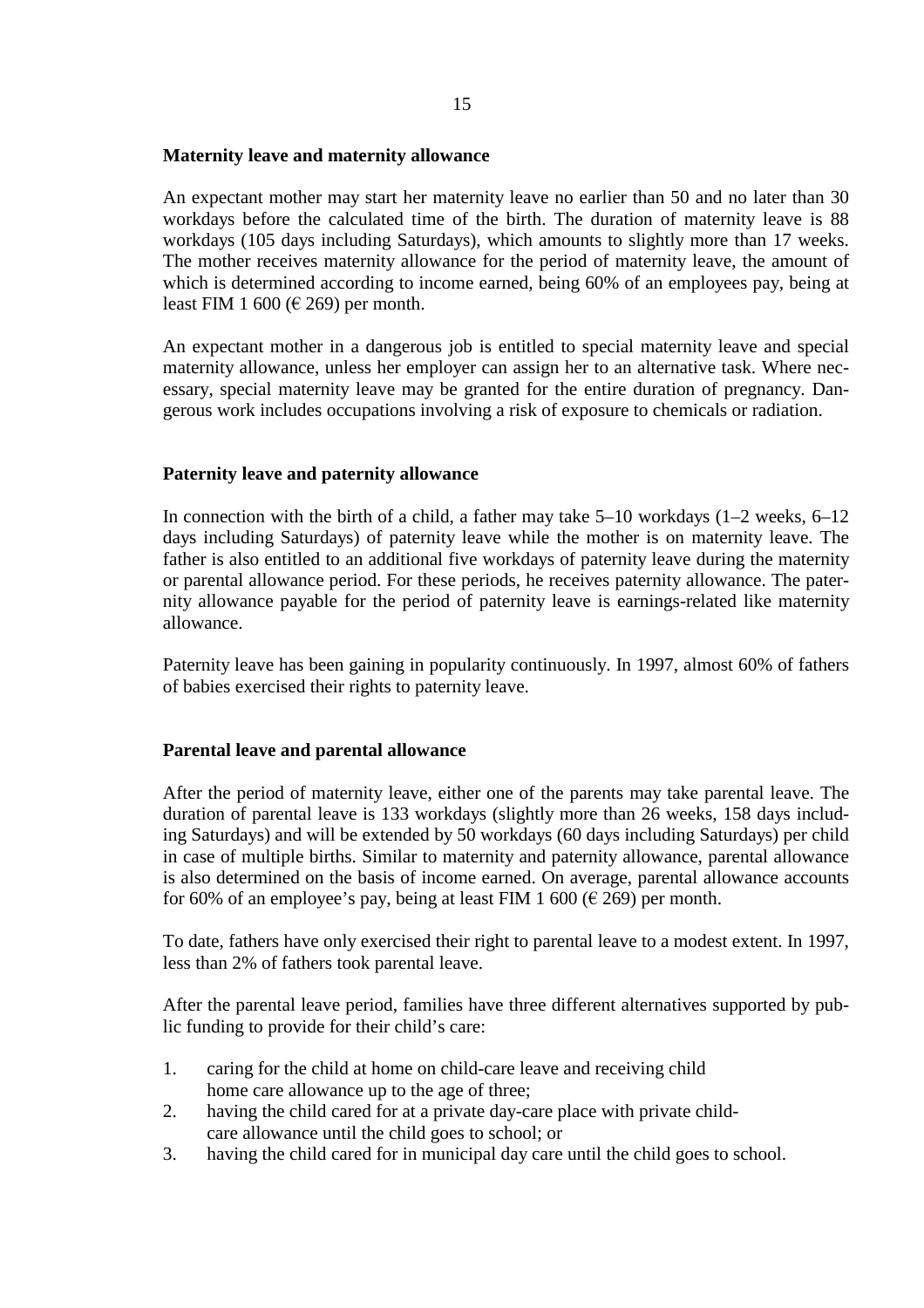#### **3.3. Support for the care of small children**

A SYSTEM has been build to help families arrange care for small children. According to this system families can choose either public day care or financial support. The system is described in figure 2. (Chapter 1.5.)

The care systems for small children have been developed with the objective of offering families various child-care options so as to take the different needs of families into account as well as possible. Women's active participation in working life has promoted the development of legislation governing care for small children and parents' employment security.

#### **Child-care leave and child home care allowance**

The parents of a small child have the right to take unpaid child-care leave from their work until the child is three years old. Either parent may take the leave, but they cannot both be on child-care leave at the same time. After the period of child-care leave, an employee has the right to return to their former job or to another comparable job.

Child-care leave is unpaid leave, but the family can receive *child home care allowance* paid by the local authority for the period of the leave. The allowance is available to a family with a child under three years of age, if the family does not opt for municipal day care or private child-care allowance to arrange the child's care. Child home care allowance is also paid for other children in the same family, who are under school age and not in municipal day care.

Child home care allowance may be granted immediately upon the end of the parental allowance period, and it is payable until the youngest child in the family reaches the age of three or goes to municipal day care, or the family chooses private child-care allowance. Child home care allowance is primarily used by parents to care for their children at home. Women account for 96% of the beneficiaries. Mothers caring for their children at home are mostly less educated women, whose families usually have more than one children under school age. Use of the child home care allowance is higher among low-income families.

Child home care allowance includes a basic care allowance paid separately for each eligible child. The amount of basic care allowance for one child under three years of age is FIM 1 500 ( $\in$  252) per month (in 1999), with FIM 500 ( $\in$  84) per month for each additional child under the age of three, and FIM 300 ( $\epsilon$  50) per month for each child, who has reached the age of three but is still under school age.

In addition to the basic care allowance, families may also receive a supplement, depending on their size and income. It is only paid for one child and the maximum amount is FIM 1 000 ( $\in$  168) per month. Child home care allowance is taxable income and is funded by local authorities.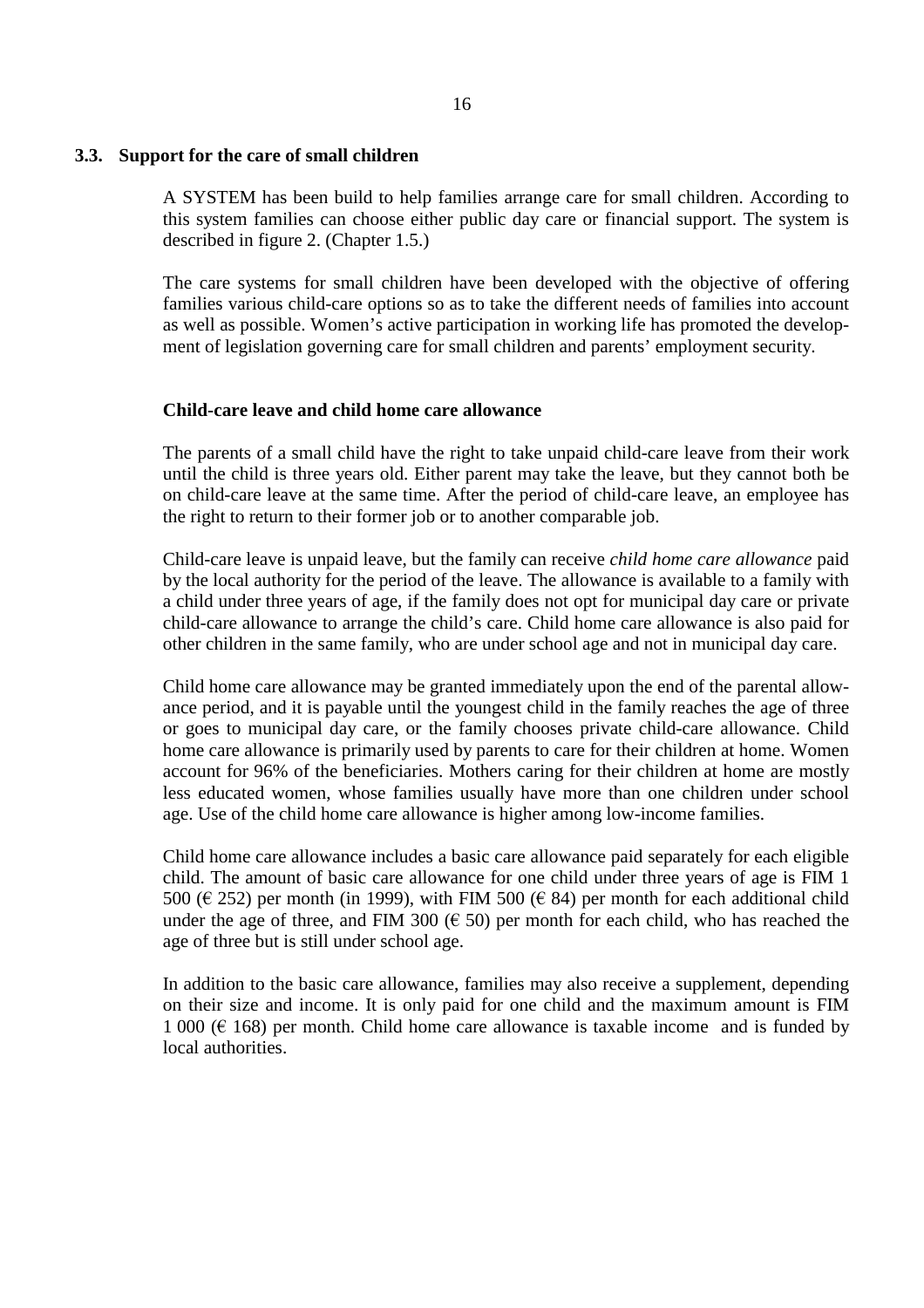#### **Partial child-care leave**

A parent is entitled to an unpaid reduction of working hours, known as partial child-care leave, until the end of the year, during which the child starts school. Each employer and employee will agree on partial child-care leave and its detailed arrangements as they see fit. Parents cannot both take partial child-care leave simultaneously.

#### **Partial home care allowance**

Partial home care allowance is payable to a gainfully employed parent of a child under the age of three, if the parent's average working week does not exceed 30 hours due to child care. The amount of partial home care allowance is FIM 375 ( $\epsilon$  63) per month (in 1999), and it is taxable income and is funded by local authorities.

#### **Private child-care allowance**

Local authorities may pay private child-care allowance to look after a child under school age resident in Finland either to a private child-care minder or private day-care centre of the parents' choice. The allowance is payable after the end of the parental allowance period until the child reaches school age. The allowance will cease if the child is transferred to municipal day care.

Private child-care allowance consists of a basic care allowance, which is FIM 700 ( $\in$  118) per child per month, and of a supplement, which depends on the size and income of the individual family. Private child-care allowance is paid directly to the child-care minder and is taxable as the provider's income. For more information on private day care, see Chapter 4.5.

#### **Housing allowance, maintenance allowance and home help**

The objective of providing *support for housing* is to make it easier for families to acquire accommodation of adequate size at a reasonable price and to ensure reasonable housing standards. Forms of housing support intended for families with children are housing allowance, government-subsidised housing loans and other interest subsidy, as well as tax relief for housing loans.

Housing allowance is a means to level out the costs of housing for people with low income by paying part of their reasonable housing expenses from the state funds. The amount of housing allowance depends on the size of the family, its income, housing expenses, and the size and age of the property, among other things.

Children from families where parents have divorced are entitled to *maintenance allowance* if one of their parents has failed to pay the child maintenance set by a court order or a maintenance agreement. The social authorities will collect unpaid maintenance payments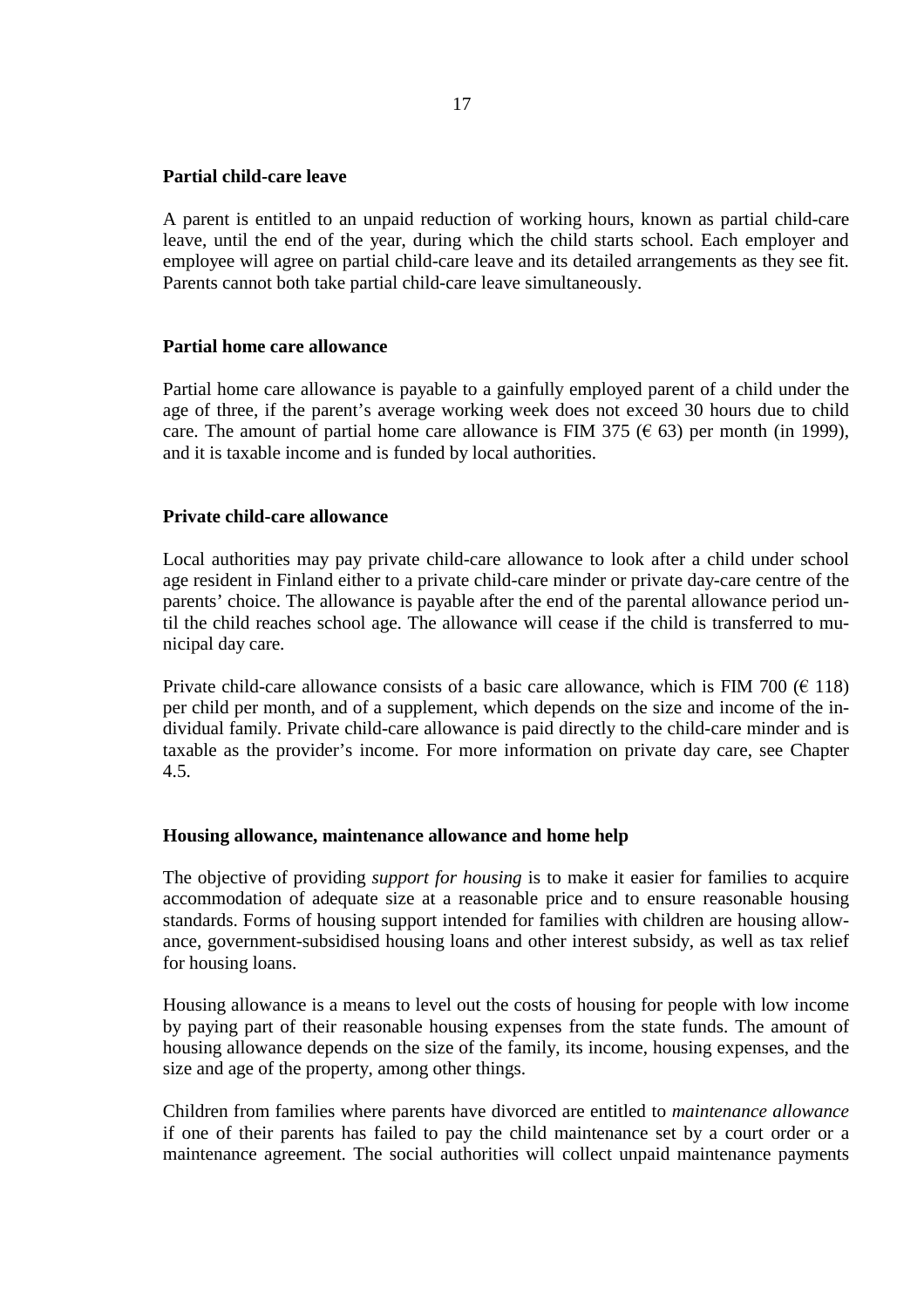from the liable parent. Maintenance allowance is also payable to a child born out of wedlock, where paternity has not been established, and to a child adopted by a single adoptive parent.

In most part temporary *home help services* are provided on the grounds of reduced functional capacity, family circumstances, strain, illness, childbirth, disability or other similar reason for those who need help to manage tasks and functions of ordinary life. Home help services are chargeable depending on families income. Both maintenance allowance and home help services are funded by local authorities.

#### **Other forms of support**

In practical terms, all expectant mothers and newborn babies with their parents are within the system of *antenatal and child health clinics* in Finland. The objective of clinic activities is to safeguard the best possible health for expectant mothers, unborn foetuses, newborn babies and whole families. Monitoring and ensuring the well-being of mothers and unborn foetuses, as well as preparing mothers and fathers for childbirth, have traditionally been among the main functions of antenatal clinics. Child health clinics in turn focus on supporting and monitoring children's growth and on providing guidance in the new life situation. More recently, the work has increasingly emphasised promotion of the psychological and psychosocial well-being of families. The forms of activity include agreed periodic family visits to the clinic and, where necessary, meetings at home with the family. The clinic system is part of the basic municipal social and health care services.

The task of *child guidance and family counselling* is to support and promote the positive development of children and families. To this end, local authorities organise guidance, counselling and provide other expert assistance in issues related to human relationships, family life and the upbringing of children. The work carried out by child guidance and family counselling clinics is based on multidisciplinary teamwork, involving physicians, psychologists and social workers. The system is part of the basic municipal social and health care services.

The parents of a child under the age of ten are entitled to get four days' leave from work when a child *falls ill* in order to arrange child care. Granting leave requires that both parents or the only parent be gainfully employed.

#### **4. DAY CARE**

#### **4.1. From kindergarten to day-care centre**

THE *KINDERGARTEN activities* developed by Friedrich Fröbel in Germany form the background for the emergence of kindergarten activities in Finland. These activities were introduced into Finland in two phases.

The first stage was when Uno Cygnaeus was assigned the task of planning public folk education in the mid-19th century. He incorporated influences of kindergarten activities both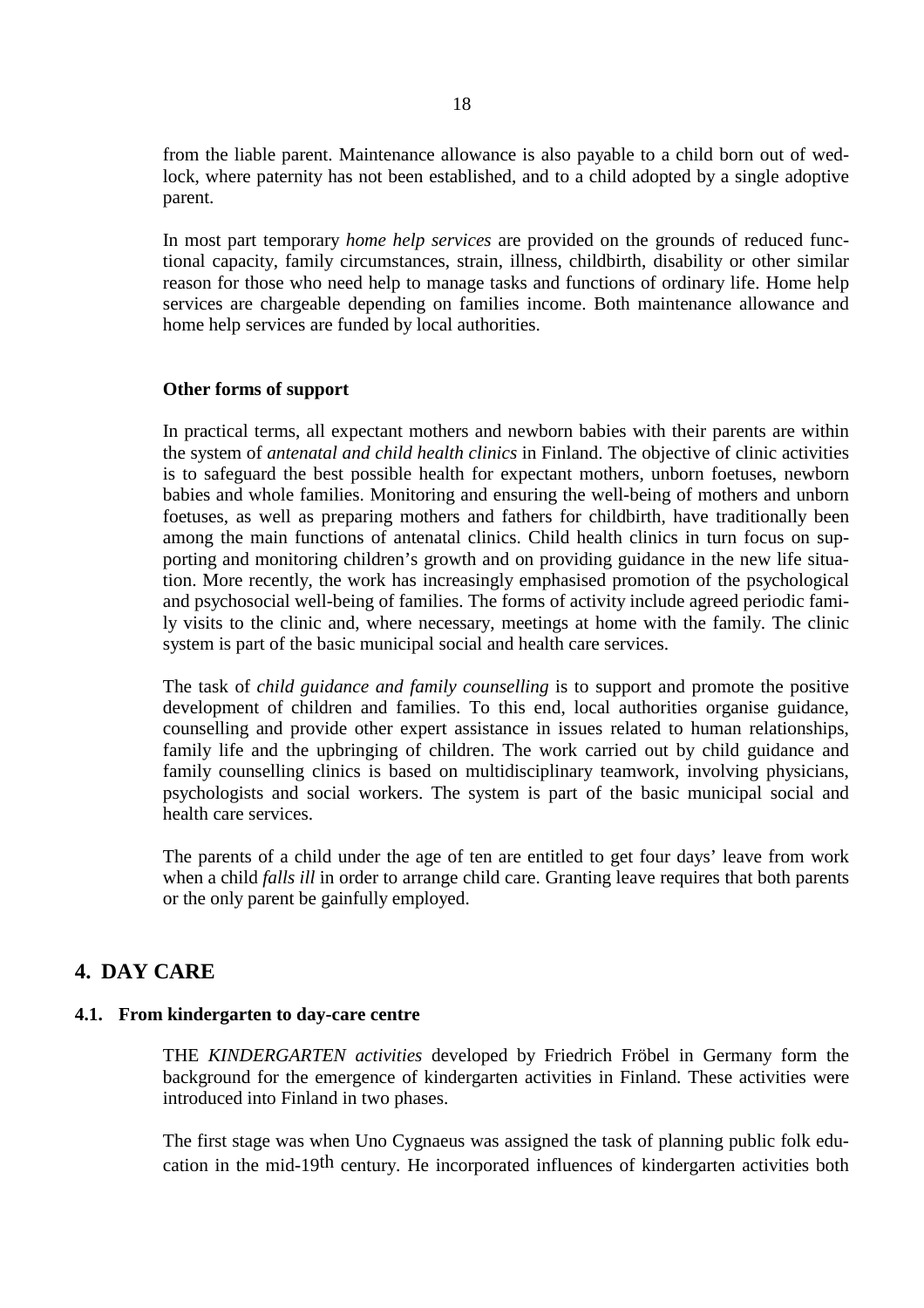into the pedagogical operating method and into subjects in the form of craft, physical education and drawing, for example. Cygnaeus also proposed that kindergarten activities, similar to crèche activities, be linked as part of the public school system. Cygnaeus' folk school proposal of 1860 would have determined the pedagogical content of rural village schools and urban nursery schools on the basis of kindergarten activities. However, the proposal failed to gain endorsement in this respect.

The second stage of the introduction of kindergarten activities in Finland occurred as a private activity, when Hanna Rothman set up a folk kindergarten in 1888. Rothman had supplemented her education as a teacher of small children by acquiring a kindergarten teacher's education in Germany. She initiated folk kindergarten activities, which aimed at preventive child welfare work among the children of the poorer section of the population. From the very beginning, a distinct objective was to provide child care while mothers were at work. The pedagogy applied to kindergarten activities was a practical solution to this objective. Folk kindergartens spread gradually, starting from cities and industrial towns.

The *crèche* for children under three years of age was intended as a child-care place primarily while mothers were at work. A mother could be working a few hours per day or have a regular full-time job. Crèches also had to be prepared to offer round-the-clock care in cases when children were not collected or were being collected by someone under the influence of alcohol. Children were cared for and provided with nourishing meals. Children in crèches were not regarded as being in need of actual education at this stage. Fairly soon, the crèche also became part of the second stage of the kindergarten ideology, i.e. the folk kindergarten.

In 1913, kindergartens were granted state subsidies for the first time, and since 1917, state budgets have regularly included an appropriation for kindergarten activities. Municipal kindergartens have only been established since 1919. *The Act on State Subsidies for Kindergartens* was passed in 1927. Subsequently, the municipalisation of kindergartens started in earnest. Crèche activities were excluded from this state-guaranteed financial aid. It was only in 1970 that an appropriation for crèches and extended crèches was included in the state budget.

In administrative terms, kindergartens operated under the National Board of General Education up until 1924, when they were transferred to the auspices of the Ministry of Social Affairs. There were debates about combining kindergarten and the first two forms of folk school in the 1920's.

The *Child Welfare Act* issued in 1936 provided that a local authority should, where necessary, either establish or maintain *institutions supporting and complementing upbringing at home* and undertake other measures for this purpose, or support those institutions established or activities provided by private organisations or people that were deemed to fulfil the said purpose. Kindergartens were brought under the municipal welfare boards. In the context of the Act, day care was conceptually defined in terms of *socially oriented day care*. Its forms of operation included crèches, day-care centres and kindergartens, but also organised neighbourly help, play activities at recreation grounds and playground work, as well as child-parking. Home help was also partially regarded as being a form of socially oriented day care.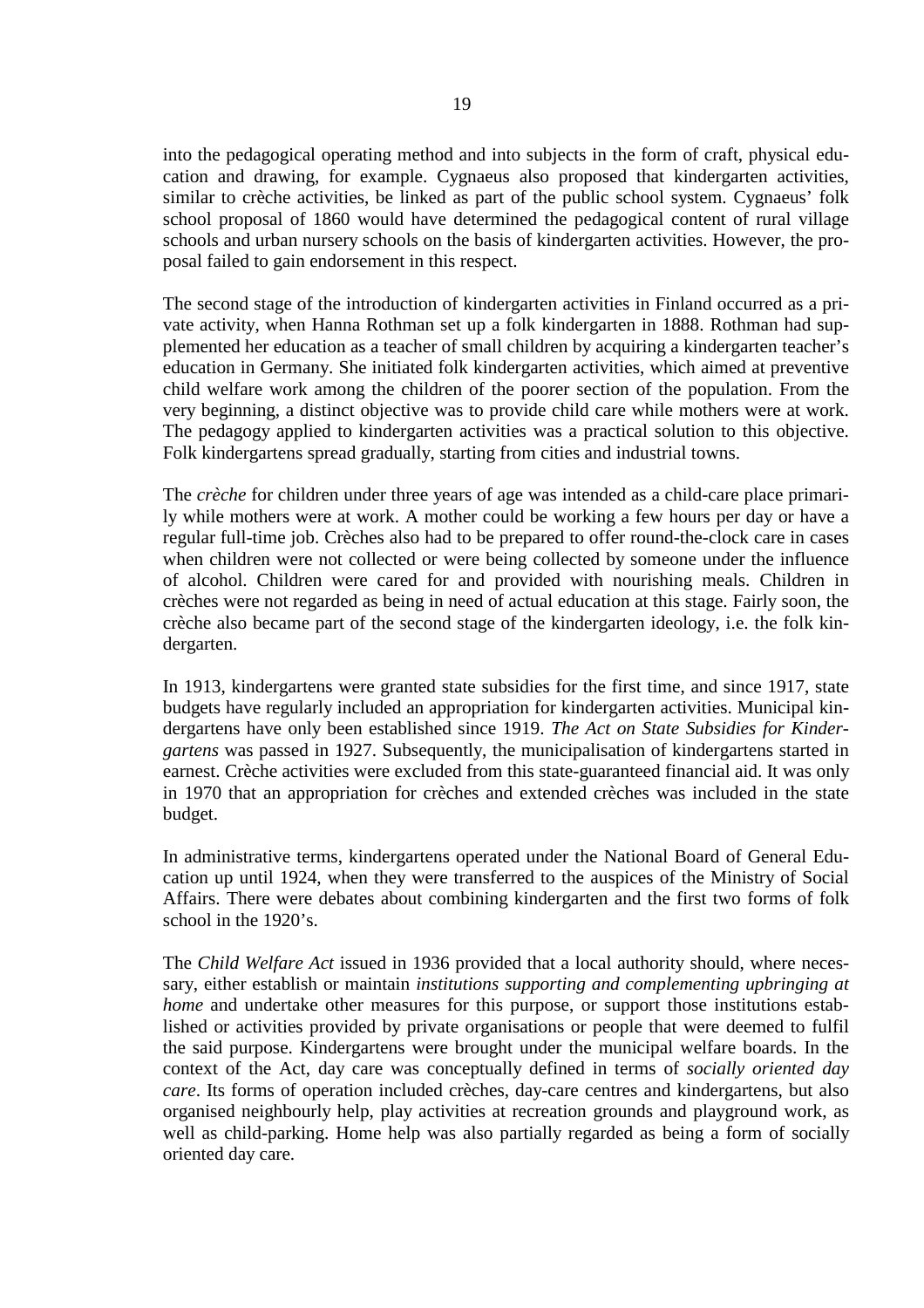The social debates that preceded the *Act on Children's Day Care of 1973* were conducted over the course of the quarter of a century between 1947–1973. In terms of time, the debate focused on the early 1970's and, in terms of content, on a few themes. These included, firstly, guaranteeing state subsidies to other forms of care besides kindergartens, which had enjoyed this statutory right since 1927. The second theme was the setting up of a single legislative framework to regulate children's day care and proposals to that effect. The third theme was child care at home, concerning family day care or care provided at home by parents themselves.

Through this above-mentioned new statute, the concept of a day-care centre became a new form of day care. Family day care was considered to be an equal form of public day care in terms of day-care fees, for example, but also because of public control. The Act on Children's Day Care requires that each local authority provides day care to such an extent and in such forms of operation as is required by the demand in the municipality. The Act on Children's Day Care combined the preceding institutional day-care activities under the title of day-care centre and embraced family day care as a legitimate form of care. Prior to the Act, different forms of care were also unequal in respect of their users in that kindergarten activities were less expensive than other forms of day care. The Act on Children's Day Care harmonised the day-care fees irrespective of form.

#### **4.2. History of family day care**

AS DEMAND for children's day care grew rapidly in Finland in the 1960's due to more and more mothers finding gainful employment, women helped each other. Some women acquired a job away from the home, whereas others employed themselves by taking another family's children in their care for a fee in addition to their own.

By looking after other children in their own homes, women – family child minders – were a decisive help in the day-care crisis of the 1960's, when there was a severe shortage of daycare places. Indeed, family day care became the most extensive form of home-based gainful employment in quantitative terms. At the end of the 1980's, family child minders accounted for 40% of all people in home-based gainful employment.

Different structural factors could be discerned underlying the decision to become a family child minder. The family-based economy, which had traditionally been agrarian, no longer employed a sufficient number of women. The family unit could not subsist financially on the income one parent earned. Moreover, the family unit had become smaller. The situation was also influenced by the fact that the public child-care machinery in the 1960's, as well as in the early 1970's, was primarily dimensioned to serve single parents and people without means. Another reason for becoming a family child minder was also the desire to look after one's own children at home.

Family day care was first mentioned in official Finnish documents as a new operating form of child care in *1951*.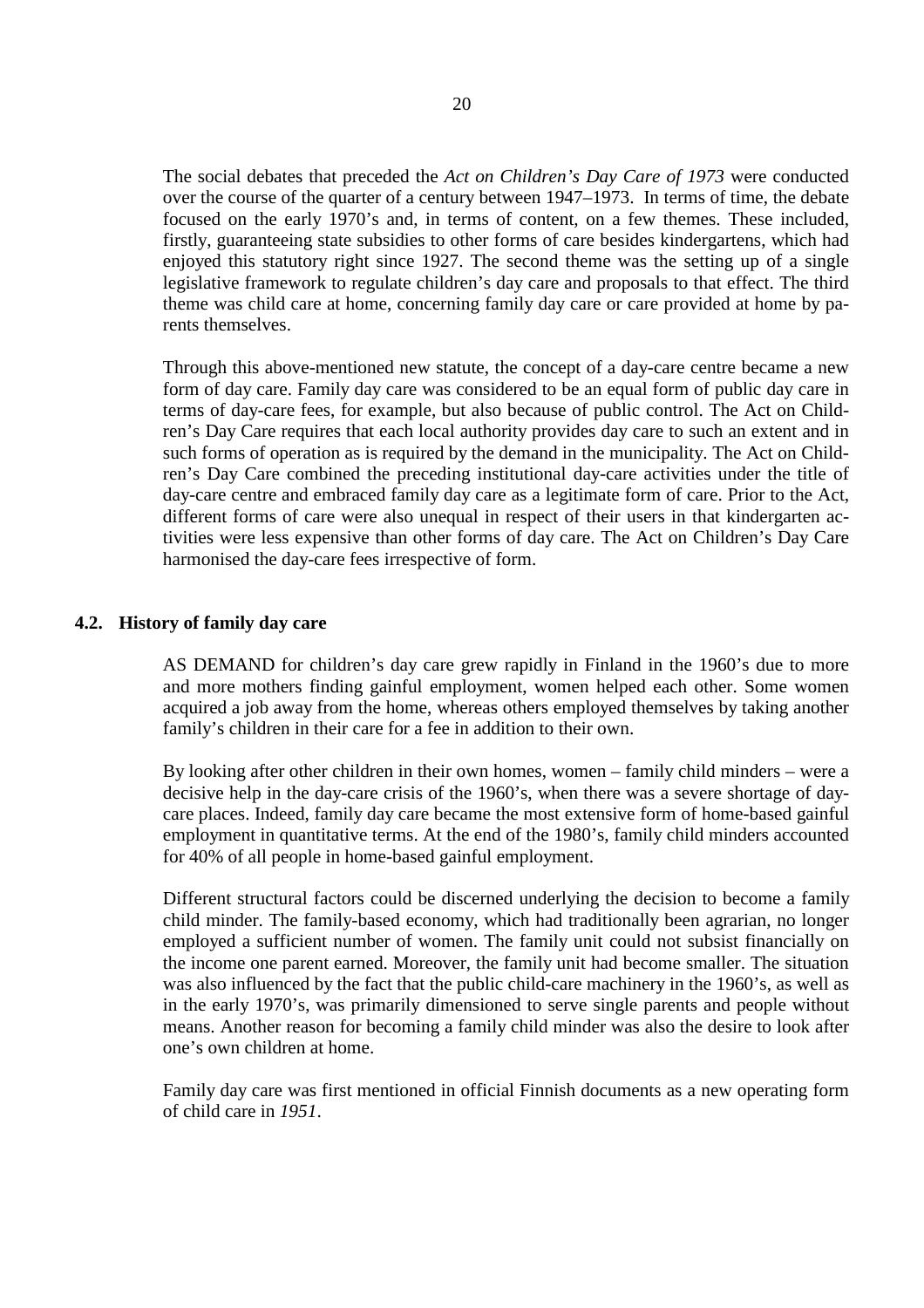The first official guidelines for supervised family day care were issued in *1971*. They stated that family day care had become a popular activity complementing institutional services. The local authorities were advised to intensify control and their own involvement in the organisation and training for family day care. The objective set was to organise family day care based on contracts of employment. The local authorities were further advised to inform families, by means of the mass media, of the fact that they could always turn to authorities when there were problems related to children's family day care.

In some cases, family day care was regarded as being more appropriate than institutional day care. Grounds for this included its flexibility. One element of flexibility was that this activity could also be provided in sparsely populated areas with few children. Family day care was regarded as being suitable for emotionally sensitive children and those susceptible to infections. This form of care was also considered to be appropriate for slowly developing children and those with multiple disabilities. It was perceived that family day care also lent itself to tending children with minor illnesses. Furthermore, it was considered suitable for schoolchildren as well.

Bearing in mind that family day care was provided at homes based on traditional upbringing at home without any particular vocational training, it was presented with demanding expectations in terms of care. The applicability of family day care to difficult care situations has not so much been justified with family child minders' vocational skills, but rather with their personal qualities, traditional family know-how and the conditions of family day care: at home – in a small group.

The stage at which family day care took shape and became organised occurred in Finland primarily between 1964 and 1972. The 1973 Act on Children's Day Care legitimised family day care as an equal form of day care.

At the beginning of the 1970's, family day care was the target of developmental visions, which waited some twenty years to materialise. These included family child minders' operating at municipal facilities and combining a day-care centre and family day care as a single operating unit. Today, part of family day care is carried out in the form of group family day care. This means that the local authority concerned has designated the facilities, where 2–3 family child minders work together. In many municipalities, the administration of family day care has been combined with that of day-care centres.

#### **4.3. From folk school to comprehensive school**

THE FOLK school system was established in Finland in 1866, but the act governing general compulsory education came into effect in 1921. In Finland, children traditionally start school at a higher age (at 7) compared with other parts of Europe. The explanations for the late school-start have included factors related to geographical location and late industrialisation. As a result of the sparse population in the country, journeys to school were long, and it was deemed that children should be physically developed enough in order to manage these long journeys, especially during the dark and cold seasons. In a predominantly agricultural Finland, there was no need to bring children within the sphere of compulsory education or early childhood education and care too early.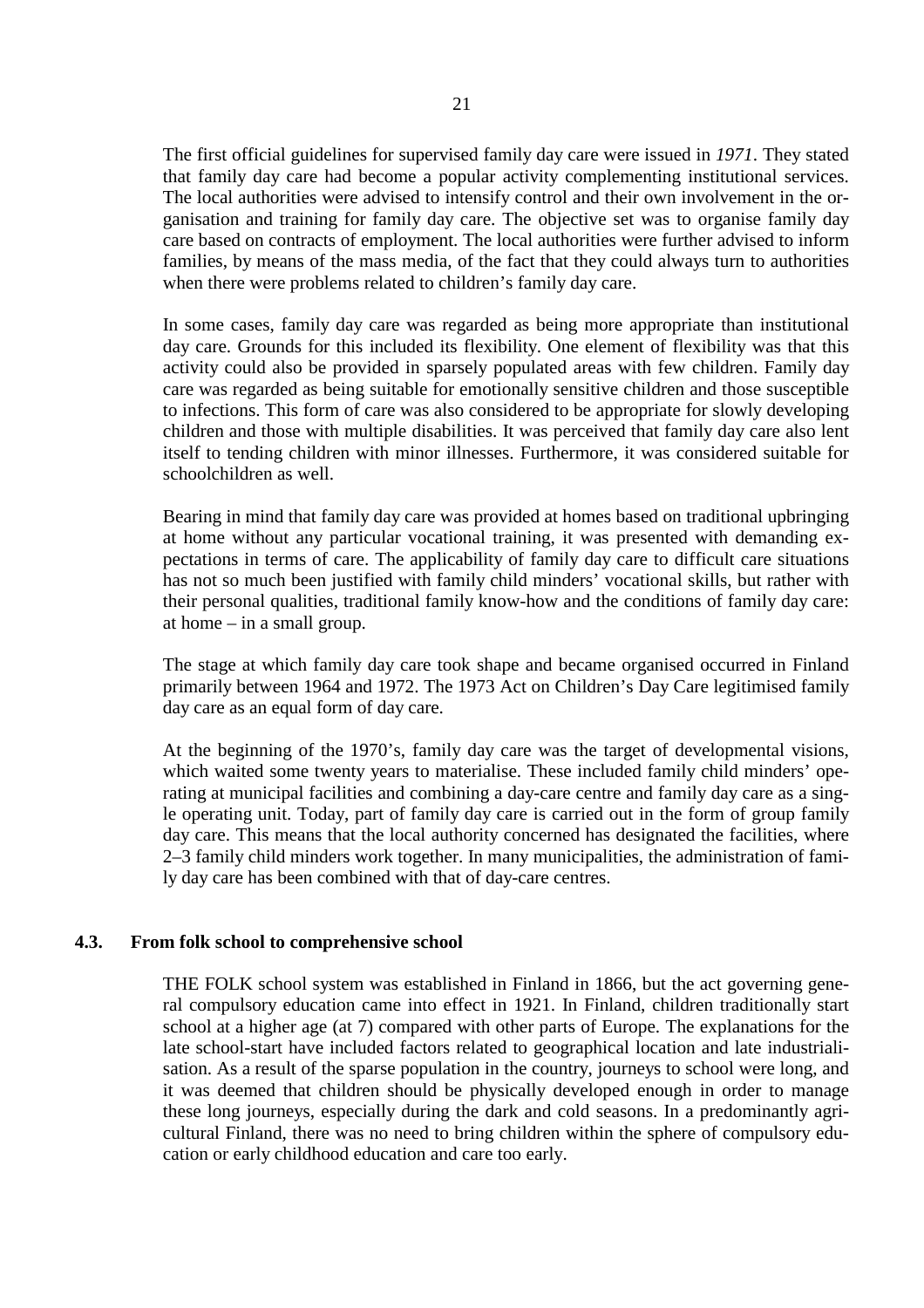A hundred years after the folk school system was established, it was time for concrete change. Traditionally, people had left folk school and gone on to civic school and from there to working life, or on to lower secondary school and from there to upper secondary school, which opened the way to an academic career. The time was right to combine folk school, civic school and lower secondary school into a 9-year comprehensive school. In Finland, the transition to comprehensive school took place gradually between 1972 and 1977, starting in Northern Finland. The first comprehensive school curriculum to be implemented in its entirety across the whole country was for the 1981–82 school year.

Lowering the age of starting compulsory school and the development of pre-school education were particularly prevalent issues in the 1970's. The *Act on the Premises of the School System* alone contained the notion that the municipal school system could include a kindergarten or pre-school classes. Different pre-school committees set in the 70's presented various alternatives and approaches to developing day care for children under school age and to reforming initial education at comprehensive school. However, the objectives of these committees failed to materialise at the time.

In the 1980's, policy definitions in society developed in the direction that reforms were no longer formulated on the basis of integrated systemic solutions. Instead, there was a preference to develop the services provided by existing organisations. The objectives, contents and implementation methods of early childhood education and care and pre-school education for six-year-olds were developed both in the 1970's and in the 1980's.

The pre-school experiment was first launched in 1971 in co-operation between school and social administrations in both comprehensive schools and day-care centres. At the time, curricula and pre-school models were developed in various operating environments. These experiments involved research at three universities. As a result of experimental activities, opportunities for the provision of pre-school education at comprehensive schools were created starting from 1985, which, however, required a licence from the Ministry of Education. The purpose was to introduce pre-school education into sparsely populated areas, where day-care services were unavailable.

#### **4.4. Municipal day care today**

IN FINLAND, every child under school age has an unconditional *right* to day care provided by the local authority once the mother or father's period of parental allowance comes to an end, irrespective of the parents' financial status or whether or not they are in work. According to the Act on Children's Day Care, the objectives of day care are to support parents in their responsibilities to raise their children and to promote children's personal and balanced development together with their parents. Extending the unconditional right to day care to apply to all children under school age has emphasised the significance of day care in terms of early childhood education, in addition to its care aspect.

Local authorities provide day care at *day-care centres*, at group family day-care centres and in family day care at the child-care minder's home or in the form of group family day care. In addition, several local authorities organise supervised play activities open to everyone in playgrounds and at open day-care centres.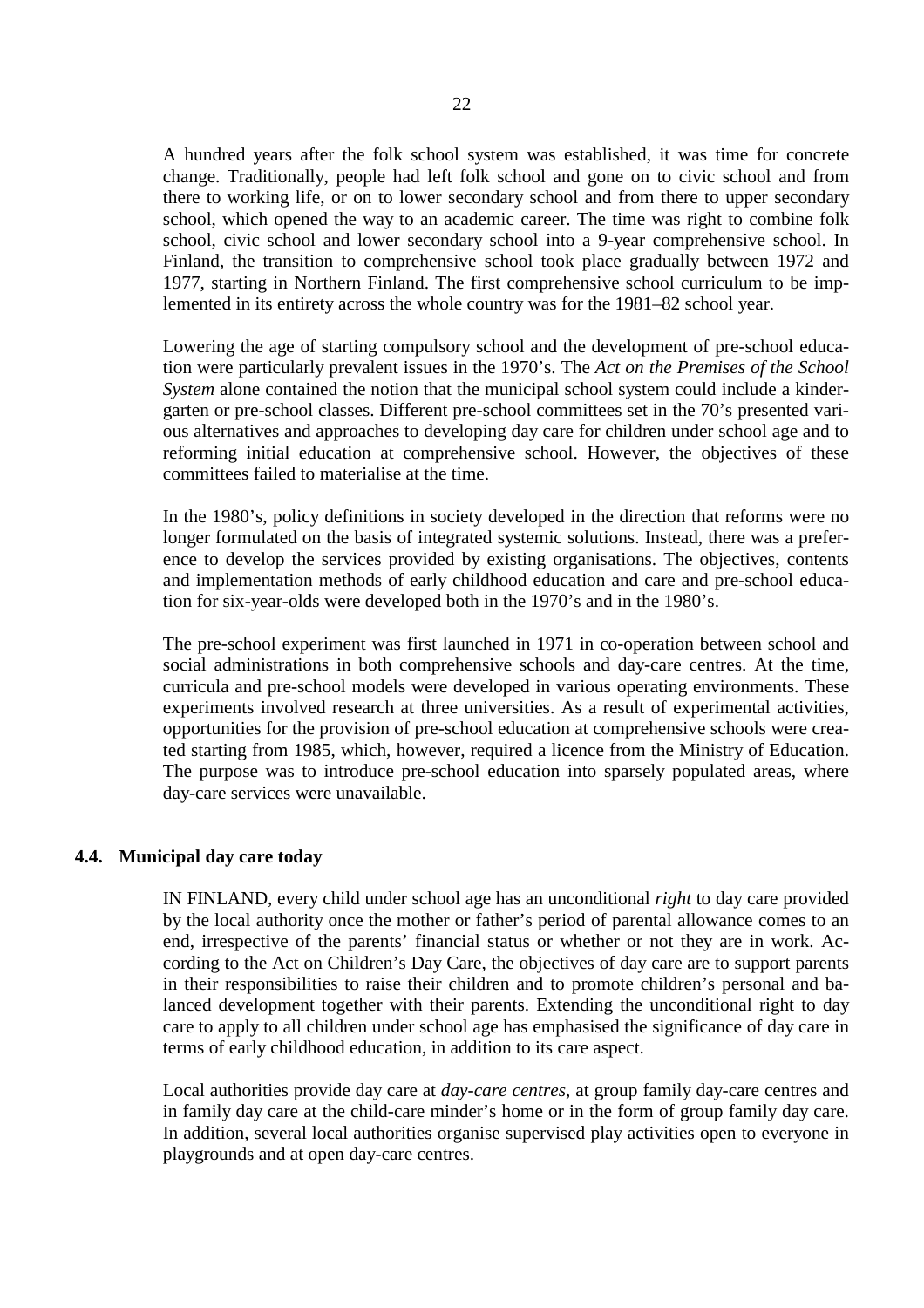The number of children in day care centres may vary from just over ten to a hundred children. The children are divided into care groups. In practical terms, these groups are further divided according to age into under 3-year-olds and 3–6-year-olds, although there is no legislation on the division into groups. In addition, it is also common to have 'sibling groups', where siblings of the same family are placed in the same group regardless of their age. Legislation controlling the number of staff at day-care centres states that there may be a maximum of four under 3-year-old children or seven 3–6-year-old children in full-time care to each practical children's nurse or kindergarten teacher. In part-time care, there may be 13 children of at least three years of age to each practical children's nurse or kindergarten teacher.

*Family day care* is mostly used as a form of care for the smallest children. A family child minder may have a maximum of four children in full-time care, including the child minder's own children under school age. In addition, a family child minder may provide part-time care for one child, who has started pre-school education or school.

In *group family day care*, 2 or 3 family child minders care for children usually in facilities provided by the local authority. Two child-care minders may have eight children in fulltime care and an additional two part-time children, who have started pre-school education or school.

*Open day-care centres* are places for parents or child-care minders to visit along with their child or children. Activities in open day-care centres vary by municipality and unit. Open day-care centres aim to provide social networks for people caring for children at home. Large numbers of open day-care centres were established in municipalities in the second half of the 1980's and they have proved to be extremely popular. Some centres were closed down in the early 1990's due to the economic recession. However, new centres have been established again more recently to provide parents with an alternative form of day-care activities.

The majority of children in day care spend the whole day in care, but part-time care is also provided. The local authorities also provide *round-the-clock care* for children of parents doing shift work.

Children in day care receive the necessary meals depending on the length of their day. During a full-time day meals consist of breakfast, lunch and a light afternoon snack, in round-the-clock care also dinner and evening snack is provided. Meals are free, that is they are included in the monthly fee.

Traditionally, *children in need of special care and education* have been given priority over other children in the selection of day care. As the current subjective right to day care has become effective, this precedence still applies to children aged over seven in need of special care and education.

According to the Decree on Children's Day Care, children in need of special care and education must have a statement from a medical specialist or other expert, which will provide day-care staff with information on the child's strengths, areas to be developed, and needs in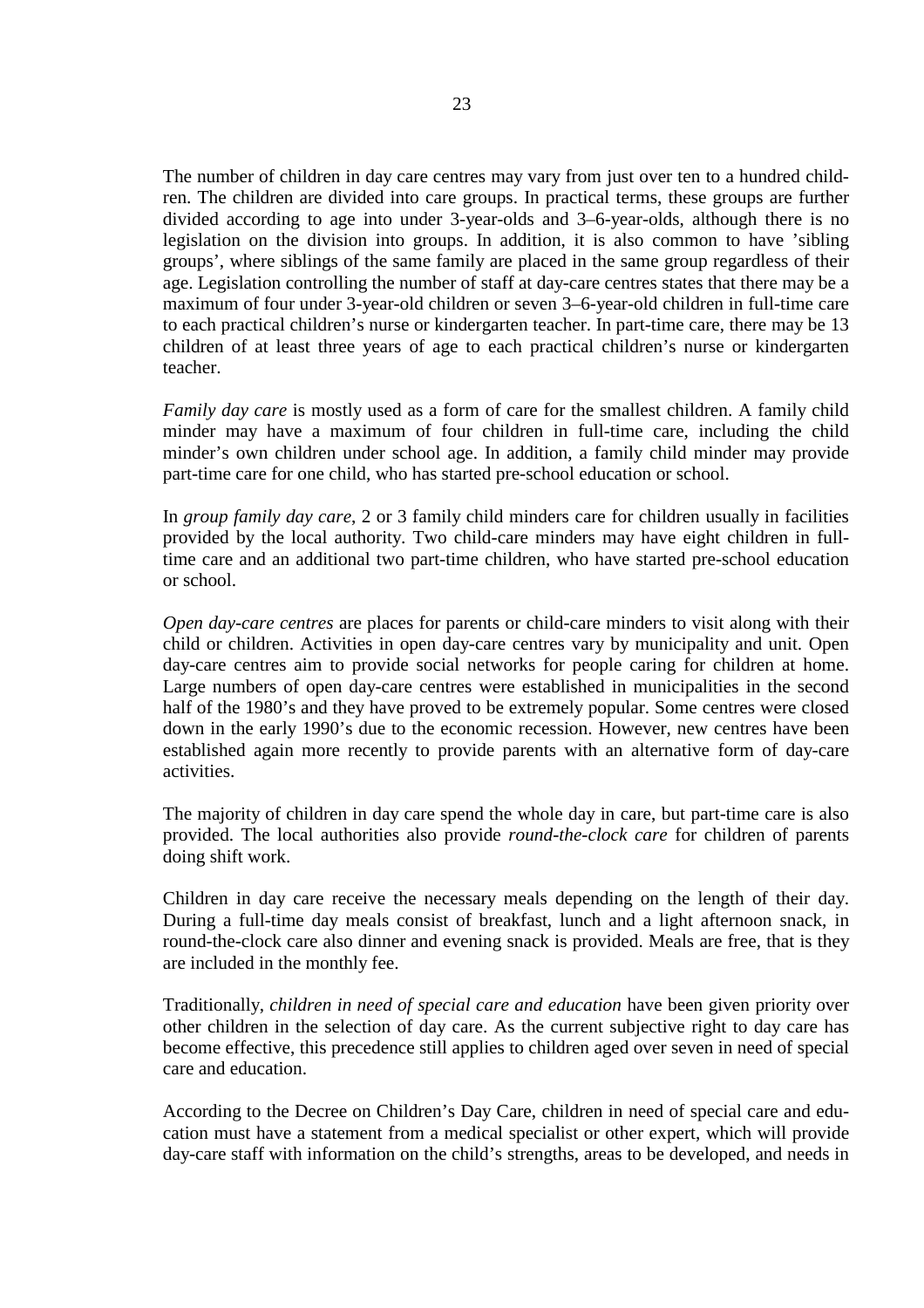terms of support and rehabilitation. Consequently, these experts determine who is in need of special care and education.

Depending on the nature of a child's need for special care and education, the child may be placed in an ordinary day-care centre without special support measures. Alternatively, he or she may have an assistant, or the group size may be reduced by one or more children because of the child. The child may also be in an integrated special group, where some of the children are in need of special care and education, and the rest of the group consists of other children (for example, five special care children and seven other children). In addition, a child may in some rare cases be placed in a special group with all children in need of special care and education. The two latter alternatives in particular can only be arranged in major cities.

The Finnish Act on Children's Day Care also allows for care to be arranged for schoolchildren. Due to the economic recession, many local authorities have been forced to reduce the provision of morning and afternoon care for schoolchildren, and resources have been focused on the provision of day care for those children, who enjoy a subjective right to day care.

There is no specific mention of schoolchildren's afternoon care in the Finnish Act on Children's Day Care. The Basic Education Act provides that it is possible to arrange club activities for pupils in connection with basic education. With the aid of club activities, it is possible to support pupils hobbies, to generate positive learning experiences and to create wellfunctioning social relationships both with adults and with other children. Club activities may be organised in co-operation between pupils' homes, schools, various municipal administrations, associations, organisations and companies operating in society as well as with representatives of working life. Responsibility for co-ordination of the activities rests with the local authority concerned.

#### **4.5. Private day care**

IN FINLAND, private day care was an innovative initiator and developer of the day-care system decades before the public administration gradually assumed responsibility for the activities in the 20th century, and on a large scale only since the 1973 Act on Children's Day Care. By that date, there had been different forms of children's day care in Finland for almost 80 years. However, these activities were moderate in quantitative terms. One of the objectives of the Act on Children's Day Care was to substantially increase the provision of day care each year. This is clearly illustrated in Figure 7, for example.

The 1973 Act on Children's Day Care incorporated private day care as part of public day care in such a manner that it was even given the opportunity to receive the same state subsidies as municipal day care, provided that selection of children rested with the local authority. Providers of private day care primarily consisted of non-governmental organisations and associations.

Now that the local authorities are obligated to provide for children's day care, each local authority may still decide for itself as to how to fulfil this obligation. The municipal strategy determines the extent to which the local authority provides services independently and how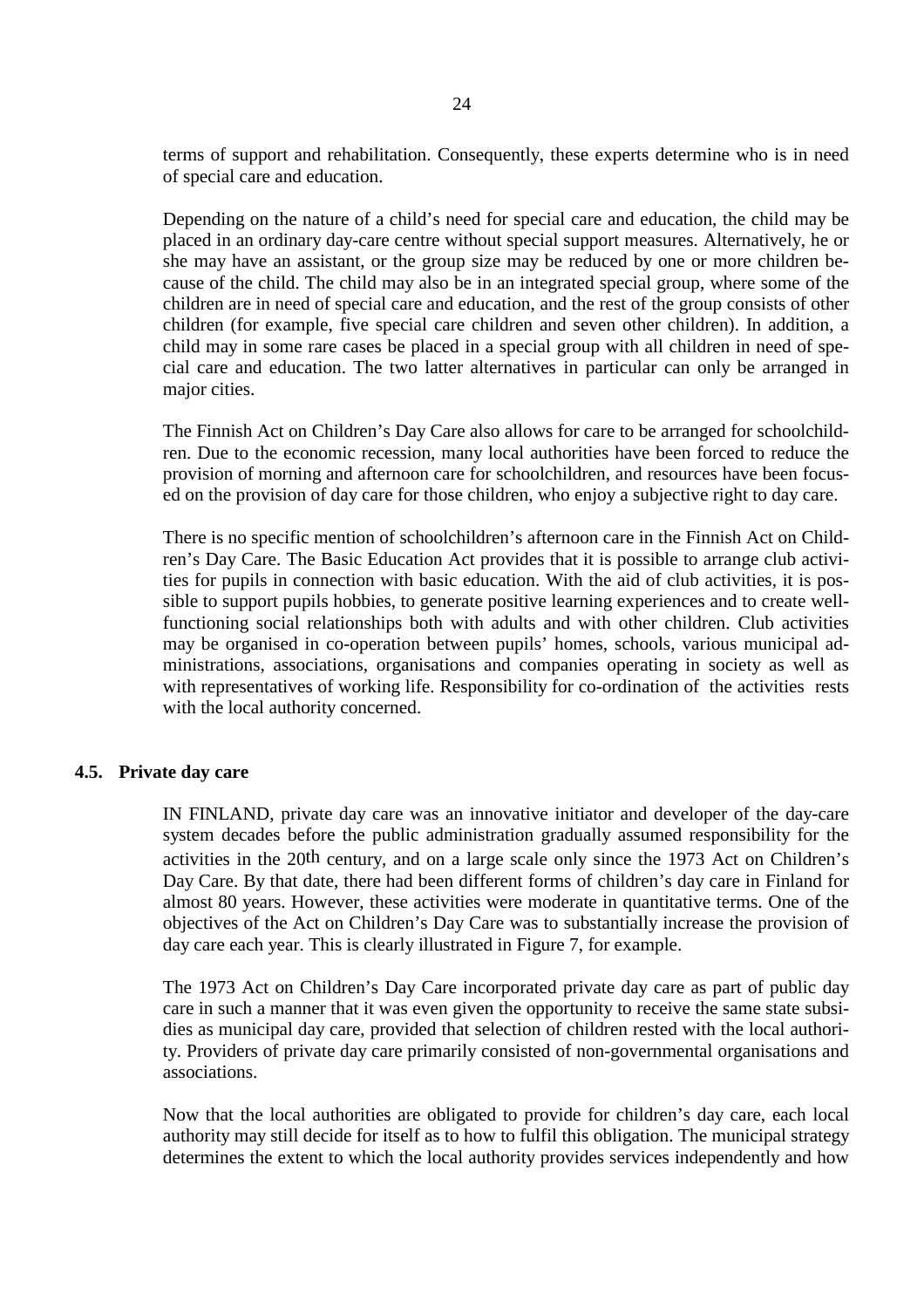much it provides through purchasing services. During the economic recession of the early 1990's, many local authorities terminated day-care services provided under outsourcing contracts, and these contracts were changed into compensation calculated as costs per child.

With the aid of the private child-care allowance system (see Private child-care allowance, page 21), parents can now choose private day care, if they so wish, and can receive public aid to cover that, payable directly to the day-care provider.

Since the state subsidy reform and the realisation of the unconditional right to day care in Finland, the structural role of private day care has changed. The proportion of private day care, however, remains at a relatively moderate level, accounting for about 2% of day-care places. Nevertheless, structural change provides an opportunity for ongoing dialogue between public and private day care. The basic level of day-care services is governed by legislation in terms of staff dimensioning and training, for example, which means that maintenance of a fully private day-care service without public support has proved to be financially difficult.

#### **4.6. Other forms of ECEC**

ALL OF the almost 600 *Finnish Evangelical Lutheran parishes* carry out the Church's own early childhood education and care in many different ways.

The oldest and most traditional form of operation is the Sunday school, the most extensive form is the children's playgroup. Playgroups provide 3–6-year-olds with stimulating activities based on Christian values. In pedagogical terms, the Church's ECEC objectives are in line with other ECEC objectives within society. The central feature is education based on children's play and interaction. Playgroups provide children with play**,** education and instruction. The aim of the playgroups is to support children's learning skills within the framework of their activities.

Among the brand new forms, one can mention family circles, pre-school circles for 5–6 year-olds and afternoon activities for small schoolchildren. It is characteristic of family circle activities that children participating in activities and adults accompanying them are together. In quantitative terms, family circle work has increased continuously since the early 1990's. Circle activities are mostly supervised by a parish children's instructor. Circles usually meet for a few hours a couple of times each week, and the content of the activities emphasises Christian education.

The most recent forms of operation also include afternoon activities for schoolchildren. In addition to the educational task, prevention of social exclusion is a significant challenge to schoolchildren's afternoon activities. This work is conducted by the Church in co-operation with local authorities and other local bodies. The volume of schoolchildren's afternoon activities organised by parishes has tripled over the last five years.

In some municipalities, parishes and local authorities have joined forces to provide preschool education so that kindergarten teachers employed by the local authorities teach sixyear-olds' pre-school groups.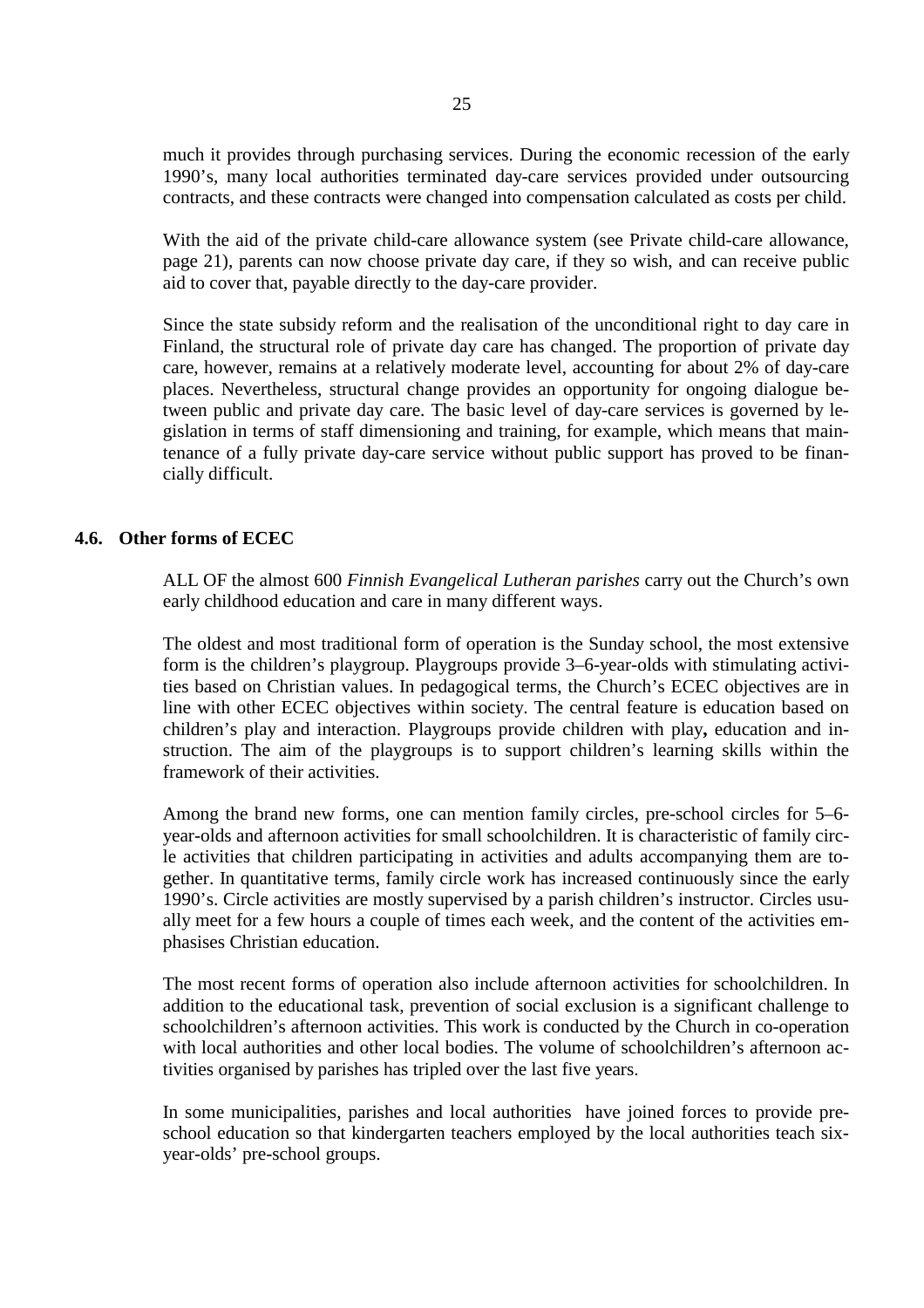There is also a small *Greek Orthodox Church* (the other national church) operating in Finland, which functions according to the same principles.

There are also several *child welfare organisations* operating in Finland, which, particularly since the 1940's, have participated in the provision of education and care services for small children and have been engaged in lobbying activities in order to increase services.

#### **4.7. Use of the different child-care arrangements**

THE CHILD-care arrangements available for children under school age are presented by age group in the charts below. Based on their parents' choice, the majority of children use all publicly supported forms of child care before going to school. They are initially cared for at home by means of parental allowance, after which most families receive child home care allowance at least for a while. Finally, children attend municipal day care either at a daycare centre or in family day care, or the family arranges child care with the aid of the private child-care allowance. However, it must be borne in mind that there are some small rural municipalities in Finland, which are still unable to provide parents with the option of daycare centres.

Children in day-care centres and in family day care accounted for 65% and 35%, respectively, of all children in day care in the beginning of 1999. To date, there are only a few children in private day care.



FIGURE 5. Forms of day care for children aged under 3 at the end of 1998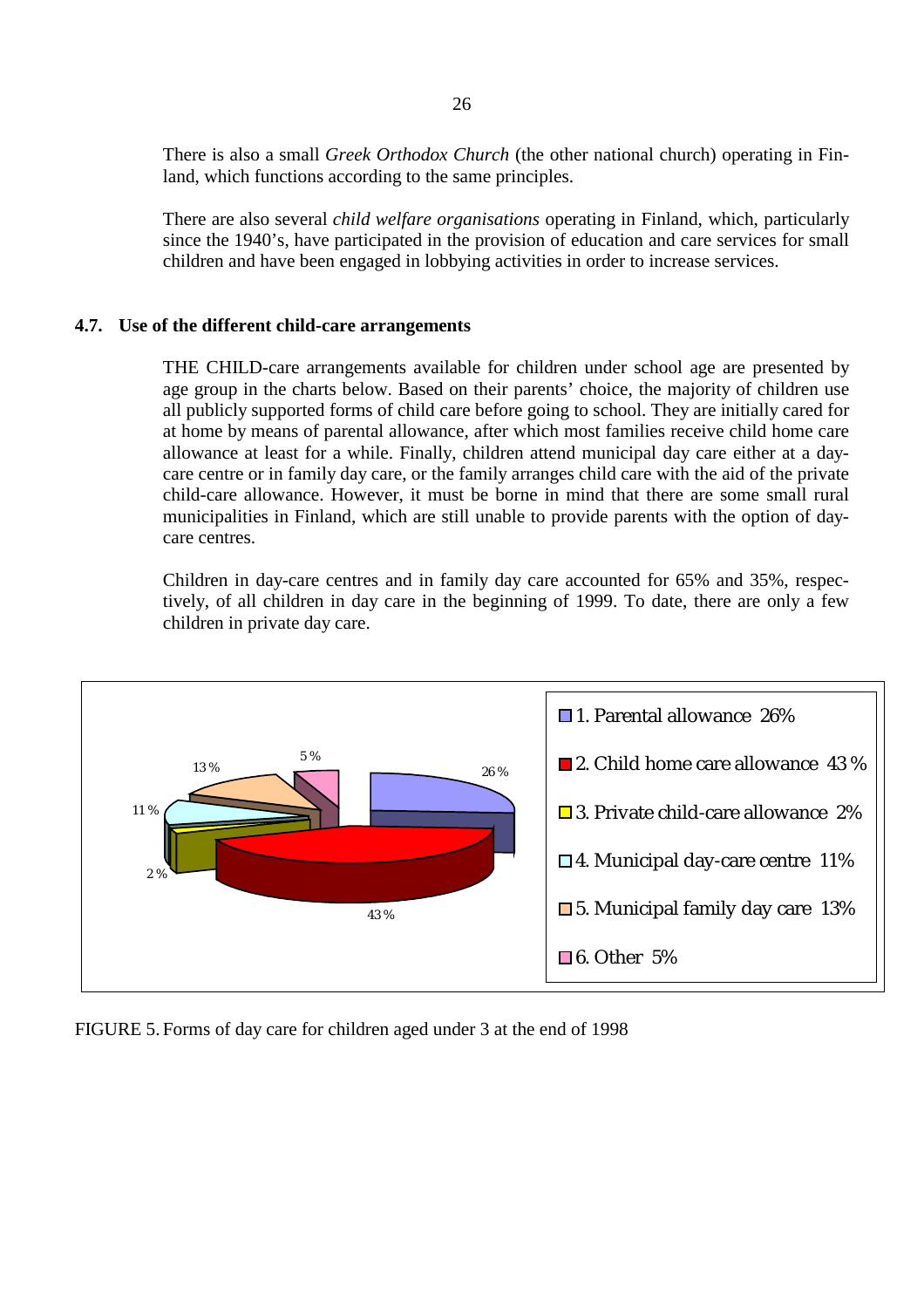

FIGURE 6. Day care for children aged under 7 at the end of 1998

## **SECTION II: QUALITY**

#### **5. QUALITY**

#### **5.1. Concept of a child**

THE DEFINITION of a child in Finnish legislation is the same as that in the Convention on the Rights of the Child: a person below the age of 18 is considered to be a minor.

Education is always closely connected to the notions and knowledge about children, their growth, development and learning that are prevalent at any given moment. In addition, education is always bound by culture and society.

The notion of a child has shifted in a more child-focused direction. A child is not just an object and receiver of activity, but he or she is an active participant in a communal learning event. According to the current belief, learning has a strongly social character. A child learns together with others. The adult is no longer the only one who knows or creates knowledge, but learning is perceived as active analysis of one's own knowledge structure, which is founded on the child's own experiences and beliefs. Small children's self-motivated play has a central role in learning. Teaching and educating mean providing opportu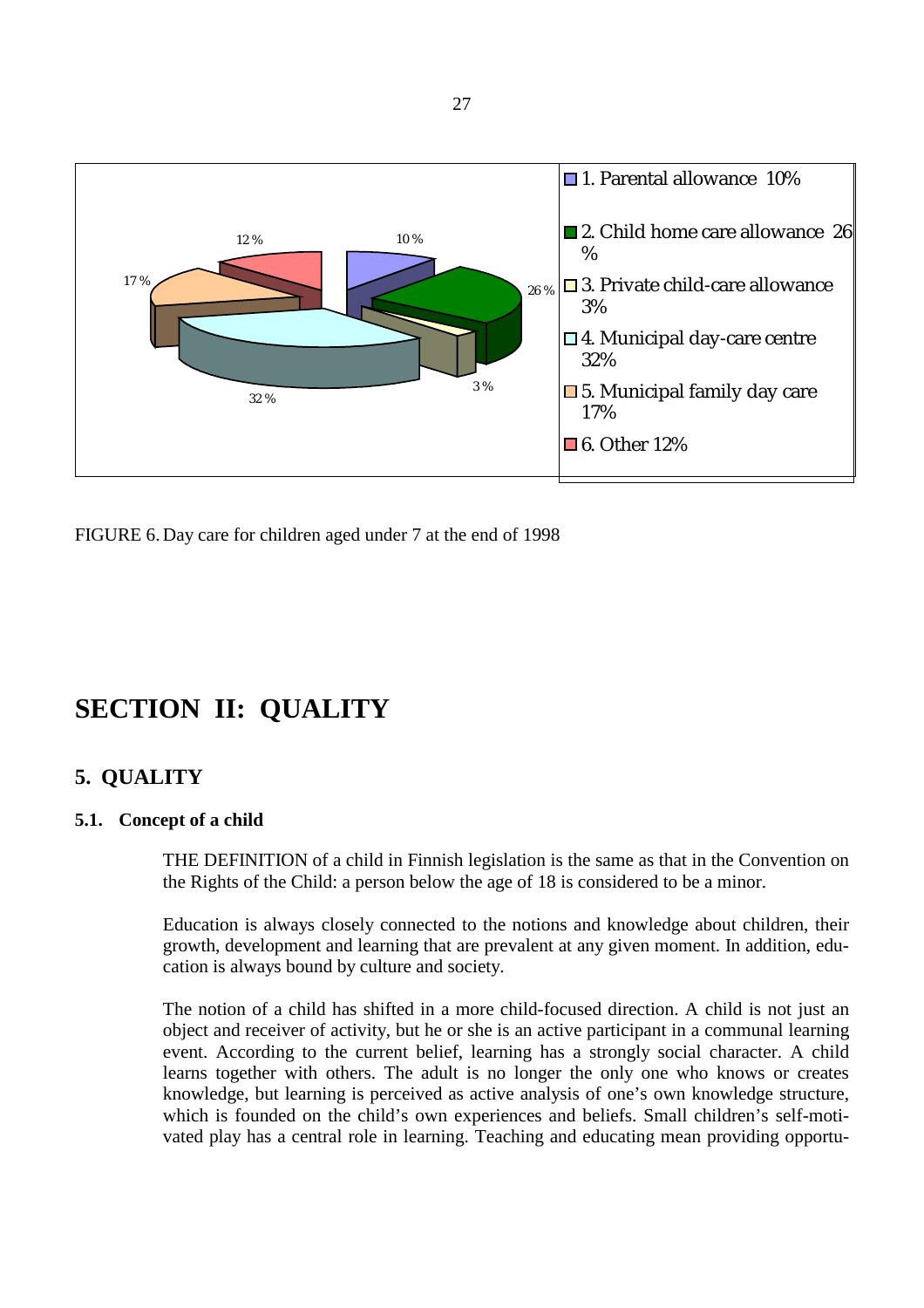nities and constructing a good framework. Objectives are not expressed in terms of changes occurring in children, but they are set for the learning environment.

In terms of social challenges, internationalisation and the development of information technology, for example, are a very different part of early childhood today than 20 years ago.

#### **5.2. ECEC concepts**

THE CONCEPTS of early childhood education and care (ECEC) and pre-school education are slightly different, depending on different perspectives. Often the concepts of early childhood education and care, pre-school education and day care are used as parallel or overlapping terms. In Finland, the term *early childhood education and care* is applied to the ages between 0 and 6 as a whole, including specific pre-school education for six-year-olds. Compulsory education ordinarily begins in the year, during which the child reaches the age of seven.

Public early childhood education and care may be considered to include care, education and instruction carried out in addition to the upbringing provided at home or in the immediate neighbourhood. The task of early childhood education and care is to promote children's welfare in all respects. The most important body carrying out early childhood education and care is the day-care centre. Specific pre-school education for six-year-olds is provided as part of early childhood education and care both in day care (within the social sector) and in school within the educational sector.

*The Act on Children's Day Care* regulates day care activities. The Act was amended in 1983 with the inclusion of *educational objectives*. However, these objectives do not cover pre-school education. In its report completed in the spring of 1999, the ECEC Working Group appointed by the Ministry of Social Affairs and Health introduced the idea of introducing an Act on Early Childhood Education and Care to repel the current Act on Children's Day Care.

At present, specific pre-school education for six-year-olds is only regulated by the legislation governing the educational sector, i.e. the school legislation. Pursuant to the Comprehensive School Act, the Ministry of Education has provided for pre-school education given at comprehensive school. In the educational sector, pre-school education means the systematic education and instruction provided as part of early childhood education and care in the year preceding the commencement of compulsory education.

In 1994, the National Research and Development Centre for Welfare and Health (Stakes) and the National Board of Education presented a joint policy document entitled *Premises for Planning Pre-school Education*, which is intended to be used as a tool for planning preschool education for children under school age. *The Core Curriculum for Pre-school Education* was completed in 1996 as a result of co-operation between the National Board of Education and the Stakes and it steers pre-school education for six-year-olds provided by schools and is used as a recommendation in day care. This core curriculum replaced the objectives of pre-school education set out in the core curriculum for the comprehensive school. The core curriculum aimed to outline and harmonise the implementation of pre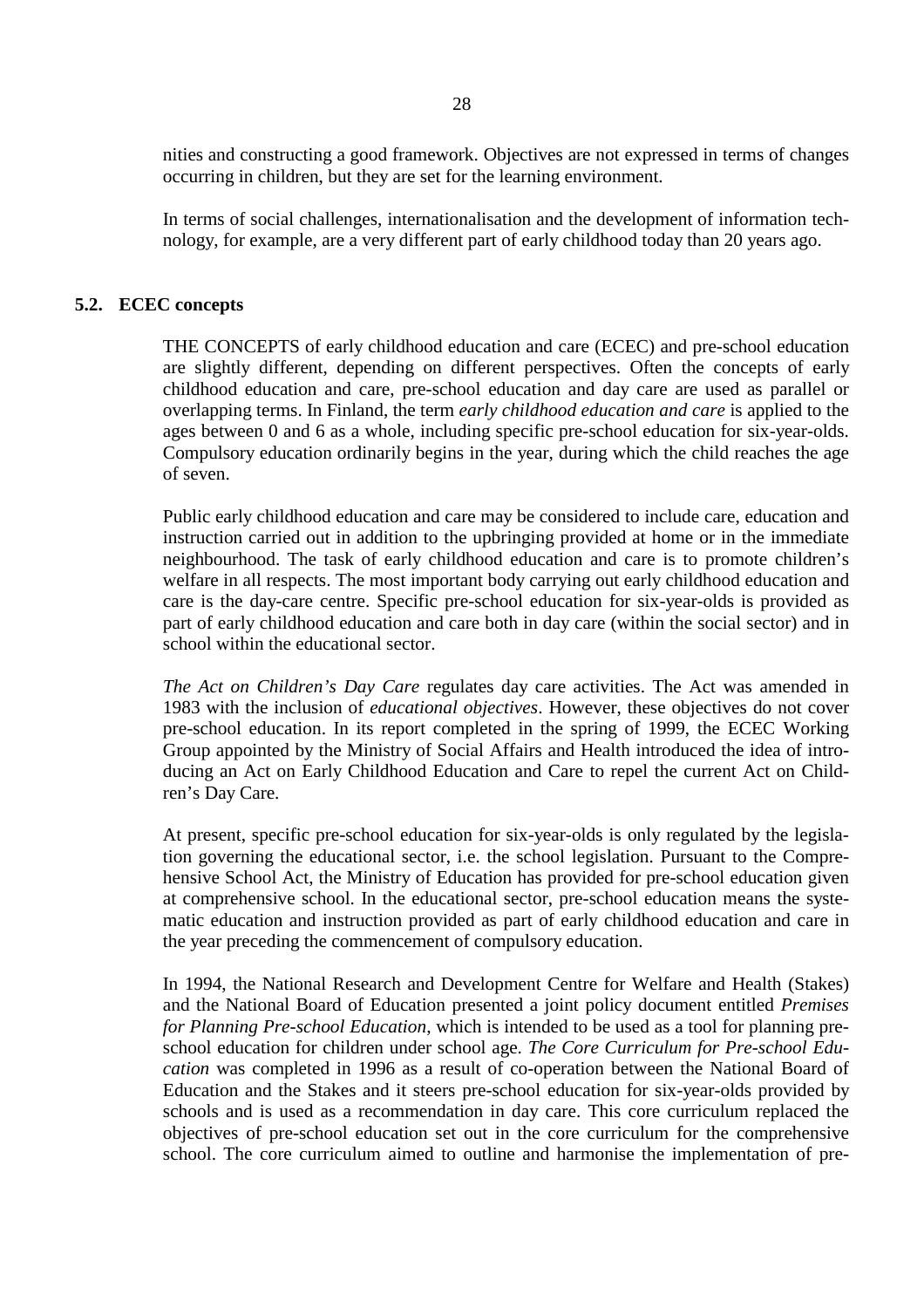school education in day care and schools and to build a seamless transition from day care to school.

In addition, the Stakes produced a brochure entitled *Pre-school Education* in 1996, dealing with the principles governing the provision of pre-school education intended for all children under school age. The brochure is primarily intended as a basis for discussions for parents and children.

On the whole, the operating strategies of early childhood education and care have become increasingly outward-oriented and more open. In terms of pedagogy, there has been a development from an adult-driven to a child-focused approach, which lays emphasis on each child's subject status and individuality as well as on the peer group as an important initiator of the child's growth process.

Until now, children have been able to participate in systematic pre-school education in daycare centres, family day care, or within parishes and various organisations, private bodies and the school administration, prior to the beginning of compulsory education. Depending on the providing body, the quality and quantity of pre-school education have varied considerably. The pre-school reform to be implemented as from the year 2000 August will bring more integrity to activities for six-year-olds. The reform is presented in more detail in Chapter 12.

#### **5.3. Development activities**

DEVELOPMENT ACTIVITIES aim to improve the content, quality and accessibility of services, thus also enhancing day-care staff's occupational competence. However, municipal research and development in early childhood education and care have not been supported by financial arrangements since the 1970's, when increased state subsidies were granted to developmental activities at a municipal level. The financial conditions for research and development were further strained in the early part of the 1990's, with the introduction of a calculatory state subsidy system, which left financing for research and development more clearly dependent on the local authorities' own funds. The general economic recession also contributed to the reduction in these activities.

Despite the lack of funds, there are still plenty of regional and local development activities in the field of day care and early childhood education and care. The staff are active in participating in these projects, which contributes to promoting development of day-care and ECEC content. These projects are presented in Appendix 2.

#### **5.4. Quality management in social and health care**

THE FIRST national recommendation for quality management in social and health care was drawn up in Finland in 1995. The three main principles of the recommendation were that:

- quality management is a part of everyday work;
- a client-focused approach should be a key aspect of quality management;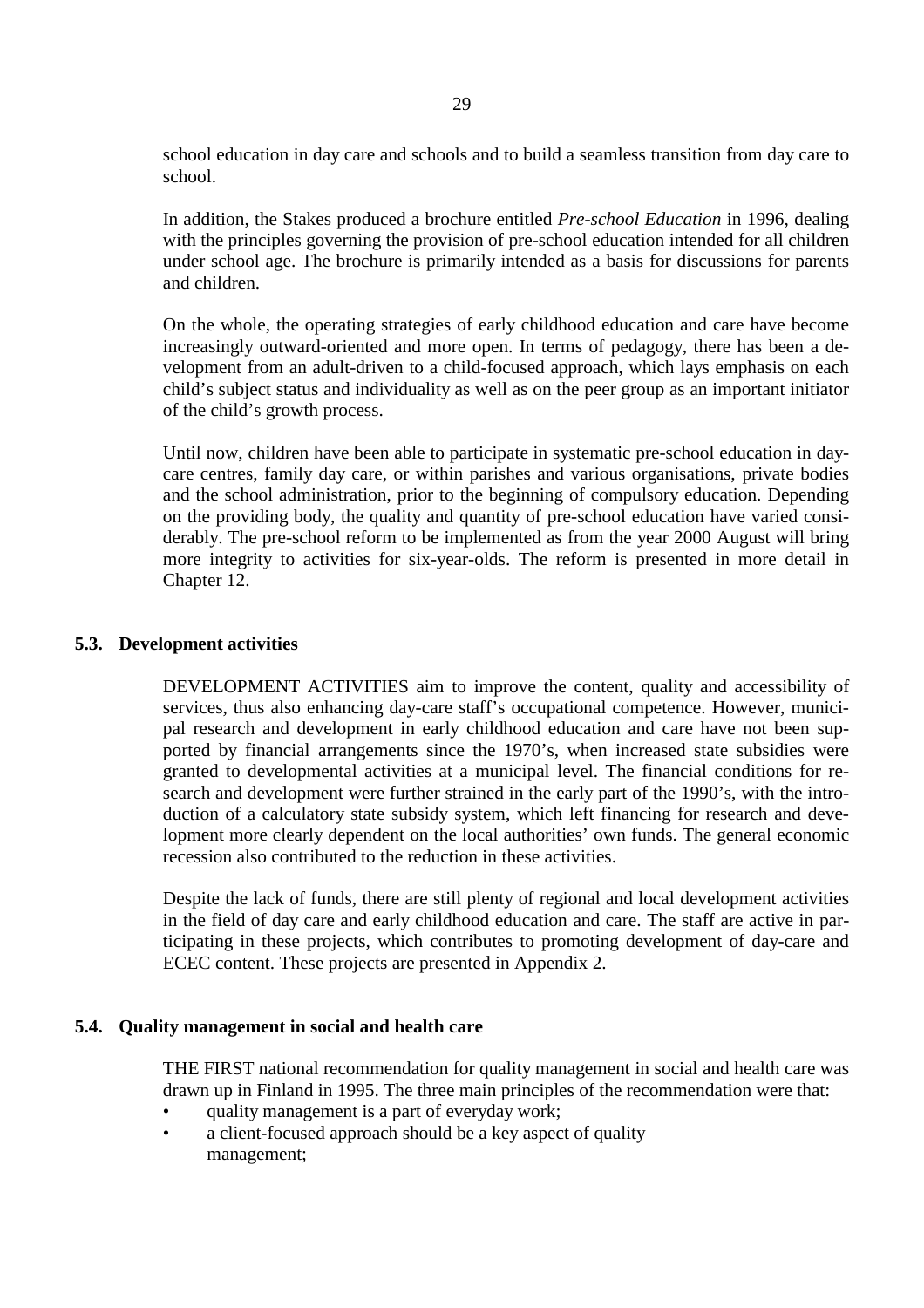• information is a crucial tool for steering the implementation of quality management in social welfare and health care.

The main purpose of the national recommendation entitled 'Quality Management in Social Welfare and Health Care for the 21st Century' is to:

- promote a client-focused approach;
- show how quality management supports good services;
- foster the initiation and development of quality management in all areas of social welfare and health care;
- fine-tune the agenda published in 1995;
- encourage co-operation in line with approved objectives and principles of quality management.

The recommendation applies to both public and private social and health care services. In addition to service providers, major participants in quality management include instructors, researchers and customer and trade organisations operating in the field.

Early childhood education and care is part of these national efforts to develop quality management. For example, the Early Childhood Education Centre at the University of Oulu has launched a joint day-care quality project with 22 municipalities. Efektia, an organisation operating in conjunction with the Association of Finnish Local and Regional Authorities, organises various development projects in municipalities. Several municipalities also have their own projects related to quality management and development of early childhood education and care.

For about ten years now, local authorities have conducted client satisfaction surveys concerning children's day care, as with other municipal services. The results concerning children's day care have been positive.

#### **5.5. Evaluation**

#### **Inspection and evaluation of children's day care**

Children's day care has not involved centralised inspection and evaluation performed by the state administration corresponding to that of the educational sector. Until the late 1980's, children's day care was steered through legislation in quite a detailed manner. Steering through legislation was connected to the state subsidies for operating costs, which means that the evaluation and inspection of operations were also conducted using this system. Activities under steering through legislation were formalistic and homogeneous. This steering system was dismantled in the late 1980's and replaced by steering by information.

The Act and Decree on Children's Day Care still determine the framework for activities, but the local authorities now have higher levels of freedom than previously in terms of implementation of the activities.

In addition to the above-mentioned dismantling of steering through legislation and the reform of the state subsidy practices, the strategy of acknowledging the differences between municipalities has also been supported by the new Local Government Act, effective as from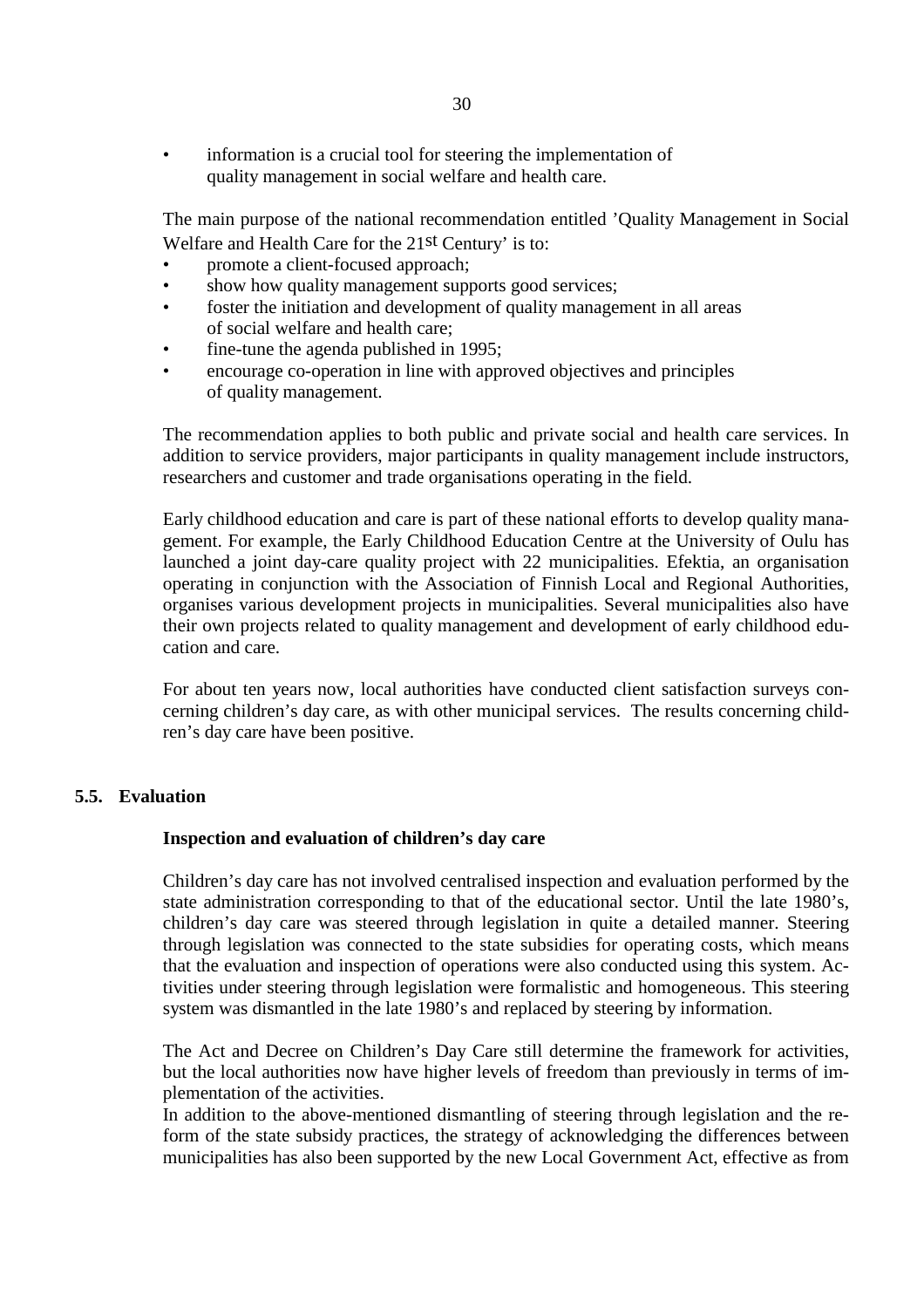1995. This lays greater emphasis on the participatory and influential role of municipal inhabitants than the previous act.

A new developmental trend to have emerged in recent years in children's day care is discussion of quality and its assessment. It can be assumed that this theme will come strongly to the fore over the next few years. In addition to the municipal differences, this discussion has been one of the main reasons for the emergence of a new innovative project called Edini (Educare-Internet-Interaction). The Edini project will launch an Internet environment, where dialogue between different ECEC participants plays a major role. The idea of the website is also to visualise the different development and research projects accomplished in early childhood education and care in Finland and also to bring into discussion the many different good practices carried out in the field. The Edini project will be implemented in Stakes (National Research and Development Centre for Welfare and Health) between 2000–2002 and should then become a method for quality management and steering by information in early childhood education and care.

#### **Inspection and evaluation of education**

Historically, there has been a system to inspect education in Finland. Since the 1960's, inspectors have operated in conjunction with the Provincial State Offices. As part of the decentralisation of the school sector and administration and the consolidation of municipal self-government, regular inspections of schools were discontinued in the late 1980's. There are still school inspectors in the Provincial State Offices, but their tasks are related to certain administrative duties, on the one hand, and to the general development of education, on the other. The inspectors (Provincial State Offices) can only interfere in the affairs of an individual local authority or school if they receive complaints from citizens concerning isolated cases. This has been authorised as a result of the new Local Government Act enacted in 1995.

In the new legislation of 1999, evaluation of education was stipulated as being a statutory duty at all levels. Self-evaluation is a statutory duty of each educational institution, i.e. the education provider. External evaluation of schools and education is a statutory duty of the State, and of the National Board of Education in particular.

The national evaluation conducted by the National Board of Education is primarily divided into two parts. On the one hand, based on a sample of about 5% of educational institutions, the achievements of comprehensive school 9th-formers in the main subjects are assessed at regular intervals over a few years. On the other hand, the National Board of Education prepares specific thematic evaluations of different types of schools and other issues important to instruction, such as immigrants, social exclusion, special education and pupil counselling.

Parliament has required that, within three years of the total pre-school reform coming into force, the Government should submit a report concerning the pre-school reform, which will evaluate the effects of the reform and will assess whether the objectives set have been achieved. This report is due in 2004–2005.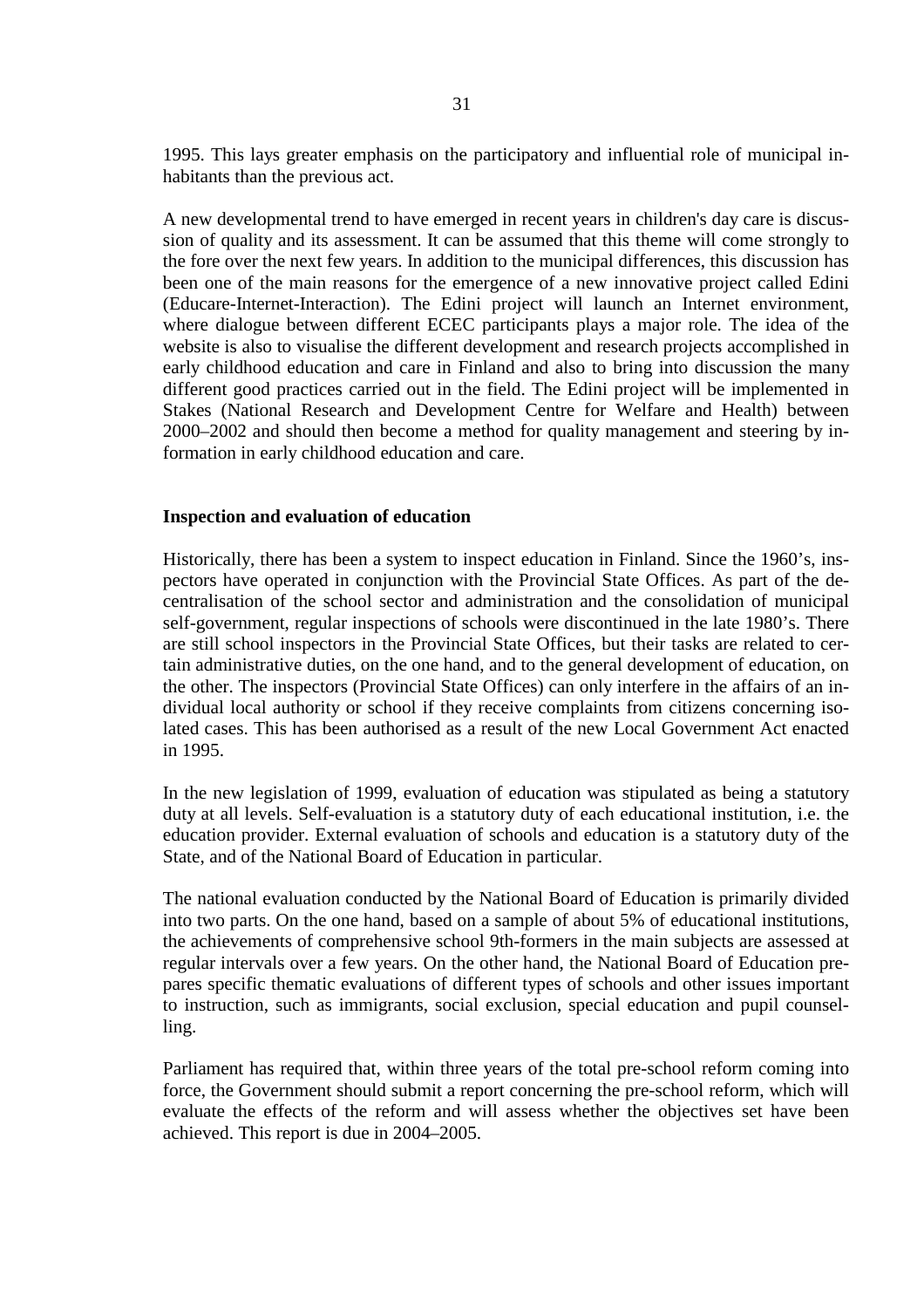In recent years, a significant topic of debate in Finland has been whether an ex-post evaluation system is a sufficient replacement for the abolished inspection system.

## **SECTION III: ACCESS**

#### **6. VOLUME AND ACCESS**

#### **6.1. Quantitative history of children's day care**

BEFORE THE 1973 Act on Children's Day Care came into effect, there were about 30 000 municipal full-time day-care places in the entire country, which meant that a day-care place was only available to one in ten children in need of care.

In rural areas, public day care was only provided for 3.5% of those in need of it. Although, in proportion, there were more day-care places in urban areas, the real shortage in cities was higher compared with rural areas. Consequently, at the time when the Act on Children's Day Care came into force, day-care centre services primarily covered child-care services for single parents in urban areas. The objective of the 1973 Act on Children's Day Care was to provide day-care services in order for them to offer day-care places appropriate for children's care and education, as well as continuous care at the time of day required; nevertheless, in practical terms, statutory services were primarily directed at families, which needed them either for educational or care-related reasons. The spirit of the 1973 Act on Children's Day Care has only really started to apply in the 1990's, as families have gained an unconditional right to receive day care for their children before they go to school.

National data collected on the situation of children's day care prior to the 1970's was scarce and haphazard.

There have been significant changes in the number of day-care places in the 1980's and 1990's. The number of day-care places has grown steadily since 1973, when the Act on Children's Day Care came into effect, up until 1990, when there were about 214 000 daycare places. Subsequently, as a result of the economic recession and mass unemployment, the number of day-care places has dropped considerably. Provision of family day care in particular was reduced. The number of day-care places took an upward turn again in 1994 as unemployment lessened and local authorities prepared for the extension of their obligations under the Act on Children's Day Care to apply to all children under school age. The growth in day-care provision reached its peak during 1995. In the autumn of 1997, the number of children in municipal day care was again slightly less than 214 000, more or less equating to the same number as before the recession. The number of children in day care continued to increase and, in January 1999, there were 220 000 children in municipal day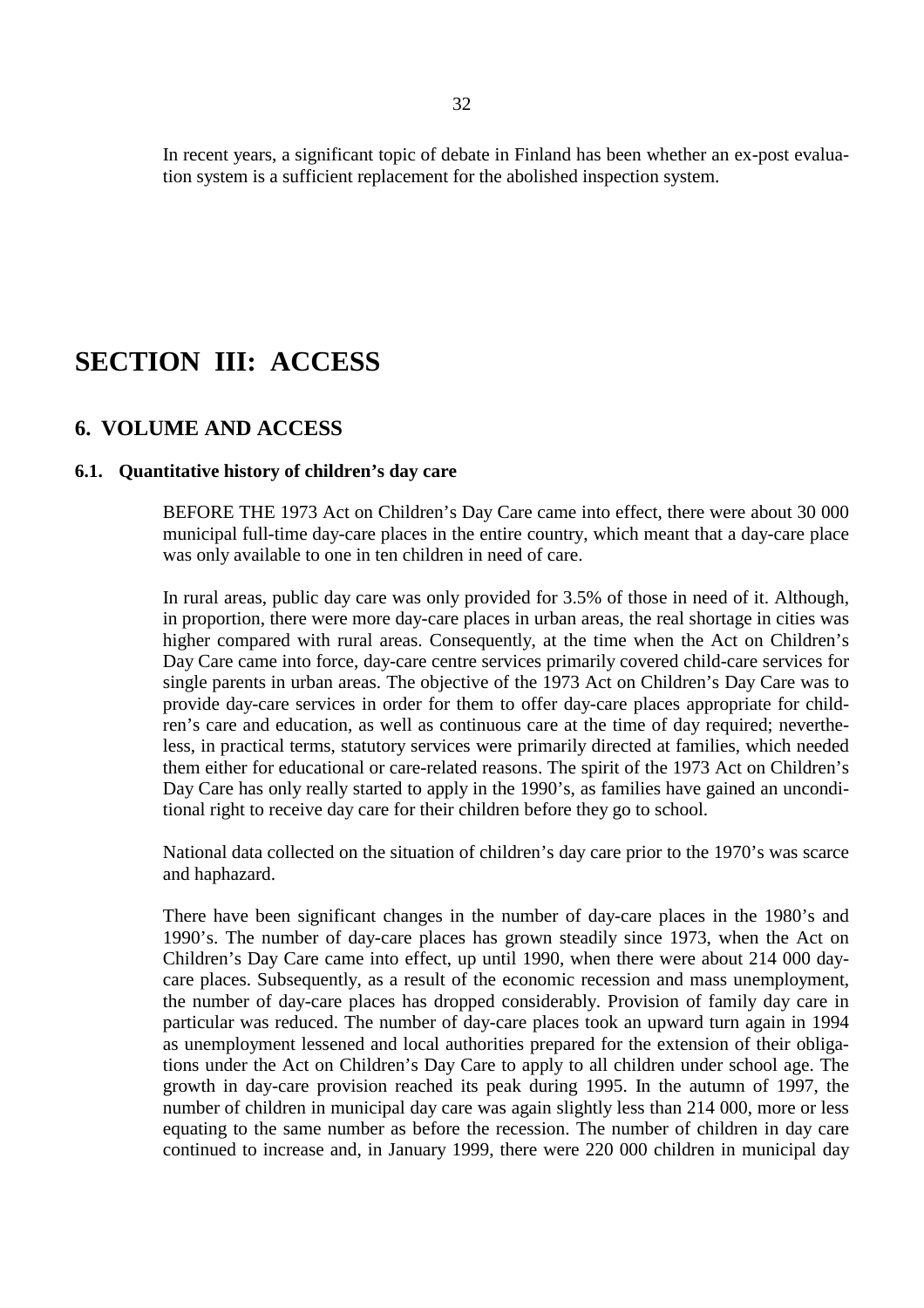care. According to population forecasts, the number of children under school age will fall over the next few years, which in turn will reduce demand for day-care places.

|                       | 1985          | 1990          | 1994          | 1997 September |  |
|-----------------------|---------------|---------------|---------------|----------------|--|
|                       | $\frac{0}{0}$ | $\frac{6}{6}$ | $\frac{0}{0}$ | $\%$           |  |
| <b>Full-time care</b> |               |               |               |                |  |
| Under 3-year-olds     |               | 33.6          | 27.4          | 25.2           |  |
| 3–6-year-olds         |               | 66.4          | 72.6          | 74.8           |  |
|                       |               | 100.0         | 100.0         | 100.0          |  |
|                       |               |               |               |                |  |
| <b>Part-time care</b> |               |               |               |                |  |
| $0$ –6-year-olds      |               | 65.1          | 69.2          | 80.0           |  |
| Schoolchildren        |               | 34.9          | 30.8          | 20.0           |  |
|                       |               | 100.0         | 100.0         | 100.0          |  |
|                       |               |               |               |                |  |
| Total day care, N     | 172 930       | 213 880       | 178 980       | 213 600        |  |
|                       |               |               |               |                |  |
| Of these              | $\%$          | $\%$          | $\%$          | $\%$           |  |
|                       |               |               |               |                |  |
| Full-time care        | 72.5          | 76.7          | 81.7          | 78.9           |  |
| Part-time care        | 27.5          | 23.3          | 18.3          | 21.1           |  |
|                       | 100.0         | 100.0         | 100.0         | 100.0          |  |

TABLE 3. Developments in the number of day-care places in 1985–1997

Sources: Stakes years 1985–1994. Ministry of Social Affairs and Health 1997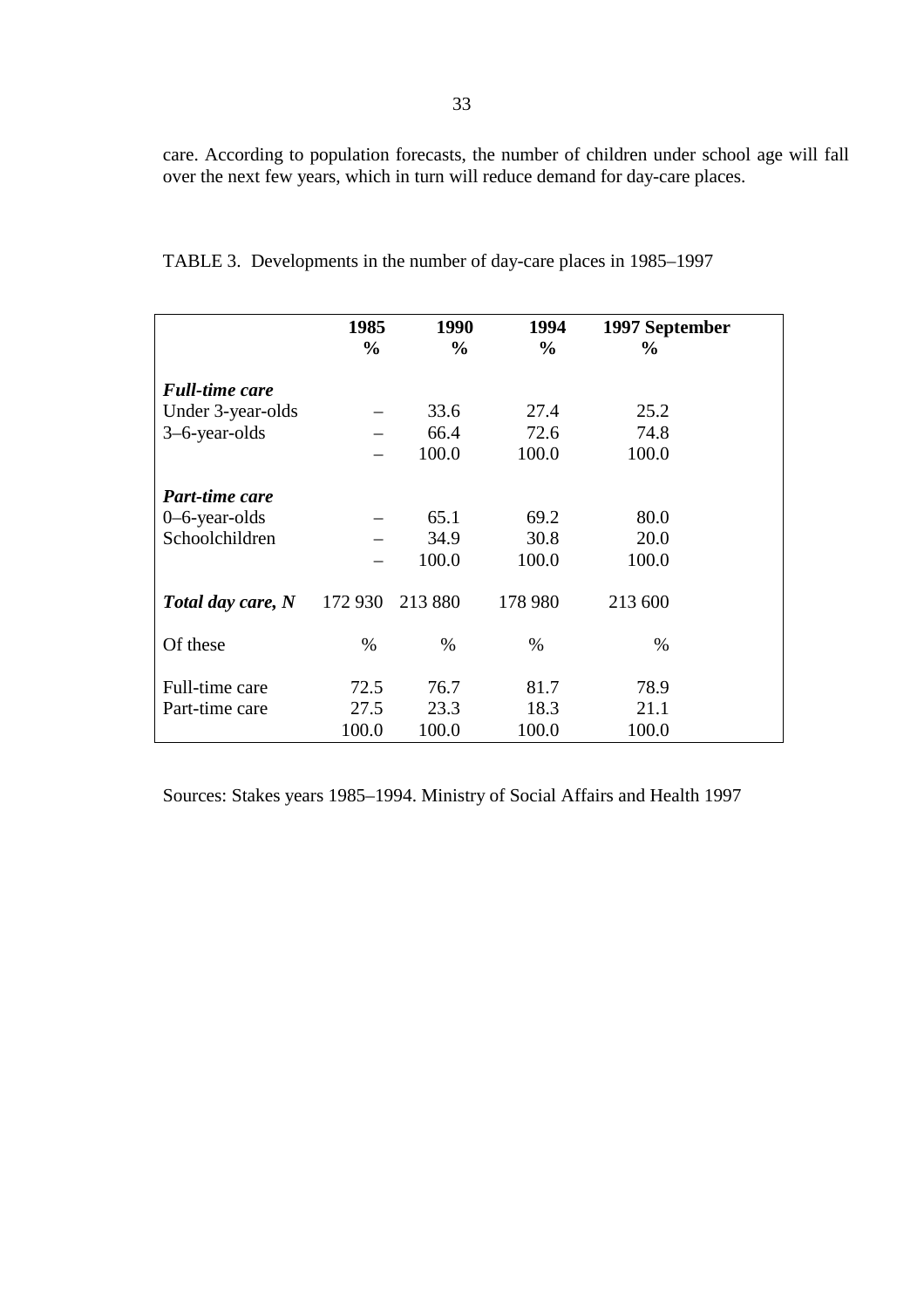

Source: Ministry of Social Affairs and Health

FIGURE 7. Developments in municipal day-care places in 1970–1999

#### **6.2. Current situation**

#### **Number of children in municipal day care**

The number of children in day care provided by the local authorities has increased since 1997. In January 1999, there were about 213 000 children under school age in municipal day care, which means an increase of well over 9 000 children from 1997, when the previous survey was conducted.

Conversely, the number of schoolchildren in morning and afternoon care has continued to decline. Day care is provided for about 7 000 small schoolchildren, which means that the number of morning- and afternoon-care places provided by the social sector in day care is about 2 000 less than two years ago.

At present, the total number of children in municipal day care is about 220 000.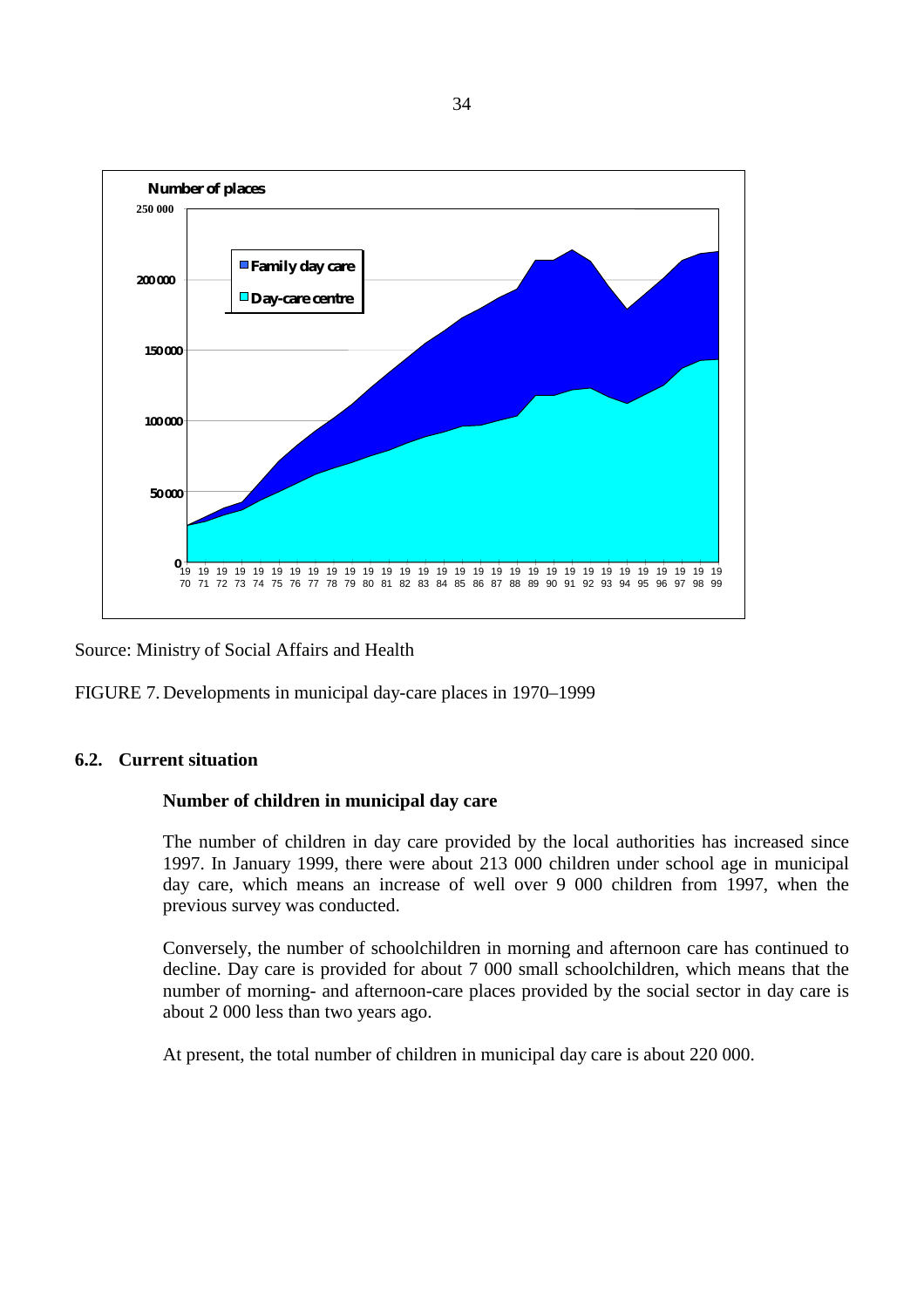|                       | <b>Day-care</b><br>centre | <b>Family</b><br>day care | <b>Total</b> | % of the<br>age group |
|-----------------------|---------------------------|---------------------------|--------------|-----------------------|
| <b>Full-time care</b> |                           |                           |              |                       |
| Under 3-year-olds     | 18 627                    | 20 9 27                   | 39 5 54      | 22.4                  |
| 3-6-year-olds         | 96 373                    | 44 650                    | 141 023      | 54.2                  |
| <b>Total</b>          | 115 000                   | 65 577                    | 180 577      | 41.3                  |
| Of whom 6-year-olds   | 29 35 5                   | 5924                      | 35 279       | 52.9                  |
| Part-time care        |                           |                           |              |                       |
| Under 3-year-olds     | 849                       | 1 3 2 1                   | 2 1 7 0      | 1.2                   |
| 3-6-year-olds         | 23 9 25                   | 6318                      | 30 24 3      | 11.6                  |
| Schoolchildren        | 3 900                     | 3 0 6 4                   | 6964         |                       |
| <b>Total</b>          | 28 674                    | 10703                     | 39 377       |                       |
| Of whom 6-year-olds   | 13 3 13                   | 2 2 6 3                   | 15 576       | 23.4                  |
| All                   |                           |                           |              |                       |
| $0$ –6-year-olds      | 139 774                   | 73 216                    | 212 990      | 48.8                  |
| Schoolchildren        | 3 900                     | 3 0 6 4                   | 6964         |                       |
| <b>Total</b>          | 143 674                   | 76 280                    | 219 954      |                       |
| Of whom 6-year-olds   | 42 668                    | 8 1 8 7                   | 50 856       | 76.4                  |

TABLE 4. Children in municipal day care on 31st January 1999

Source: Ministry of Social Affairs and Health and Stakes

About 49% of children under school age are in municipal day care. However, there are differences in the day-care participation rate examined in accordance with the population of individual municipalities. In municipalities with more than 50 000 inhabitants, 0–6-yearolds in day care account for 54%, whereas municipalities with less than 5 000 inhabitants have 40% of the age group in day care.

Children in day care account for about 24% of the under three-year-olds' age group and about 66% of the 3–6-year-olds' age group. Of the six-year-olds, 76.4% are in day-care services.

The majority (66%) of children under school age in municipal day care are in day-care centres. Children in family day care account for 34%.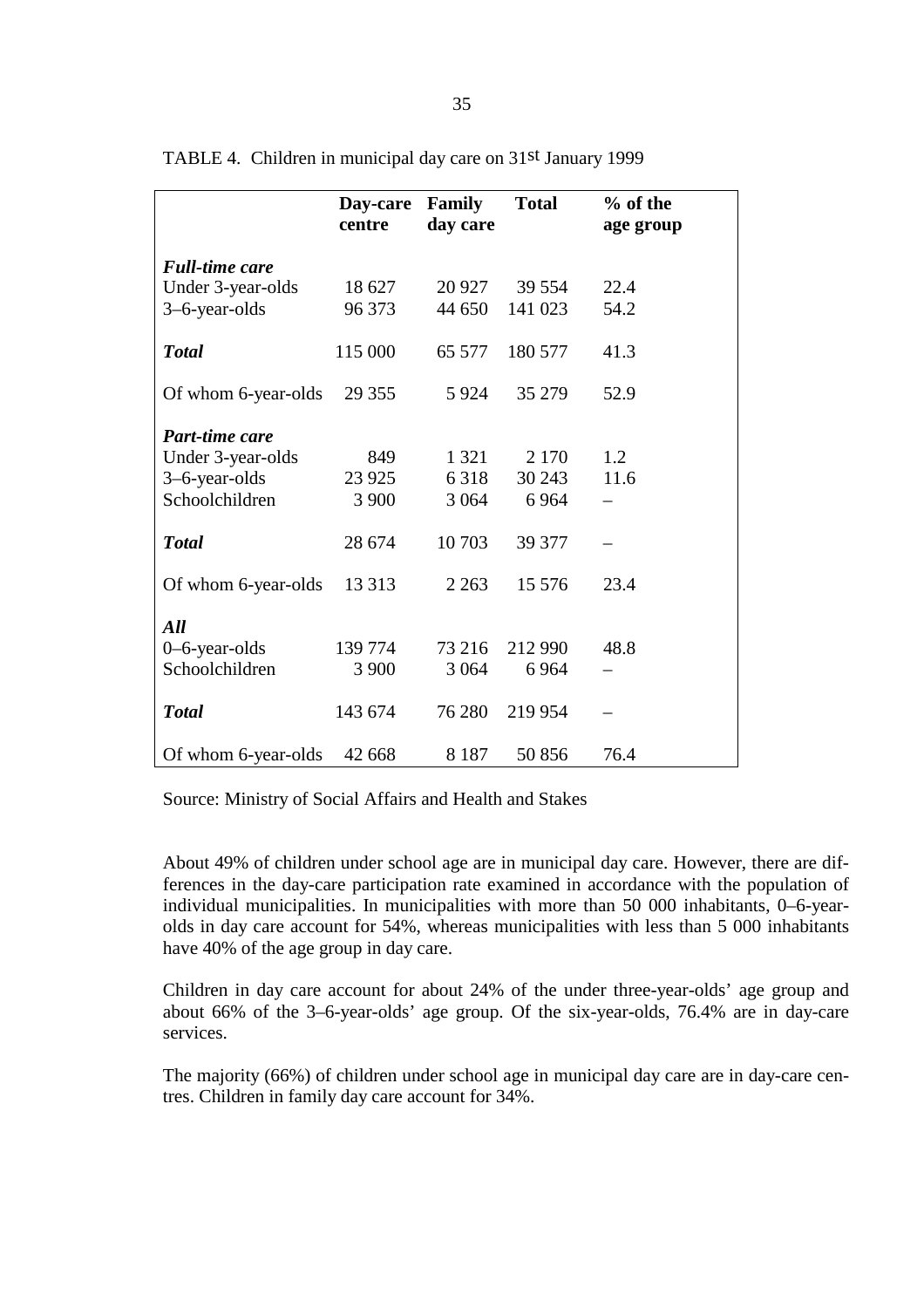Furthermore, the majority of children are in full-time care. The proportion of children in full-time care has increased slightly since 1997. Of children under school age in day care, those in full-time and part-time care account for 85% and 15% respectively.

At present, about 7% of children in municipal day care need special care and education. The figure is not very high yet, but, based on the surveys conducted, it is anticipated that the need is growing. The majority of children's problems are clearly related to speech and language (29%). Socio-emotional problems are experienced by 14% of these children, whereas 13% have general delays in development or chronic diseases and difficult allergies.

According to the Basic Education Act, a pupil who cannot be provided with other instruction due to disability, illness, delayed development or emotional disorder, shall be admitted or transferred to special education. Special education is arranged both in special groups and integrated in regular education. About 1% of children in day care and 15% of children in need of special support are in special groups.

In Finland, the number of children in private day care is relatively modest. At the end of 1998, a total of about 12 000 children were in private day care. However, provision of private day care has increased in recent years.

#### **Access to day care**

In January 1999, when the day-care situation was last investigated, the majority of local authorities were able to provide a day-care place when the need for care first arose. There was a shortage of day-care places in 26 municipalities (about 6% of all municipalities). The total shortage of full-time places is about 1 000. The shortage of places is highest in large municipalities in Southern Finland. It also occurs to some extent in some medium-sized municipalities, whereas the deficit is only very slight in small municipalities with less than 5 000 inhabitants.

Local authorities are not always able to provide a day-care place in the form or at the time requested by the parents, although this is an *obligation* stipulated by law.

Small municipalities can take parents' wishes into account better when compared with large municipalities. There are also problems in arranging an urgent place. In addition, municipalities do not have enough places for the children of parents who work evenings, weekends and shifts.

Many local authorities arrange play activities for children and their provision has increased with the expansion of their obligations under the Act on Children's Day Care. However, some 40% of municipalities did not arrange play activities at all in 1997. This can be explained by the fact that there are several small municipalities in Finland, where the number of children under the age of seven is small.

In terms of access to day care, long distances may present a problem. Finland is a very sparsely populated country, with the exception of the Helsinki area and the regional growth centres. The population density is only 17 inhabitants/km2. Due to the sparse population,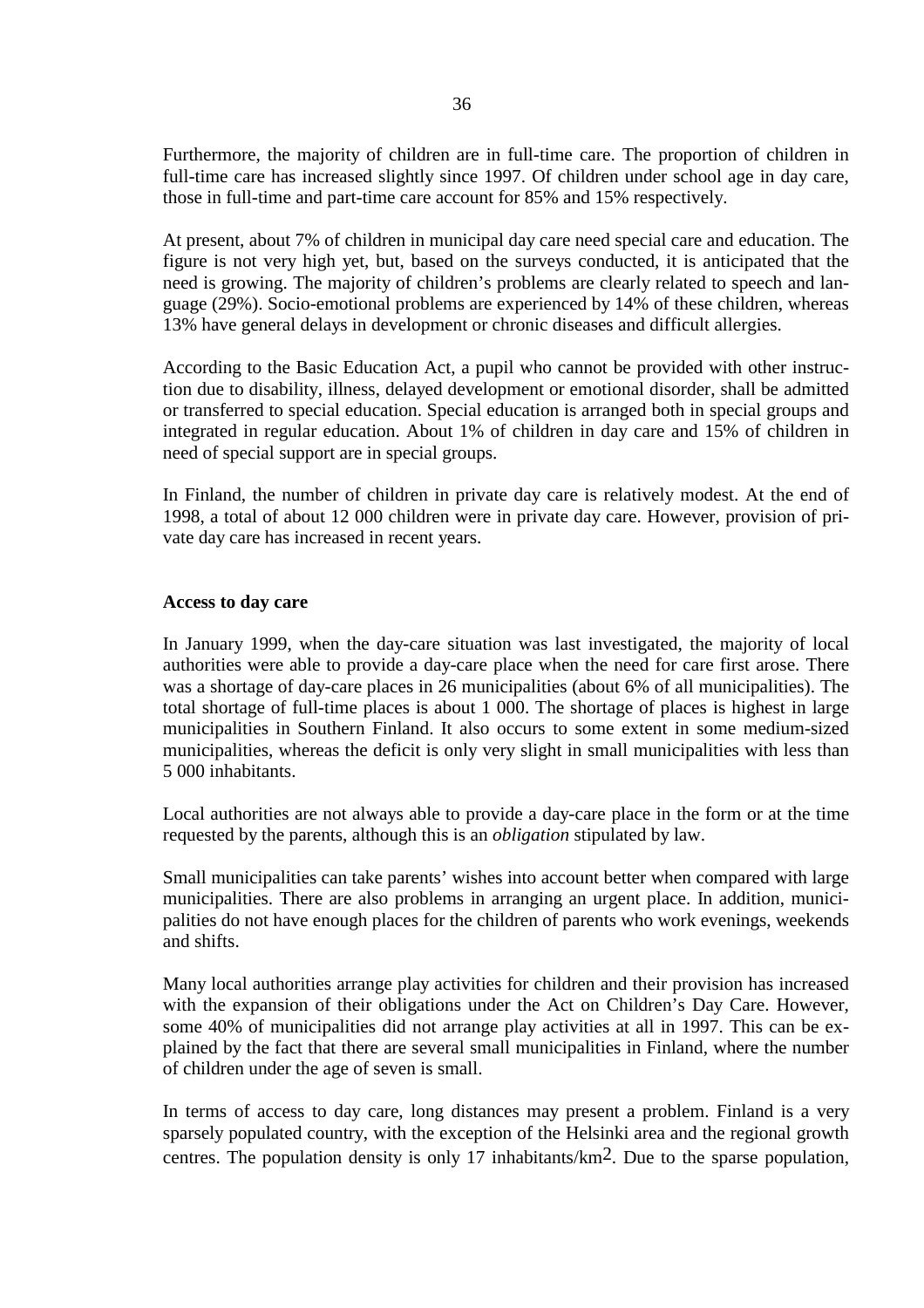provision of services is difficult and the principle of regional equality is not always fulfilled. In rural areas, day care is often provided in the form of family day care, and there are municipalities that have no day-care centres at all.

#### **6.3. Pre-school education for six-year-olds in day care and at school**

IN FINLAND, children start school at the age of seven. Comprehensive school lasts 9 years. Prior to starting comprehensive school, children have been able to participate in oneyear pre-school education. Pre-school education has been an activity provided either at municipal day-care centres or by family child minders, parishes or schools. Due to different providers, pre-school education has been very heterogeneous in terms of quantity and quality. It has varied from a few hours per week provided by parishes up to 21 hours per week within the educational sector. There has not been a uniform statutory basis for pre-school education.

For the most part, pre-school education has been carried out within the administrative branch of the Ministry of Social Affairs and Health, and the local authorities have received funding for that purpose according to the regulations of this Ministry. Families have paid fees in proportion to their income and number of children. Within the educational sector, the Ministry of Education has granted a total of about 6 000 pre-school licences to 200 local authorities. In this case, funding has been allocated in accordance with legislation governing the educational sector and such pre-school education has been free of charge for families.

Approximately 78% of six-year-old children have participated in pre-school education based on a focused curriculum. Participation in pre-school education has increased slightly since 1997, when the subject was last investigated.

| Providing body            | Number of<br>children | % of all participants in<br>pre-school education | % of the<br>age |
|---------------------------|-----------------------|--------------------------------------------------|-----------------|
| group                     |                       |                                                  |                 |
| Social sector             | 45 5 35               | 87.4                                             | 68.4            |
| <b>Educational</b> sector | 6 5 6 1               | 12.6                                             | 9.9             |
| Total                     | 52 096                | 100.0                                            | 78.3            |

#### TABLE 5. Six-year-olds participating in municipal pre-school education in January 1999

Source: Ministry of Social Affairs and Health

When examined by province, there are no considerable differences in the provision of preschool education. Conversely, there are variations in the participation in pre-school education by municipality. In some municipalities, all six-year-olds are in pre-school education,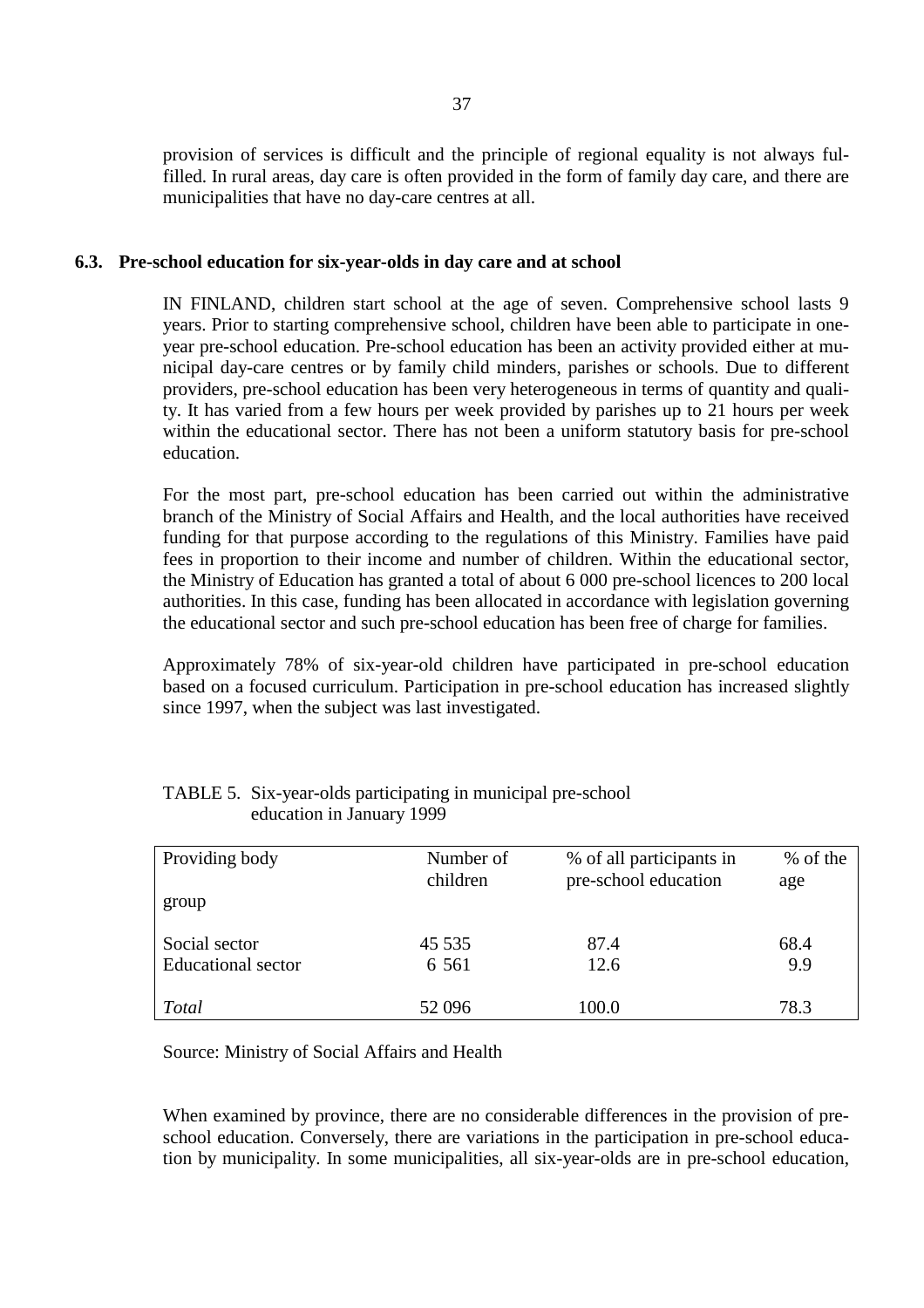whereas there are a few municipalities where only slightly less than a fifth of six-year-olds participate in pre-school education. Similarly, there are some differences in the participation in pre-school education when examined in terms of the municipal population.

When examined according to the municipal population, there are some differences in the participation in pre-school education. In large municipalities with more than 50,000 inhabitants, the participation rate is generally more than 80% of six-year-olds. Where the municipal population is between 20 000 and 50 000, the participation rate is at least 47% of six-year-olds, with an average of 79%. The participation rate is slightly lower in municipalities with a population between 5 000 and 20 000. In these municipalities, about 70% of six-year-olds participate in municipal pre-school education. Again, in small municipalities with less than 5 000 inhabitants, the proportion of those in pre-school education increases. In two thirds of these municipalities, the rate of participation in six-year-olds' pre-school education is 80% or more. The municipalities, where the participation rate in pre-school education is low, are generally rural municipalities with less than 20 000 inhabitants.

| Municipal<br>Population | Pre-school education<br>in the social sector,<br>% of 6-year-olds | Pre-school education<br>in the educational<br>sector, % of 6-year-olds | Total % of<br>6-year-olds |
|-------------------------|-------------------------------------------------------------------|------------------------------------------------------------------------|---------------------------|
| More than 50 000        | 81                                                                | 4                                                                      | 85                        |
| $50000 - 20001$         | 76                                                                | 3                                                                      | 79                        |
| $20000 - 10001$         | 62                                                                | 8                                                                      | 70                        |
| $10000 - 5001$          | 52                                                                | 19                                                                     | 71                        |
| 5 000 or less           | 48                                                                | 32                                                                     | 80                        |
|                         |                                                                   |                                                                        |                           |
| Total                   | 68                                                                | 10                                                                     | 78                        |

| TABLE 6. Proportion of 6-year-olds in pre-school education according to |
|-------------------------------------------------------------------------|
| municipal population, % of 6-year-olds in January 1999                  |

Source: Ministry of Social Affairs and Health

#### **6.4. Pre-school activities provided by other bodies**

IN ADDITION to municipal social and educational sectors, pre-school or equivalent circle activities are also provided in many parts (in 57% of municipalities) by other bodies, mostly by parishes and private day-care providers.

Parishes provide pre-school activities in about 40% of municipalities. Almost 8 000 sixyear-old children participate in the activities, accounting for about 12% of the age group. Pre-school education provided by parishes often differs from that provided by the social and educational sectors in terms of educational background of staff, the number of hours in preschool education and its content.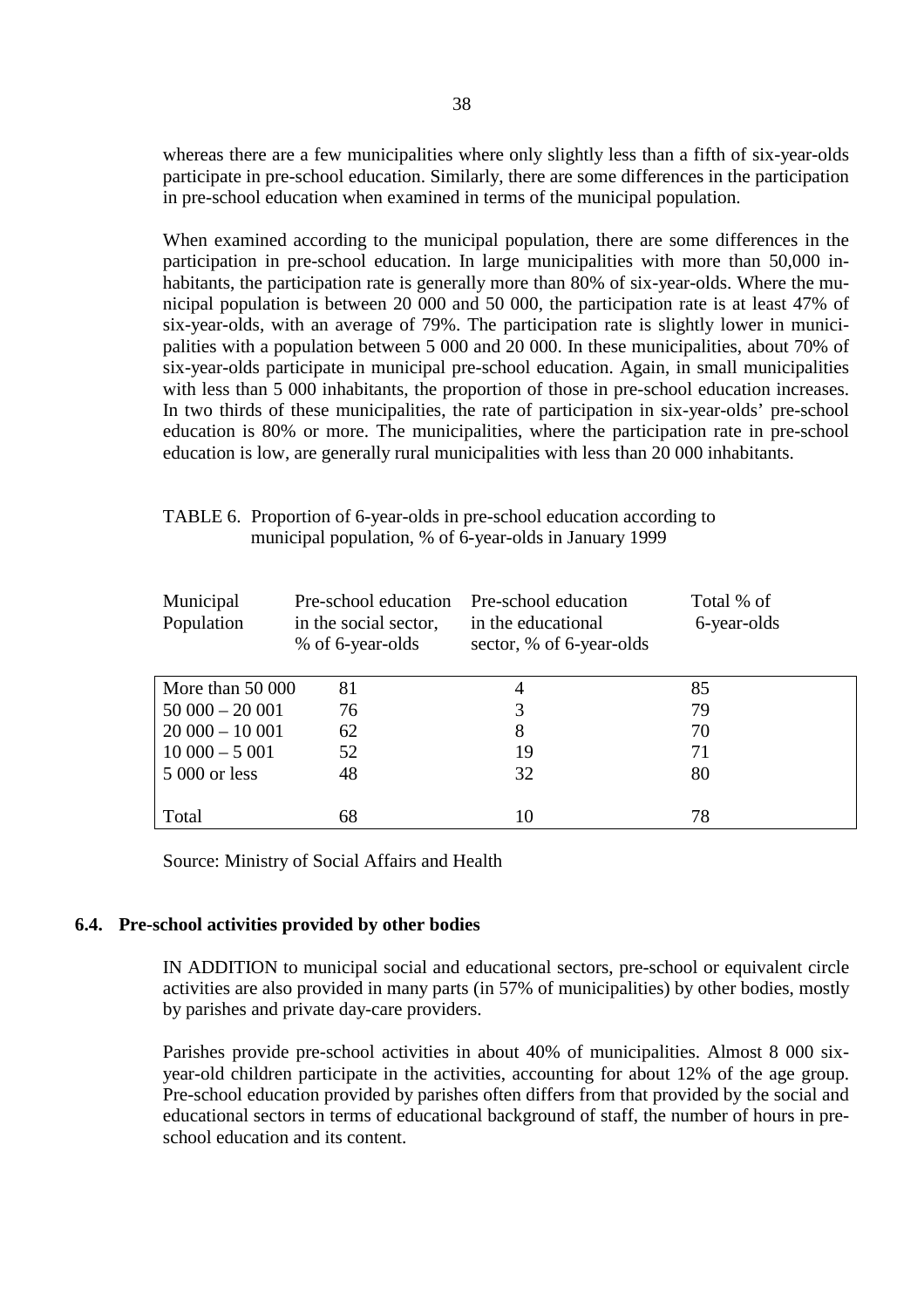Pre-school education provided in private day care in January 1999 was available in 68 municipalities. About 2 000 six-year-old children participate in pre-school education within private day care, accounting for 3% of the age group.

According to the Act and Decree effective as from August 2000, six-year-olds' pre-school education may be provided by a parish or another private body, but the activities shall fulfil the criteria put forward in legislation. Pre-school activities will always be approved by the local authority concerned. The role of private providers is expected to be relatively small in quantitative terms.

#### **6.5. Changes in working conditions and the need for shift care**

NOWADAYS, AN increasing number of parents with small children have unstable working conditions, with short and varying employment relationships. Periods of employment and unemployment alternate. People on today's labour market are forced to accept jobs that may be very difficult in terms of working hours. Changes in working conditions are also reflected in day-care needs. Traditionally, day care has primarily been provided according to the needs of parents working regular office hours (8 am–4 pm) and the need for care during the evenings, at night, over weekends and during shift work has been modest.

However, the number of children in day care, whose parents work shifts or irregular hours, has increased almost invariably in all municipalities, large and small alike. Surveys show that the children of parents working irregular hours accounted for 8–9% of all children in day care.

According to estimates, half the municipalities have enough places for children, whose parents work nights, weekends or shifts. It is remarkable that the number of parents working irregular hours is also on the increase in small municipalities, and provision of shift care or other atypical forms of care is perceived to be a problem.

#### **6.6. Number of children in day care aged under one**

CHANGES IN working life may also be revealed by the proportion of very small children in day care. Almost 40% of local authorities estimate that an increasing number of under one-year-olds are being brought to day care. In the autumn of 1998, under one-year-olds accounted for slightly less than one per cent of children in day care.

Children are also brought to care during the parental allowance period. Slightly less than half (44%) of the local authorities interviewed for a survey stated that there were children in day care, whose parents were receiving parental allowance. The parents of these children are primarily students and self-employed people. In some cases, fear of losing their jobs causes people to return to work in the middle of parental leave, or they must accept a new job before the end of parental leave. On the other hand, day care also plays a significant role as a social service preventing child welfare measures. A child may be brought to day care during the parental allowance period in order to support the family in coping with sudden changes in the family or with a parent's exhaustion or sudden illness, for example.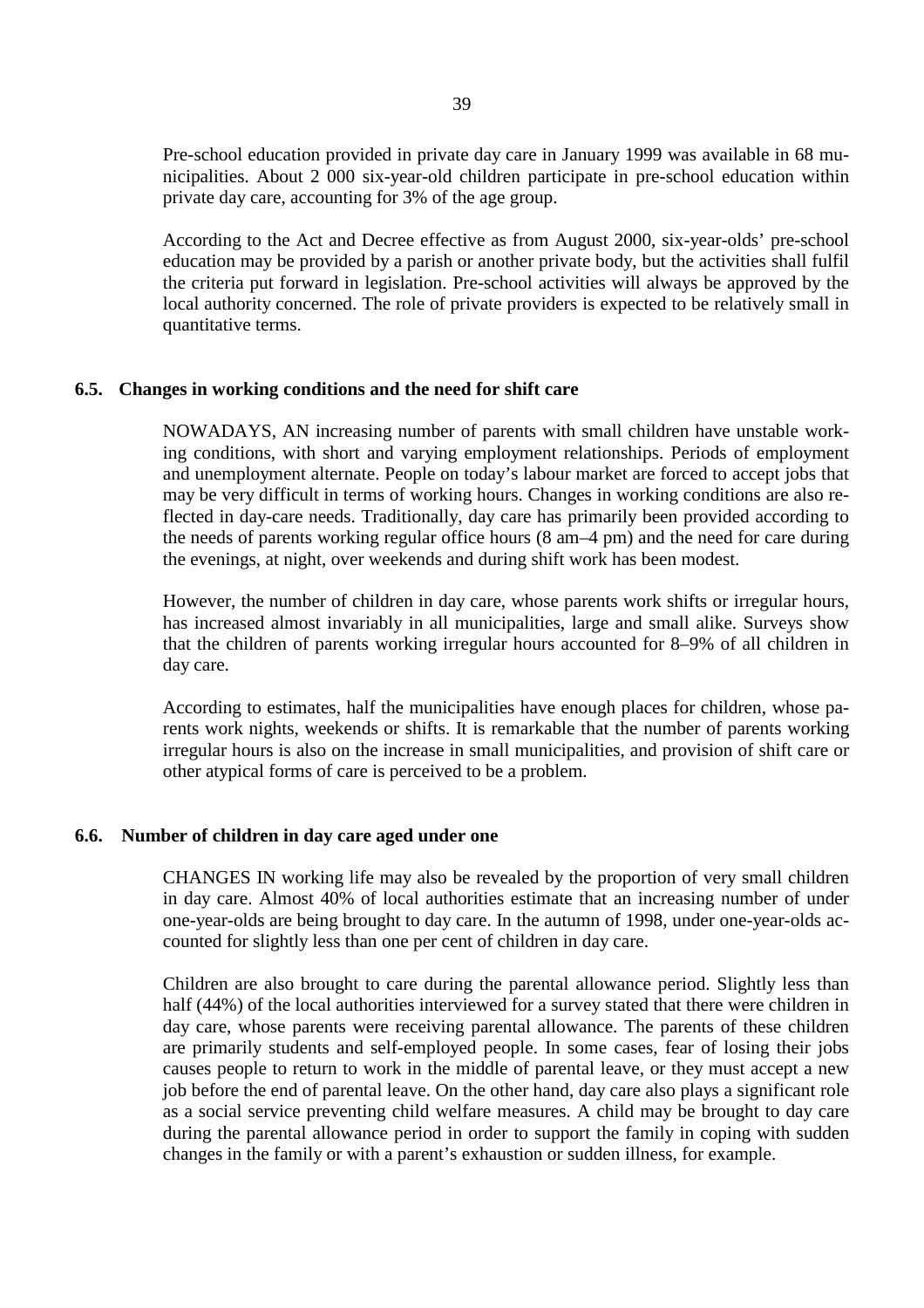# **SECTION IV: REGULATIONS**

## **7. REGULATIONS**

#### **7.1. Regulations in steering**

IN THE early part of the 1990's, Finland went through extensive deregulation. Decisionmaking powers were increasingly delegated to the local level, for example. The various collective, general and regulatory memoranda issued by the Ministries to local authorities were abolished. Nowadays, operations of the local authorities are governed by legislation, including acts, decrees and resolutions. The new Local Government Act came into force in 1995. Early childhood education and care falling within the administrative branch of the Ministry of Social Affairs and Health is governed by the 1973 Act on Children's Day Care and subsequent amendments. The legislation governing the educational sector has been reformed as from the beginning of 1999. The new Basic Education Act also contains provisions for pre-school education.

#### **7.2. Structures of steering**

THE BASIC structures of steering early childhood education and care exist on national, regional and local levels. The main participants in steering include Parliament, the Government, the Ministry of Social Affairs and Health, the Ministry of Education, the National Research and Development Centre for Welfare and Health (Stakes), the National Board of Education, the Provincial State Offices and the local authorities.

#### **National level**

The nature of steering conducted by Parliament, the Government and the two Ministries is chiefly in the form of legislation through *acts, decrees and resolutions*.

The task of the National Research and Development Centre for Welfare and Health, operating under the auspices of the Ministry of Social Affairs and Health, is *to monitor, evaluate and investigate* the operations of and developments in social and health care, to disseminate information and to conduct development activities. In respect of early childhood education and care, its work has involved publishing activities, preparation of the core curriculum for pre-school education together with the National Board of Education and research and development activities.

The National Board of Education is an office operating under the control of the Ministry of Education. Its tasks include preparation of the core curriculum for pre-school education. The first *Core Curriculum for Pre-school Education* was confirmed in Finland in 1996. A currently ongoing task is to formulate a new core curriculum for pre-school education, which is to be confirmed in time to be available for pre-school education for the 2000–2001 school year, when the reform of pre-school education for six-year-olds comes into effect.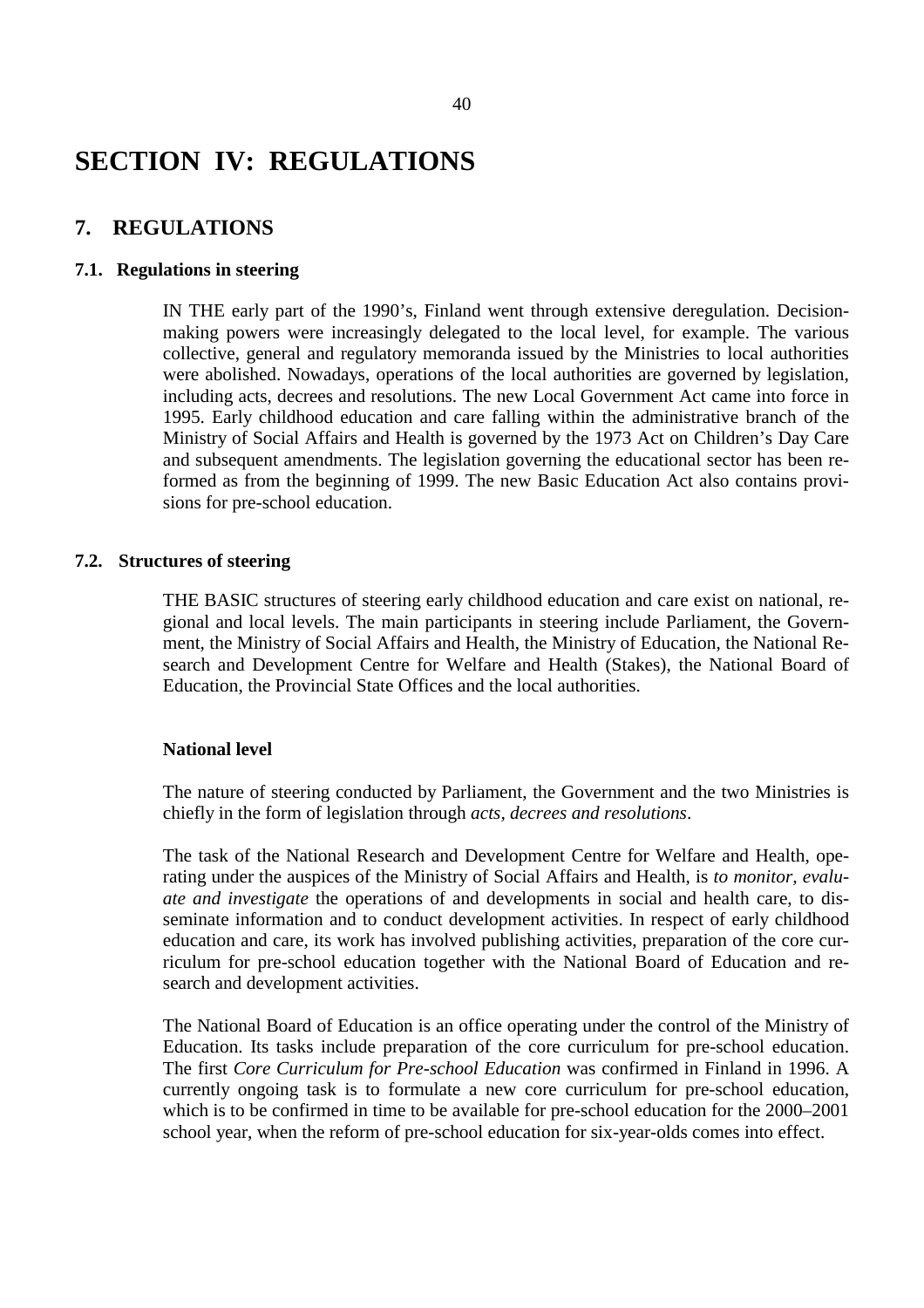#### **Provincial level**

In the six provinces, responsibility for steering rests with the respective Provincial State Offices. The task of the Provincial State Offices is *to control, steer and monitor* the lawfulness and appropriateness of the local authorities' activities. At a provincial level, ECEC services have been assigned to two departments: the Social and Health Care Department and the Education and Culture Department, depending on which is the administrative sector where a particular activity is provided. The Provincial State Offices are steered by the Ministries through target outcome agreements.

#### **Local level**

At a local (municipal) level, each local authority is responsible for both implementation and steering of services. In Finland, local authorities are very autonomous in administrative terms. At a municipal level, matters related to early childhood education and care are dealt with within the social and health care, school, youth and leisure administrations. The *Local Government Act*, which came into effect in the mid-1990's, also provides municipal inhabitants with more extensive opportunities to influence.

#### **Research organisations**

Steering by information in the field of early childhood education and care is also provided by institutions of higher education and other research institutes through research. These organisations produce the latest research information on childhood, growth, development and learning. Research in the fields of childhood and early childhood education and care has increased considerably during the last few decades. At present, about 10% of research into education concentrates on early childhood education and care. The focus has gradually shifted from the detached study of early childhood education and care towards closer and closer examination of a child's everyday life and its empathetic interpretation.

One of the most significant changes occurred in August 1995, when ECEC kindergarten teacher training was finally, after years spent carrying out various experiments, transferred to universities and established as an academic field of research and instruction.

An important change and development trend can also be perceived in the dramatic increase in research conducted in the field of early childhood education and care over the last few decades. The increase in information on the essence of childhood, childhood learning and the contextual nature of growth has introduced new challenges on the development of staff education and training, which have subsequently led to changes in the entire field of early childhood education and care.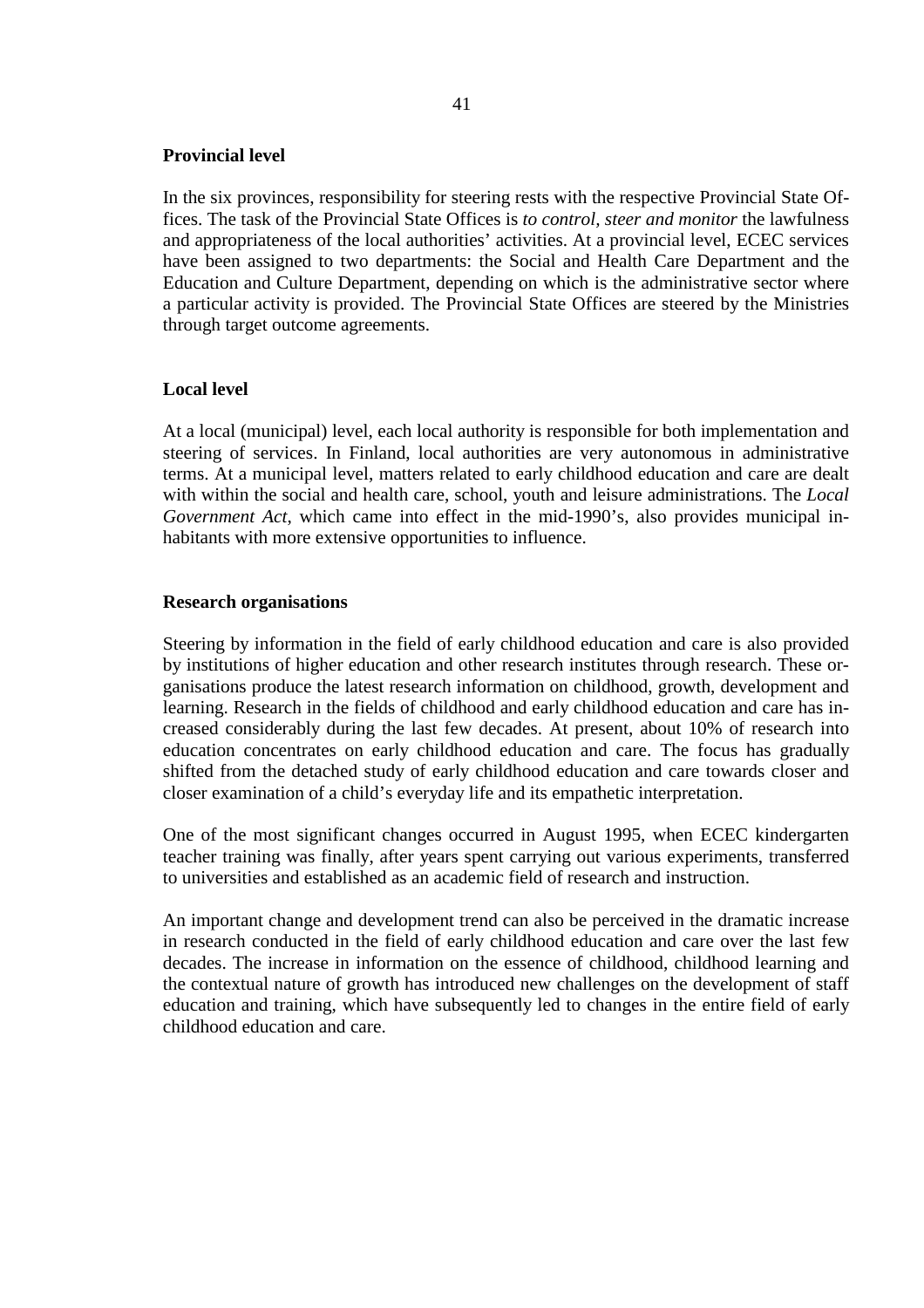## **SECTION V: STAFFING**

### **8. STAFF**

#### **8.1. Staff qualifications and dimensioning at day-care centres**

DAY CARE staff for Finnish children come from diverse educational backgrounds. However, this occupational diversity has not been a disadvantage; instead, the multidisciplinary character enables activities conforming with the *EduCare* philosophy, where education, instruction and care form a natural integrated whole. The know-how of each occupation is used in co-operation in order to achieve the educational objectives of day care.

Almost all Finnish day-care staff have received training for their work that has prepared them for early childhood education and care. The training aims at internalisation of children's growth and development and of the activities to support them.

The structure and dimensioning of staff at day-care centres is governed by the Decree on Children's Day Care. Previously, the Decree determined the group sizes for day-care centres and family day care. Nowadays, regulation of the size of child groups at day-care centres has been replaced by regulation of the staff to children ratio. In each day-care centre, at least every third person operating in care and education assignments must have professional qualifications conforming to the Decree on the Professional Qualifications of Social Welfare Personnel – i.e. a post-secondary level qualification. Other people with care and education duties must have an upper secondary level qualification.

According to the Decree, there must be at least one trained member of staff to a maximum of seven children in day care, who have reached the age of three. For younger children, there must be at least one person with vocational education to a maximum of four children.

With regard to children aged three or over in part-time care, the ratio of staff to children is 1:13.

In the last few decades, the training and composition of staff in day-care centres have changed on several occasions. In the early years after the Act on Children's Day Care came into effect, day-care centres had kindergarten teachers, social educators, practical children's nurses and day-care assistants discharging care and educational duties.

At present, *care and education staff* operating at day-care centres include kindergarten teachers, special kindergarten teachers, social educators or Bachelors of Social Sciences, Bachelors and Masters of Education, practical children's nurses, kindergarten practical nurses and practical nurses.

*Heads of day-care centres* are mostly kindergarten teachers or social educators in terms of their educational background; in the near future, they will probably also include Bachelors of Education and Masters of Education or of Early Childhood Education and Care.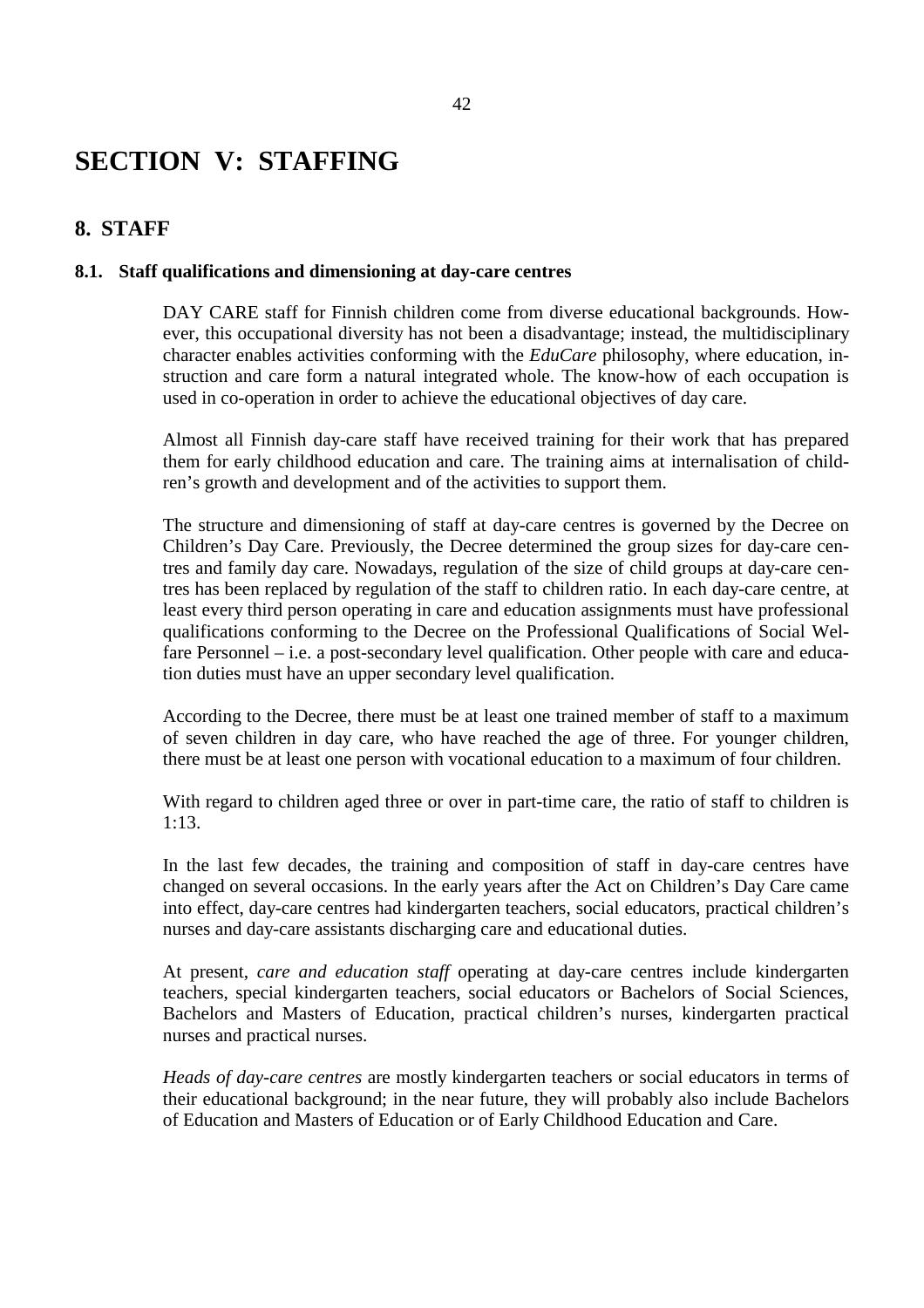Children in need of special care and education must be taken into account in the number of personnel with care and educational responsibilities, unless the day-care centre concerned has a special assistant for any such children. There is usually *a special kindergarten teacher* in an integrated special group or special group in the day-care centre. In large municipalities there are also itinerant special kindergarten teachers and other rehabilitation staff.

In addition, day-care centres include *other staff* mainly carrying out kitchen and cleaning tasks.

The responsibility for planning and implementation of ECEC in day care and its pre-school education rests predominantly with kindergarten teachers, Bachelors of Education and social educators. Planning, organisation and implementation involve all education and care staff in the day-care sector.

#### **8.2. Staff qualifications and dimensioning in family day care**

IN *FAMILY day care*, child minders usually operate alone when caring for children at home. A family day-care home may care for a maximum of four children at the same time, including the family child minder's own children under school age. In addition to these, such a group may include one child in part-time care, who attends pre-school education or school.

In *group family day care*, there are usually two child minders; for specific reasons and allowing for local conditions, there may also be three child minders with their groups. In this case, one of the family child minders must have at least an upper secondary level qualification.

The suitability of family child minders has not really been justified with vocational or educational requirements but with personal qualities and traditional family know-how.

The *steering of family day care* plays a significant role in the development and maintenance of family child minders' vocational skills, as well as in the control of the quality of care. This is the responsibility of the family day-care supervisor or the head of the day-care centre. A person responsible for steering must also be able to give support in issues related to how children's learning difficulties are handled. An important task of the supervisor is to arrange supplementary training for child minders and to activate them in the development of their own work.

#### **8.3. Staff qualifications and dimensioning in the educational sector**

WHERE PRE-SCHOOL education is provided within the school sector, the qualifications required of staff are governed by the Decree on the Qualifications of Educational Staff. According to the Decree, where pre-school education is provided in a separate pre-school class, people permitted to give instruction include those with a kindergarten teacher's degree or a Bachelor of Education degree – a lower academic degree (min. 120 credits) – in addition to those with class teacher's education.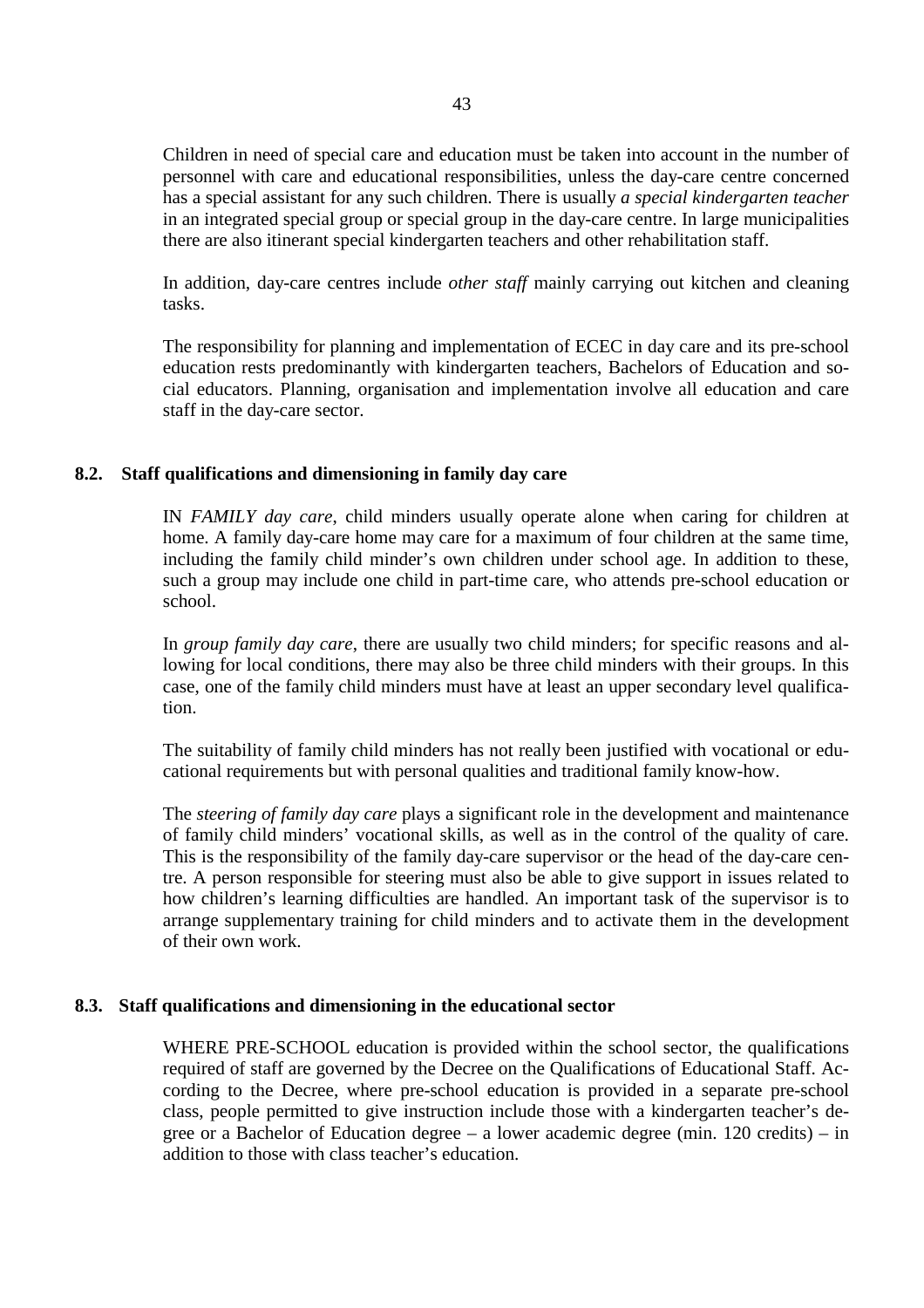Where pre-school education is provided in conjunction with forms 1–2 at comprehensive school, teachers must be qualified class teachers. According to the Decree on the Degrees in Education and Teacher Education, class teachers currently complete a higher academic degree (min. 160 credits).

According to the pre-school reform (see Chapter 12), in addition to those mentioned above, such social educators, social instructors and Bachelors of Social Sciences, who have worked as teachers in pre-school education or started their training before the amendment of the Act becomes effective, are qualified to provide pre-school education in day care after completing 15–20 credits worth of studies, depending on their work experience.

Provisions regulating group sizes have been abolished from the legislation governing comprehensive schools. However, the law stipulates that the size of teaching groups must be formed so as to achieve the objectives set forth in the curriculum.

In pre-school education within the educational sector, the main responsibility for instruction rests with qualified class teachers. Where pre-school education is provided in a separate pre-school class, the person responsible for instruction may also be a kindergarten teacher.

#### **8.4. The current state of training**

AMONG DAY-CARE employee groups, *kindergarten teachers* and special kindergarten teachers are currently the only groups receiving university education. Kindergarten teacher education was definitively transferred to universities as of August 1995. At present, kindergarten teachers complete the Bachelor of Education degree, which is one of the lower academic degrees. This lasts 3 years (120 credits). The objectives are determined in the Decree on the Degrees in Education and Teacher Education. The education emphasises practice and research. It provides the ability to analyse the needs of children and families in society and to meet them through pedagogy.

*Special kindergarten teachers* are trained by the Departments of Special Education at the Universities of Helsinki and Jyväskylä. The basic educational requirement for both departments is the kindergarten teacher's degree or a Bachelor of Education degree in kindergarten teacher education. The scope of the studies in both departments is 23 or 35 credits, depending on previous studies. In addition, the University of Jyväskylä offers a Master's degree programme for special ECEC teachers (160 credits), which provides the opportunity to specifically start studying to become a special kindergarten teacher directly after completing the matriculation examination at general upper secondary school.

Training for social educators has been discontinued, and education in the field has mainly been transferred to polytechnics, with people graduating as *Bachelors of Social Sciences*. The education they provide is extensive, and graduates may work in day care and child welfare, as well as in social and youth work. The education lasts 3.5 years (140 credits). Professional competence in polytechnic degrees is built on the theoretical bases of Social Sciences and Education. Early childhood education and care is not only considered as being a cognitive process, but attention is mainly focused on the child's social growth. Polytechnic stu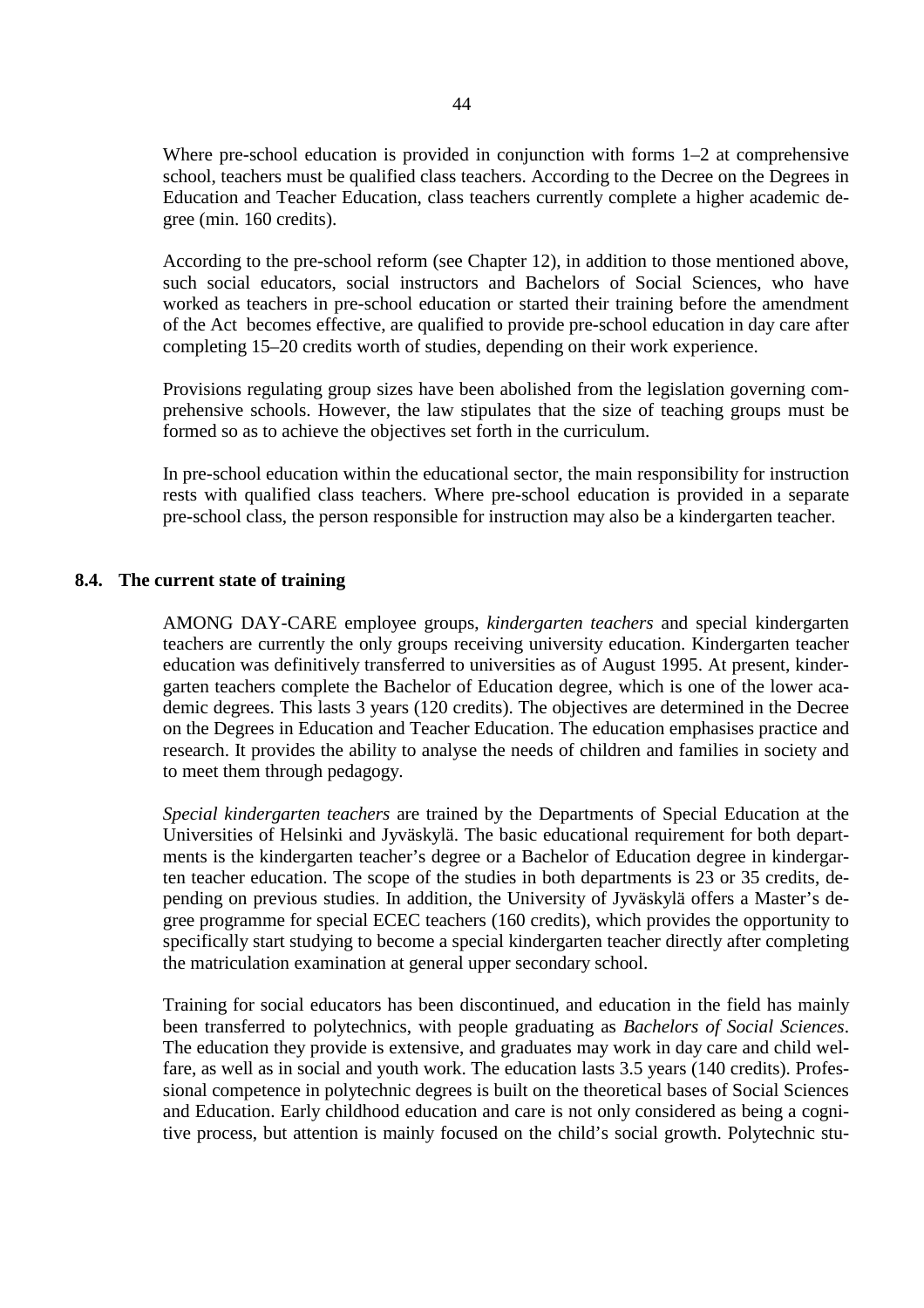dies do not have a similar statutory basis as university studies. Both polytechnics and universities prepare their own curricula and degree programmes.

Training for kindergarten practical nurses and practical children's nurses has been discontinued. The present education is the upper secondary level Vocational Qualification in Social and Health Care, with graduates qualifying as *practical nurses*. This new qualification is an extensive initial vocational qualification. Practical nurses employed in day care have specialised in their studies in the care and education of children and young people. At present, the scope of education is three years; specialisation studies have become more indepth and extensive and practical training has been increased.

Most *family day-care supervisors*, who are the administrative superiors of family child minders, are qualified kindergarten teachers or social educators, as well as other professionals in social and health care or education, such as Bachelors or Masters of Education.

From the very beginning, the training of *family child minders* has been the most poorly organised and the most incoherent of all educational alternatives in day care. At present, the duration of family child minders' training varies considerably in different municipalities. The training is mainly provided at evening courses at social welfare and home economics institutions, as well as in the form of apprenticeship training. A Vocational Qualification in Family Day Care is currently being planned. The intended scope is about 40 credits.

In the autumn of 1999, a working group was appointed within the National Board of Education to deal with the guidelines for the Vocational Qualification in Family Day Care. Preparatory training courses for the Vocational Qualification in Family Day Care may start in August 2000 at the earliest.

#### **8.5. Supplementary staff training**

DAY-CARE STAFF participate primarily in short-term supplementary training – mostly in their own time and at their own expense, as the training appropriations for day-care centres are minimal. The basic responsibility for supplementary training rests, however, with the employers, but, since 1992, employers have no longer had a statutory obligation to provide in-service training. Local authorities arrange some short-term training for their staff.

Within the educational administration, the collective agreement for civil servants and employees in the educational sector includes in-service training, albeit modest in terms of provision. For the time being, however, staff working in the day-care sector have not been able to participate in such training.

#### **8.6. Gender equality in the staff structure**

VARIOUS SURVEYS have established that the kindergarten teacher is one the occupations most clearly differentiated by gender. In addition, the Equality Programme of the Finnish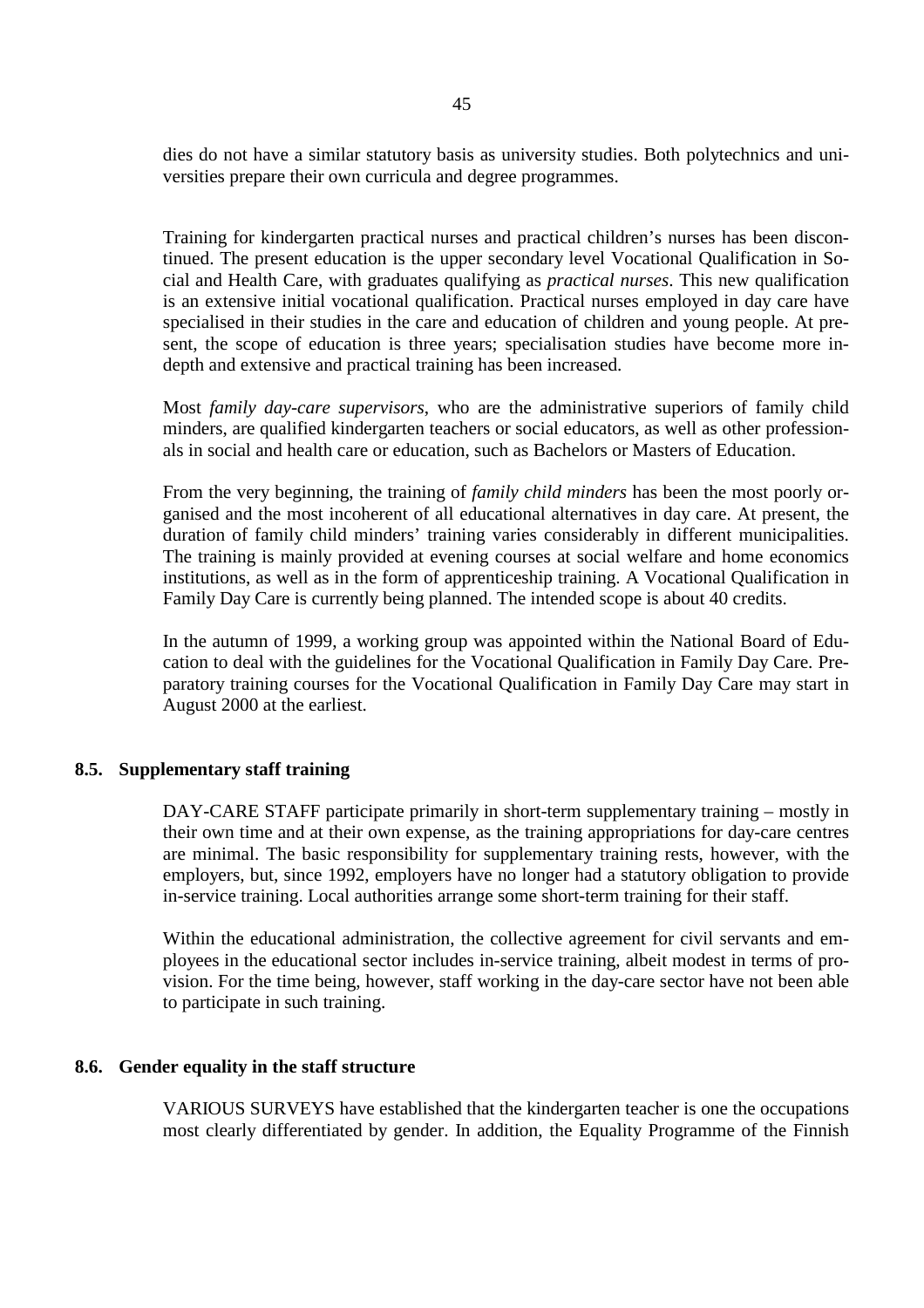Government also states that the unbalanced gender structure of day-care staff presents a special problem for early childhood education and care provided in children's day care.

The number of men in other occupational groups besides kindergarten teachers is not known, but it is fair to say that the majority of men among day-care staff work as kindergarten teachers. Male kindergarten teachers account for about 4% of the profession. However, the number of men applying for and admitted to the training is higher than the number actually staying in the field. In 1998, about 12% of the people who applied for kindergarten teacher training were men. Furthermore, almost 9% of the people who started the training were men. It has been observed that poor pay and weak status are disadvantages that drive people to change occupations.

From the perspective of children, the small proportion of men in the day-care staff is unfortunate, since men would be needed to alter the traditional gender roles and to offer a masculine behaviour model. Furthermore, people working in the field of paediatric psychiatry have become aware of boys showing symptoms that have been interpreted to be an indication of a need for a male figure and a kind of father figure in a community dominated by women.

#### **8.7. Approach of day-care staff to their work**

SURVEYS OF job satisfaction among day-care staff have observed some change in this respect. Previously, employees were satisfied with their jobs and were satisfied psychologically, and there were no differences between occupational groups. Even at present, staff's views of their work seem to be quite consistent, irrespective of occupational group. However, as a result of the municipal savings programmes and the earlier recession, the day-care framework has developed for the worse in the opinion of staff. The situation was perceived to be particularly problematic among heads of day-care centres, who have to strike a balance between financial savings and operational demands. Parents of children have also noticed this. Now as society is recovering from depression, municipalities direct additional resources to day care. This has reduced the hard workload of the day care personnel.

Nevertheless, many employees feel that the quality of day care has improved, as the activities have become more child-focused, taking better account of children's individual needs. Implementation of work is also more flexible and freer than previously and, consequently, the atmosphere at work is perceived to be better. Co-operation with parents also functions better than previously, partially because the educational awareness of parents is increasing.

On the other hand, the work has become more difficult as problems of families and children's insecurity are growing. The anxieties that children have also show in day care in the form of closer co-operation with municipal social workers. Demand for special kindergarten teachers has also increased.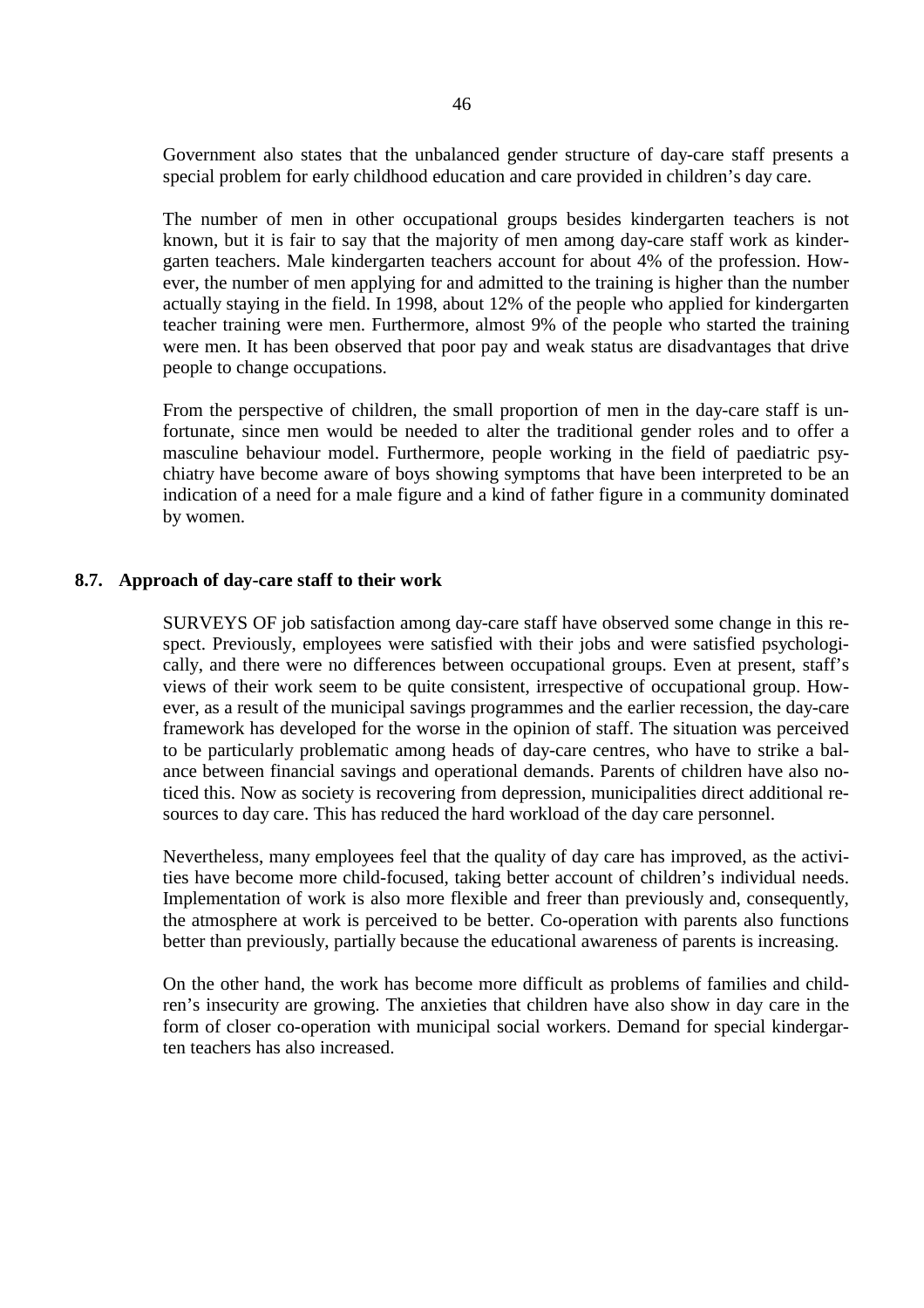#### **8.8. Wages, staff turnover, role of the trade unions**

IN 1998, Finnish wage and salary earners' average (gross) earnings for regular working hours were  $\in$  1 899 per month (FIM 11 300).

### TABLE 7. Average earnings in children's day care and basic education (situation in October 1998)

Monthly earnings for regular working hours

|                            | <b>FIM</b> | <b>Euros</b> |  |
|----------------------------|------------|--------------|--|
| Children's day care        |            |              |  |
| Head of day-care centre    | 11 442     | 1924         |  |
| Kindergarten teacher       | 9 3 9 3    | 1580         |  |
| Practical children's nurse | 8857       | 1490         |  |
| Day-care assistant         | 7 5 4 3    | 1 2 6 9      |  |
| Family child-care minder   | 7 747      | 1 303        |  |
| Comprehensive school       |            |              |  |
| Class teacher              | 11 547     | 1 942        |  |

Source: Association of Finnish Local and Regional Authorities

No statistical data is available on the turnover of employees. However, employees operating in the field work almost exclusively for local authorities, which means that transfers usually take place to a corresponding unit in the same or another municipality.

Almost 100% of employees and office-holders are organised into their respective trade unions. The national labour market organisations representing employees and office-holders negotiate and make the collective agreements for employees and office-holders concerning their wages and other terms of employment. The organisations also operate as lobbies for their own member groups in matters concerning the content of pre-school education and staff qualifications.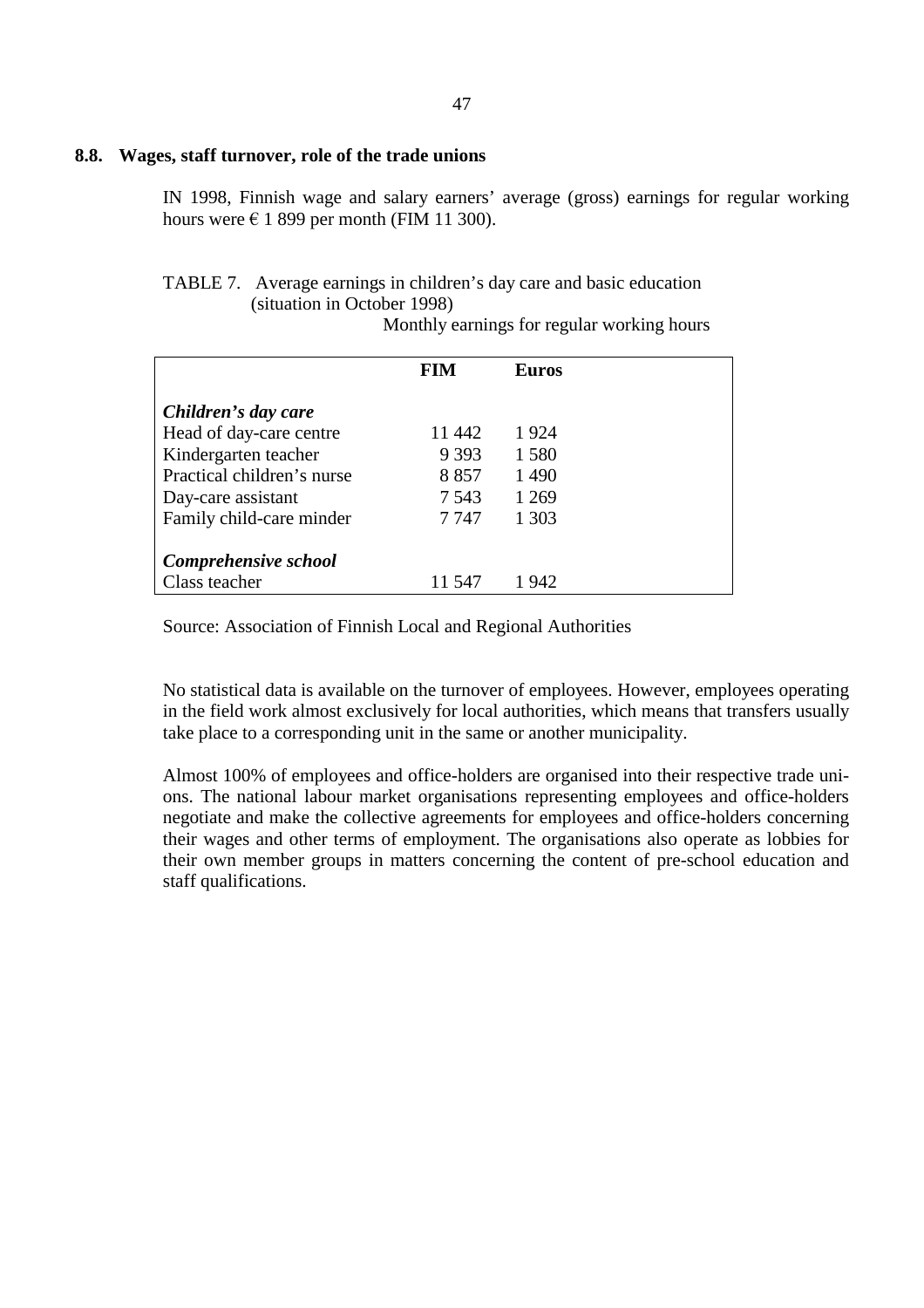## **SECTION VI: PROGRAMME CONTENT AND IMPLE-MENTATION**

### **9. PROGRAMME CONTENT AND IMPLEMENTATION**

#### **9.1. Content of ECEC**

THE DEBATE on the *educational objectives* of day care started at the same time as and immediately after the Act on Children's Day Care came into effect. In 1980, educational objectives were deliberated by a Parliamentary Committee. Its arguments for the significance of educational objectives to day care included the following:

Day care is an activity that supports upbringing at home. Parents must be informed of the nature of education their child receives in day care. The objectives enable ensuring in advance that this activity is sufficiently versatile and supports children's development. The decision-makers providing day care must be aware of the use of funds. In terms of evaluating the activities, it is important for planning to be carried out diligently. Evaluation makes it possible to establish the extent to which the activities have met the objectives they are set.

The Parliamentary Committee on Educational Objectives also strongly emphasised the priority of parents as educators of their child. It particularly emphasised the fact that education in day care must be in line and consistent with upbringing at home.

Based on the Committee's work, an amendment known as the Section on Educational Objectives was added to the Act on Children's Day Care in 1983. The Section states, for example, that the objectives of day care are to support the homes of children in day care in their responsibilities to raise their children and to promote the balanced development of children together with parents. For its part, day care shall provide children with safe and warm relationships, activities supporting children's development in a versatile manner, as well as a favourable growth environment based on individual children's circumstances.

According to a child's age and individual needs, day care shall, bearing in mind the general cultural heritage, promote the child's physical, social and emotional development and support the child's aesthetic, intellectual, ethical and religious education. In supporting their religious education, the beliefs of the child's parents or guardians must be respected. In the promotion of the child's development, day care should support the child's growth into responsible adulthood and peace as well as into love and respect for the environment.

In recent years, a wide-ranging debate has started on children's development and learning. The question of the kind of future, for which children should be prepared, has become the essential issue in the provision of early childhood education and care in Finland. In this context, it is also necessary to ponder which theoretical viewpoints should be observed in the provision of education and instruction in early childhood.

Today, growing and learning are understood to constitute a lifelong process. Observing children's everyday activities, one can perceive that children's self-motivated play is a natu-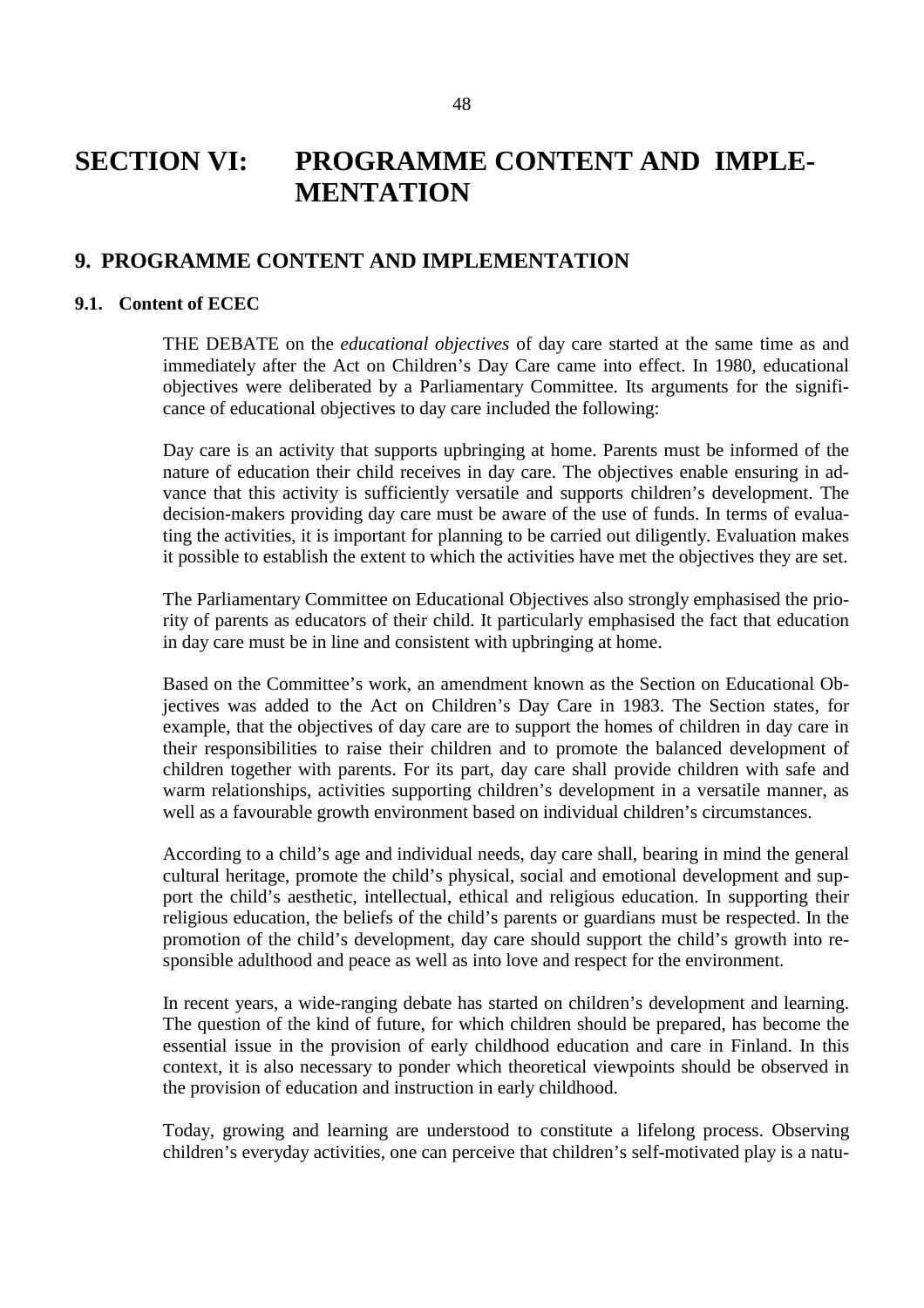ral way to learn things related to their physical, emotional, social and intellectual development. A child is an active learner, whose learning is guided by curiosity, will to explore and joy of realisation. Instead of emphasising the individual nature of growing, communality is raised as an important element.

The core of learning is not in the information offered being pre-digested from the outside, but in the interaction between a child and the environment.

Upbringing at home and day care form the foundation for lifelong learning. Early childhood education and care are still associated with care, education and instruction alike. This development has been influenced by Finnish children's need for full-time day care while their parents are at work. With small children, the share of basic care is emphasised, and even pre-school education is intertwined with basic care situations. As children become more independent, the instructional element becomes stronger. The significance of play has a central part in all activities.

#### **9.2. Premises for six-year-olds' pre-school education**

PRE-SCHOOL EDUCATION is the content-based, pedagogically oriented part of early childhood education and care. Pre-school education means systematic and conscious support for the growth, development and learning of children. The activities are based on pedagogical awareness of children's development, the continuous nature of learning and its significance to children, and on knowledge of the subject field. A central foundation for learning in pre-school education is formed by the peer group, play and activities offered by adults. Children learn everywhere, and learning is not tied to specific instances of preschool education. Instead of managing teaching methods, it is more important in pre-school education to understand the special character of childhood and childhood learning.

Pre-school education involves exploring various phenomena together with children in a thematic and project-type manner, and topics are studied holistically in different subject fields. Many of the pre-school subject fields form a flexible continuum with the topics dealt with in the initial education at school. Pre-school education builds a bridge between day care and school instruction.

At present, there are various practices in the planning and implementation of pre-school education, but as from 1st August 2000, pre-school education for all children participating in free-of-charge pre-school education is to be organised in accordance with a curriculum drawn up on the basis of the national core curriculum.

#### **9.3. Children's special needs in ECEC**

CHILDREN'S DISTINCT developmental anomalies can often be identified when they are still in the maternity hospital. The Finnish health clinic system covers all children and has a central bearing on the detection of various developmental anomalies and delays in children, and clinics may also refer such children for further examination as necessary. The relatively comprehensive day-care system plays a central role in the observation and detection of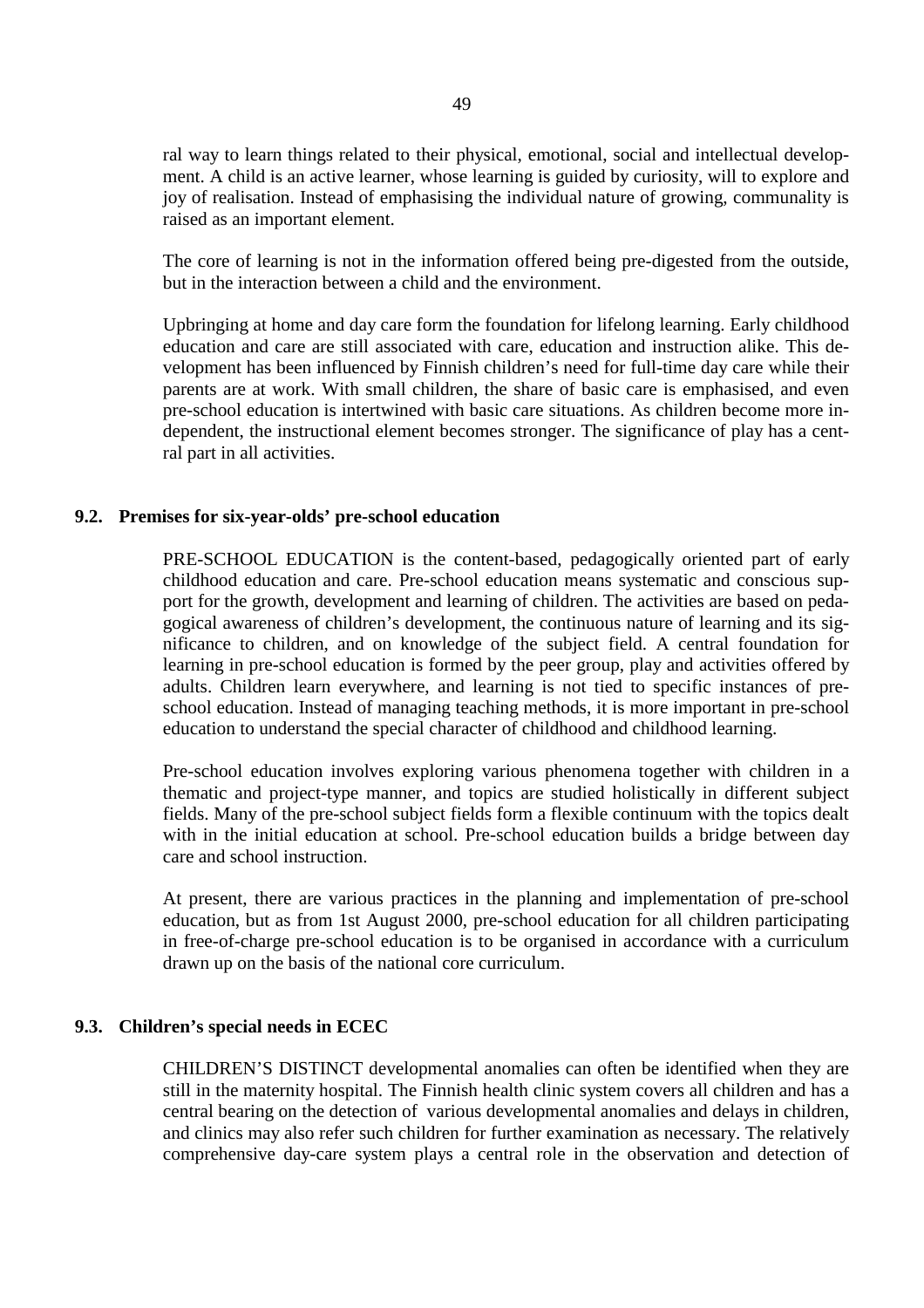various developmental delays, etc. Various problems with language development and emotions can also be perceived in day care.

Children in day care must be provided with the special services they need at a sufficiently early stage. The earlier that children's special needs are detected and the sooner that rehabilitative early childhood education and care is started, the better the results that can be achieved for the children, their families and society as a whole. Day care and rehabilitative early childhood education and care are usually arranged together with other children, however, at the same time ensuring that the child gets the special services he or she needs and that the staff have sufficient training.

The law states that a rehabilitation plan should be drawn up for children in need of special care and education to support the monitoring of growth and learning. Planning and implementation of special day care require co-operation with other bodies. In several municipalities, there is a special day-care working group, whose task is to monitor the need for and the provision of special day care, to co-operate in the development of special day care and, where necessary, to negotiate the organisation of special day care for individual children. According to local needs, the working group includes representatives of health care services, the social sector, child guidance and family counselling and the school sector.

A child admitted to special education must be provided with a personal plan covering the organisation of education. The plan contains a description of the pupil's abilities and attainment level, the objectives of education, a description of the organisation of education, the organisation of and people responsible for monitoring, as well as the criteria for pupil assessment. This plan is drawn up in co-operation with parents and people responsible for pupil welfare services and education. In addition to education, it also covers arrangements related to support services.

For some children, their own parents are the experts who request a more detailed examination of their child's development. However, some developmental delays and anomalies in children are still left undetected, in which case problems only arise at school as various learning blocks.

During 1999–2001, the Ministry of Social Affairs and Health is implementing a project, which aims to develop the operating methods and practices in early childhood education and care to better meet the educational and rehabilitative needs of children in need of special care and education. One of the project objectives is to increase and harmonise the preparation of rehabilitation plans.

#### **9.4. Consideration of language and culture in ECEC**

ACCORDING TO the Act on Children's Day Care, each local authority must provide day care in Finnish and Swedish, which are the national languages of Finland. In addition, the Sámi language is used in the Sámi domicile area in Lapland. Day care should also support development of the language and culture of Romany speakers and the children of various immigrant groups.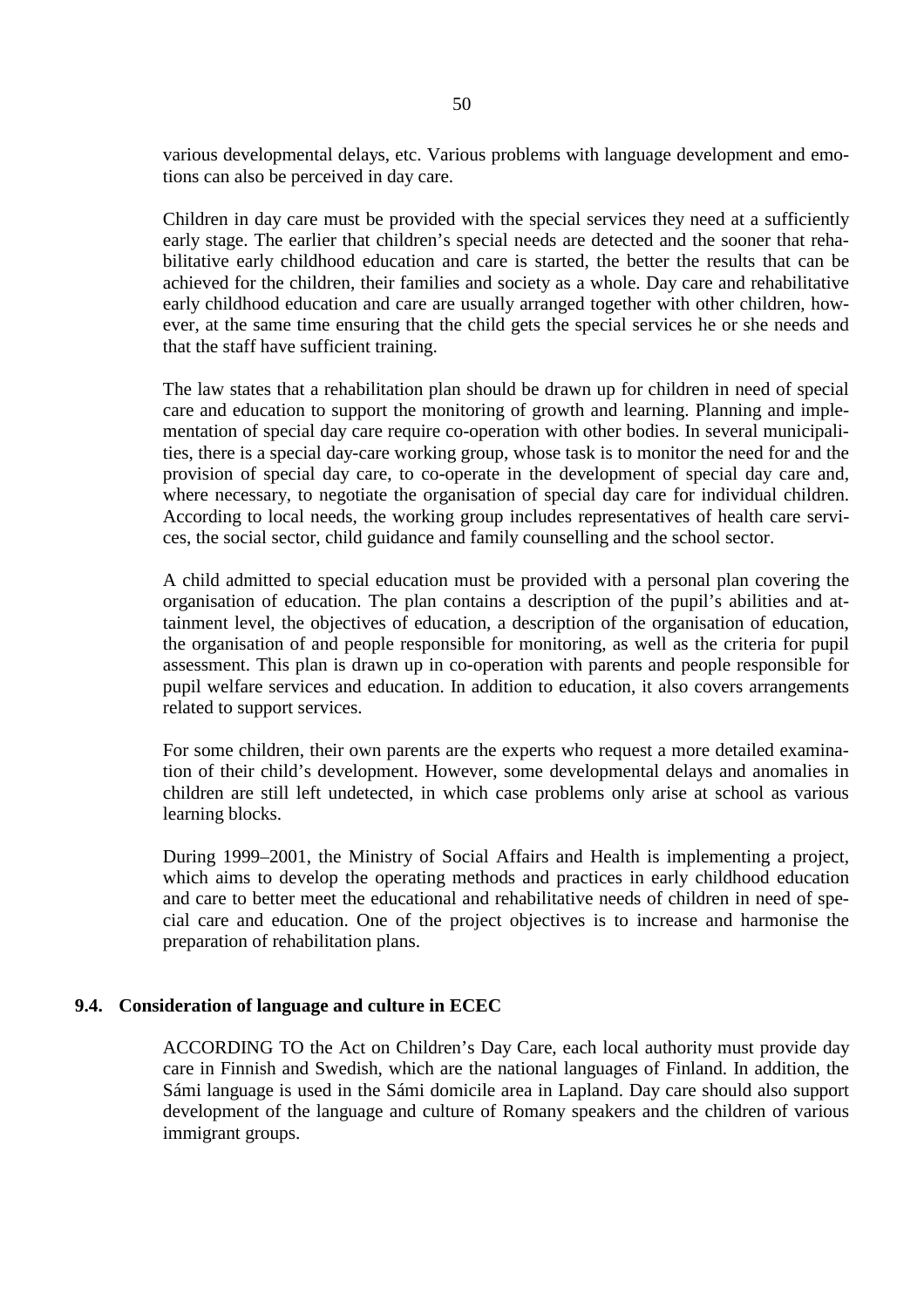The need for Swedish-language day care is concentrated in the municipalities on the South and West Coasts of Finland. Such day care has been provided in these municipalities where necessary as part of the municipal day-care system.

Guaranteeing day care in the Sámi language has presented more of a problem for several reasons. The Sámi people living in Finland belong to three different Sámi language areas: the languages spoken in Lapland include North Sámi, Inari Sámi and Skolt Sámi. Distances in Lapland are vast, and there are only a few children under school age. The total number of Sámi speaking children under the age of seven in 1999 was 121 and thus the Sámi language is on the 16 th place among different language groups in Finland. The problem has also been finding staff formally qualified for early childhood education and care, who are able to speak the Sámi language.

Some local authorities provide and develop foreign-language day care at the request of parents. In addition, Finns have also scientifically developed language instruction in early childhood education and care and basic education through what is known as language immersion pedagogy.

Internationality and the meeting of cultures are also visible in many ways in Finnish day care.

| Language<br>group           | <b>Total</b><br>number<br>of people | <b>Number</b><br>of children<br>aged 0<br>years | 1 year                  | 2 years                                 | 3 years                                                                    | 4 years              | 5 years                 | 6 years              |  |
|-----------------------------|-------------------------------------|-------------------------------------------------|-------------------------|-----------------------------------------|----------------------------------------------------------------------------|----------------------|-------------------------|----------------------|--|
|                             |                                     |                                                 |                         | Finland's official languages 31.12.1999 |                                                                            |                      |                         |                      |  |
| Finnish<br>Swedish<br>Sámi  | 4 783 224<br>292 439<br>1690        | 52 075<br>3 1 5 8<br>12                         | 52 249<br>3 2 3 9<br>19 | 54 600<br>3 3 5 9<br>17                 | 55 841<br>3 5 9 7<br>9                                                     | 58 091<br>3694<br>21 | 60 076<br>3 7 5 1<br>20 | 59 951<br>3758<br>23 |  |
|                             |                                     |                                                 |                         |                                         | The five largest language groups desides the official languages 31.12.1999 |                      |                         |                      |  |
| Russian<br>Estonian         | 25 681<br>10 0 24<br>6.780          | 281<br>84<br>57                                 | 222<br>86<br>63         | 196<br>93<br>67                         | 240<br>86<br>49                                                            | 266<br>107<br>66     | 264<br>132<br>67        | 254<br>120<br>72     |  |
| English<br>Somali<br>Arabic | 6 2 5 1<br>4 6 0 5                  | 288<br>104                                      | 325<br>102              | 306<br>85                               | 304<br>67                                                                  | 272<br>80            | 230<br>76               | 149<br>84            |  |

TABLE 8. 0–6 years old children in different language groups in Finland

Source: Finland Statistics, 1999

#### **9.5. Transition from home to day care and from day care to school**

THERE ARE no formal uniform special arrangements for starting day care in Finland. However, it is common practice that parents are invited, on the part of the day-care system, to provide their children with an opportunity to visit their future day-care place in advance. If the parents so wish, their child may stay in day care for shorter periods at first and the parents will also have a chance to take part in day care with their child. This flexible start of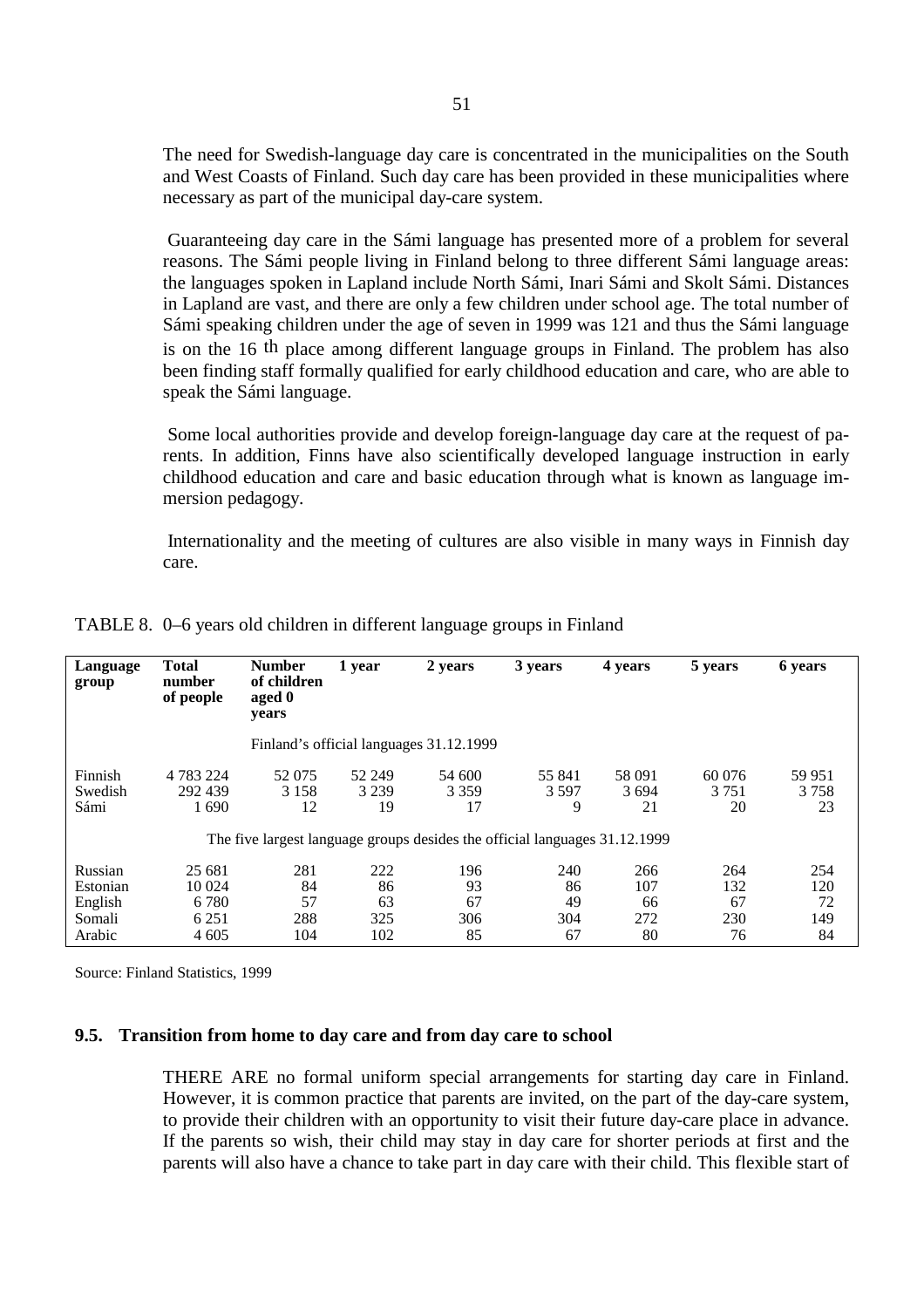day care is thus based on an agreement between the parents, on the one hand, and the local authorities and individual day-care places, on the other.

Another prevailing practice that has emerged in day care is to celebrate when six-year-olds are about to start school. Prior to their transition to school in the autumn, all new pupils are invited to visit their future school and schoolmates in the preceding spring.

School-start has also been supported by means of various experimental and developmental activities. In some municipalities, schools have developed pupil tutor activities for schoolchildren starting basic education, where pupils in the second and third forms act as personal tutors for the newcomers.

# **SECTION VII: FAMILY ENGAGEMENT AND SUPPORT**

### **10. FAMILY ENGAGEMENT AND SUPPORT**

#### **10.1. Overview**

THE LOCAL Government Act (1995) emphasises the opportunities the municipal inhabitants have to participate in decision-making. According to the Act, each local authority must see to it that the inhabitants and users of services in the municipality have the opportunities to participate in and influence its activities.

A local authority must inform the inhabitants of matters pending in the municipality, plans related to them, handling of issues, decisions taken and their effects. The inhabitants must also be informed as to how questions and opinions on these matters can be expressed to decision-makers and planners. Naturally, this also applies to day-care and educational services.

According to the Act on Children's Day Care, the objectives of day care are to support parents in their responsibilities to raise their children and to promote children's personal and balanced development together with their parents. In so far as is possible, the Act provides that day care must be provided in the form requested by each child's parents or other guardians. In supporting their religious education, the beliefs of the child's parents or guardians must be respected. The same Act places emphasis on preparation of a rehabilitation plan for a child in need of special care and education together with the child's parents.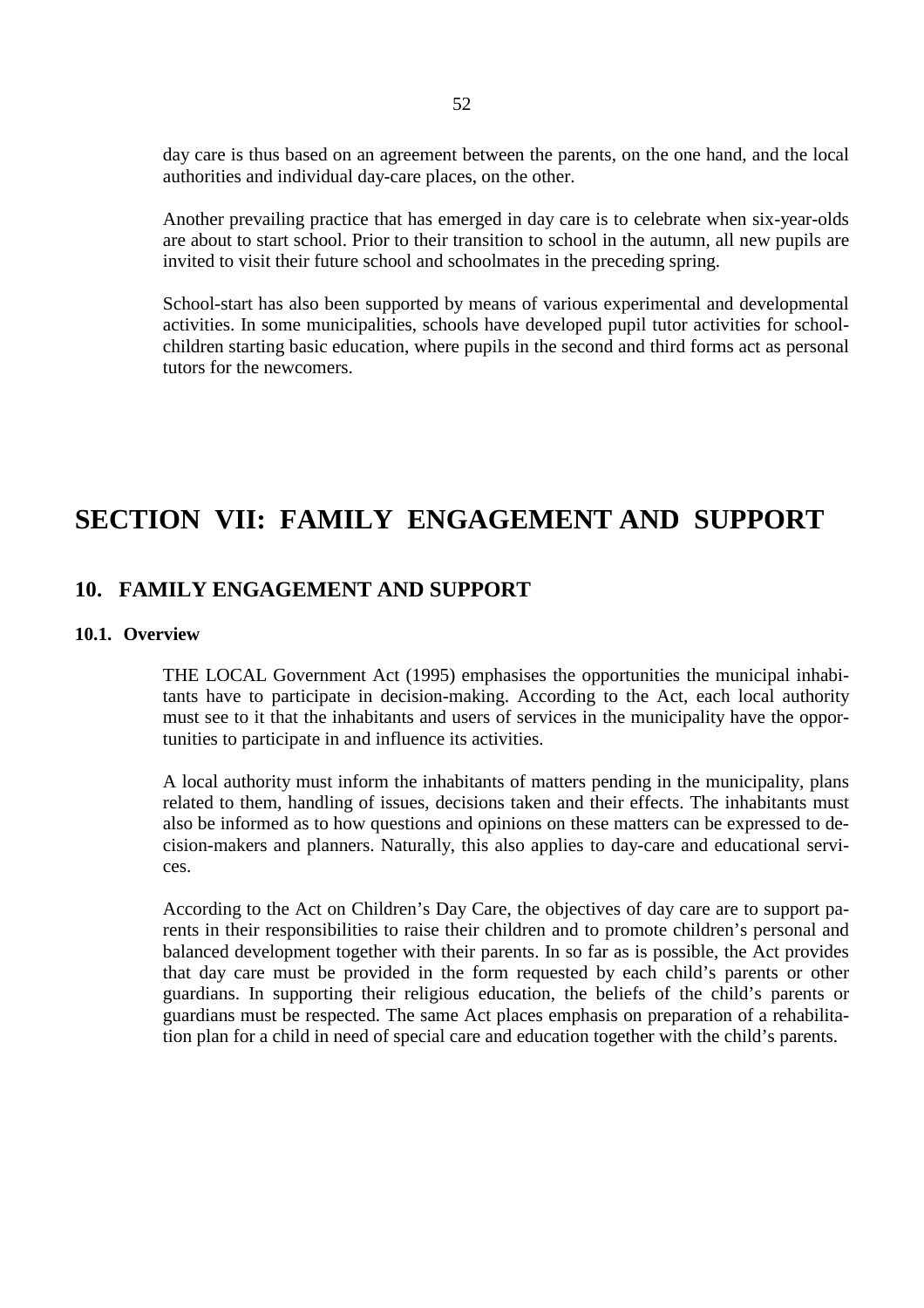#### **10.2. Forms of co-operation**

IN FINLAND, day-care staff have always co-operated with parents, however while usually retaining their professional autonomy. The quantity, direction, quality and implementation forms of co-operation between family and day care have varied over the decades.

The status of parents in day care has changed since the Act on Children's Day Care came into force in 1973. The same trend continued in the 1980's, when the administration started to abandon steering through legislation. A significant change in the status of parents in day care was brought about by the subjective right to day care. The statutory subjective right of parents to receive a day-care place for their child is a rare privilege even on an international level.

The increasing number of immigrants has set special requirements to take families' cultural differences into account. Moreover, integration of children in need of special care and education into the groups of other children of their age has also entailed closer co-operation with parents.

All this has inevitably led to change in the traditional premises emphasising the professional autonomy of staff. The necessity of co-operation between family and day care is justified from the perspectives of the children in day care, their parents and of supporting the work of the day-care staff.

At the same time as day care and the entire child-care system for small children has been developed to increase the options parents have, more emphasis has been placed on parents' increasingly conscious right to be involved in influencing the framework of their children's everyday life and routines in early childhood education and care. Home upbringing and early childhood education will jointly create the foundation for lifelong learning. It is also generally acknowledged that ECEC activities are most productive when they simultaneously support the families' values and expectations.

Families, children and parents today are important partners for service provision and are no longer seen as its targets. The right that children and their parents have to participate is contributing to a change in the operating methods in early childhood education and care. This applies to both everyday and preventive or rehabilitative activities.

Parents must have a right to express their opinions and to be heard. Parents are experts in issues concerning their children and educational work will therefore only succeed in cooperation with parents. The meeting of staff and parents as equal adults is the foundation for co-operation.

Day-care staff and parents should have convergent views on the grounds for education and care. The children's parents will define the values and principles that should form the basis for their child's care and instruction. These issues include the language to be spoken with the child, religious and ethical education, and arrangements for meals and rest.

Individual plans, which form a basis for assessment discussions during and at the end of each year of activity, have increased consideration for children's individuality. The objec-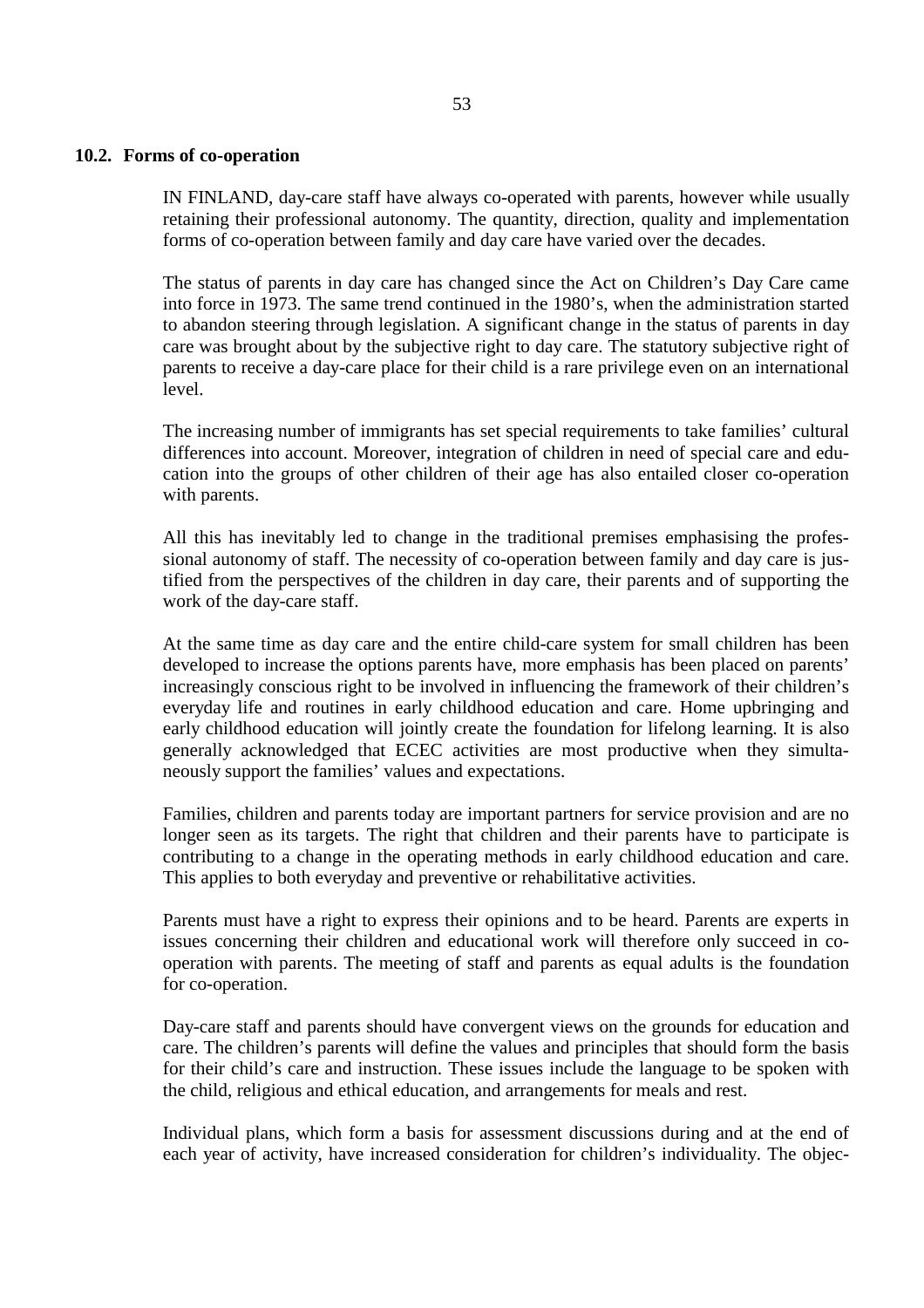tives of activities are explained to parents and considered together with the parents. This aims to achieve a shared understanding of education. Informal daily talks when dropping off and collecting the child are also important. Parents may be preoccupied by the sufficiency of day-care places, but they also want to discuss the content and quality of day care.

The planning of day-care education aims to combine both the expertise of parents concerning their child and the expertise of staff, absorbed through training and work experience. The direction of co-operation and influence is reciprocal.

Although the local authorities do not have a statutory obligation to draw up individual care and education plans for children, this is done in some municipalities. The City of Helsinki uses a care and education agreement made in joint consultation between day-care staff and parents. The idea of a care agreement emerged on the basis of a 1996 customer survey and study to assess the quality factors in day care. The purpose of the agreement is to increase dialogue about educational objectives and attitudes, thus improving the parents' opportunities to influence. The agreement was introduced in 1998, and the aim is to reach 95% coverage during this period of activity. A future objective is to introduce annual child-specific assessment discussions. In addition, there are discussions on the plan to provide each child with their own pre-school and initial education portfolio, which would be used to compile information given by various bodies concerning the child's learning and which could later be used when the child starts school.

#### **10.3. Co-operation between parents**

ALL DAY-CARE centres are engaged in co-operation with parents at some level. Objective-setting and forms of implementation for co-operation vary according to how the significance of co-operation is understood. Usually, however, co-operation is being developed towards the family. Co-operation is no longer restricted as a duty or right of individual occupational groups, but the work of all occupational groups is guided by an educational model based on co-operation.

In some municipalities, groups of parents have designed surveys evaluating the quality of municipal day care and expressed their opinions on day-care issues. Some day-care centres have parents' councils to discuss or decide the objectives and principles of the day-care centre's activities and financial management within the framework set by the municipal budget.

In some rare cases, children's parents have established an association and founded a daycare centre as an association. In such cases, the local authority purchases day-care services from this association.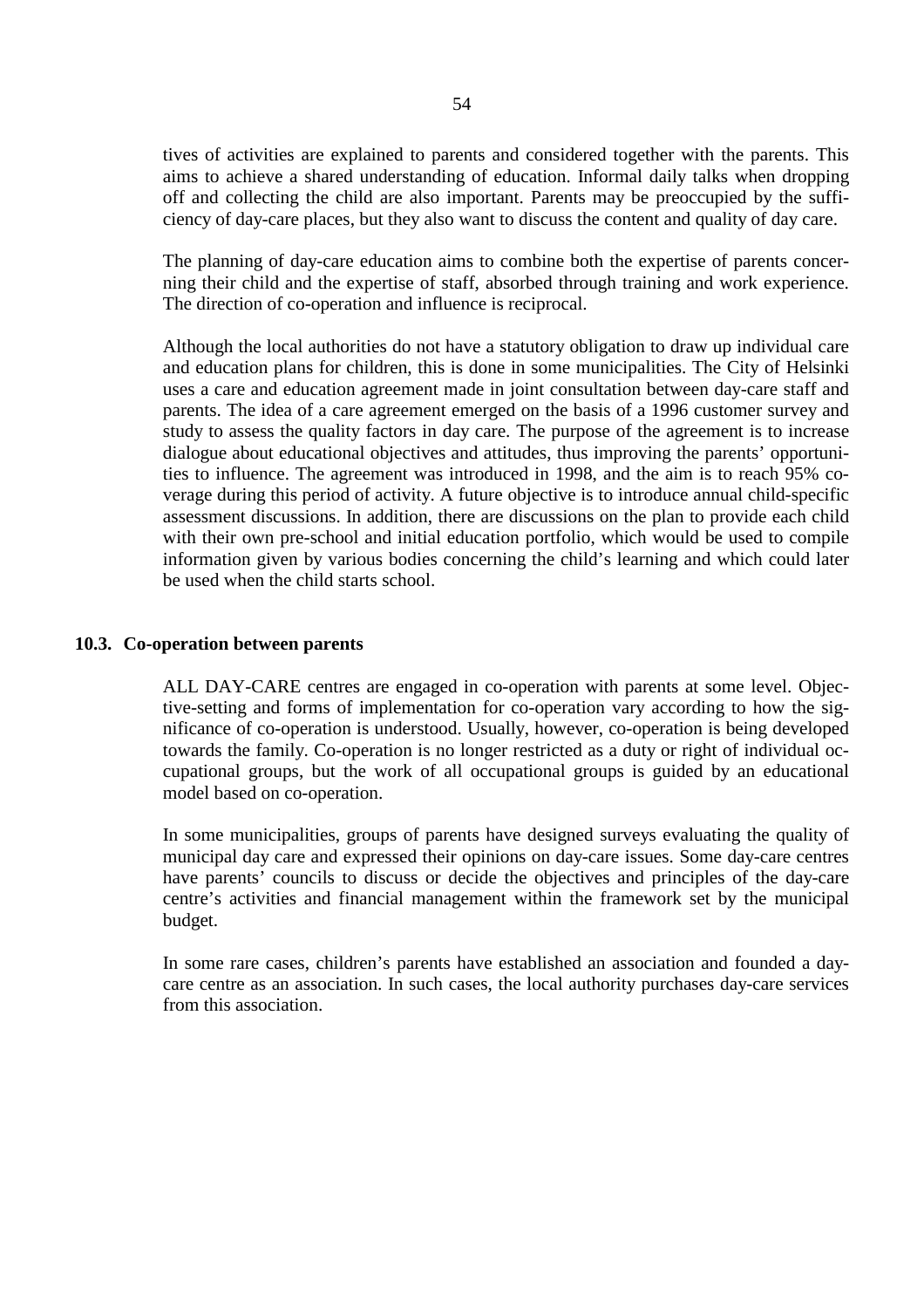# **SECTION VIII: FUNDING AND FINANCING**

## **11. FINANCING AND FEES**

#### **11.1. Overview of the financing of services**

IN FINLAND and in the other Nordic countries, the municipal administration provides the majority of public services. The operations of the local authorities form a central part of the public economy.

The State participates in the financing of basic municipal services through a specific state subsidy system. The *state subsidy system* has three key tasks:

- to finance municipal provision of services;
- to level out economic differences between municipalities; and
- to steer municipal activities.

There has been a distinct structural change in the relationship between the State and the local authorities during the last ten years.

Within service sectors, a funding system based more clearly on averages and calculations has been introduced. The system in the administrative sector of social and health care is based on state subsidies calculated per inhabitant. The state subsidies for social and health care are scaled in accordance with factors caused by the structures of municipalities, not so much according to volume.

Conversely, the basis of the system within the educational and cultural sector is usually the volume of the activity – the student quantity or some other performance indicator, such as the number of lessons in instruction – and an average unit price, such as annual costs per pupil. The social and health care administration grants its state subsidies to the basic local authorities, the municipalities, whereas the Ministry of Education grants them to the providers of activities, i.e. not only to the municipalities, but also to federations of municipalities or individual educational institutions. There are quite distinct differences between the systems. This structure originated in the 1980's as part of what is known as the Valtava reform, and it was confirmed by Finnish Parliament as part of the reform of 1993.

Another key change is the equalisation system between municipalities. Prior to the 1993 reform, levelling out the differences between municipalities was carried out within the sectoral systems – educational, social and health care sectors – with the aid of what is known as the financial capacity classification of municipalities. The situation may be characterised as follows: the sectoral systems level out differences in the structure of expenditure between municipalities; equalisation of tax revenue in turn levels out differences in the municipal income base.

A third change is the considerable decline in state subsidies in recent years:

- in 1994 FIM 37.6 billion ( $\epsilon$  6.3 billion);
- in 1999 FIM 24.1 billion  $(\epsilon 4.1$  billion).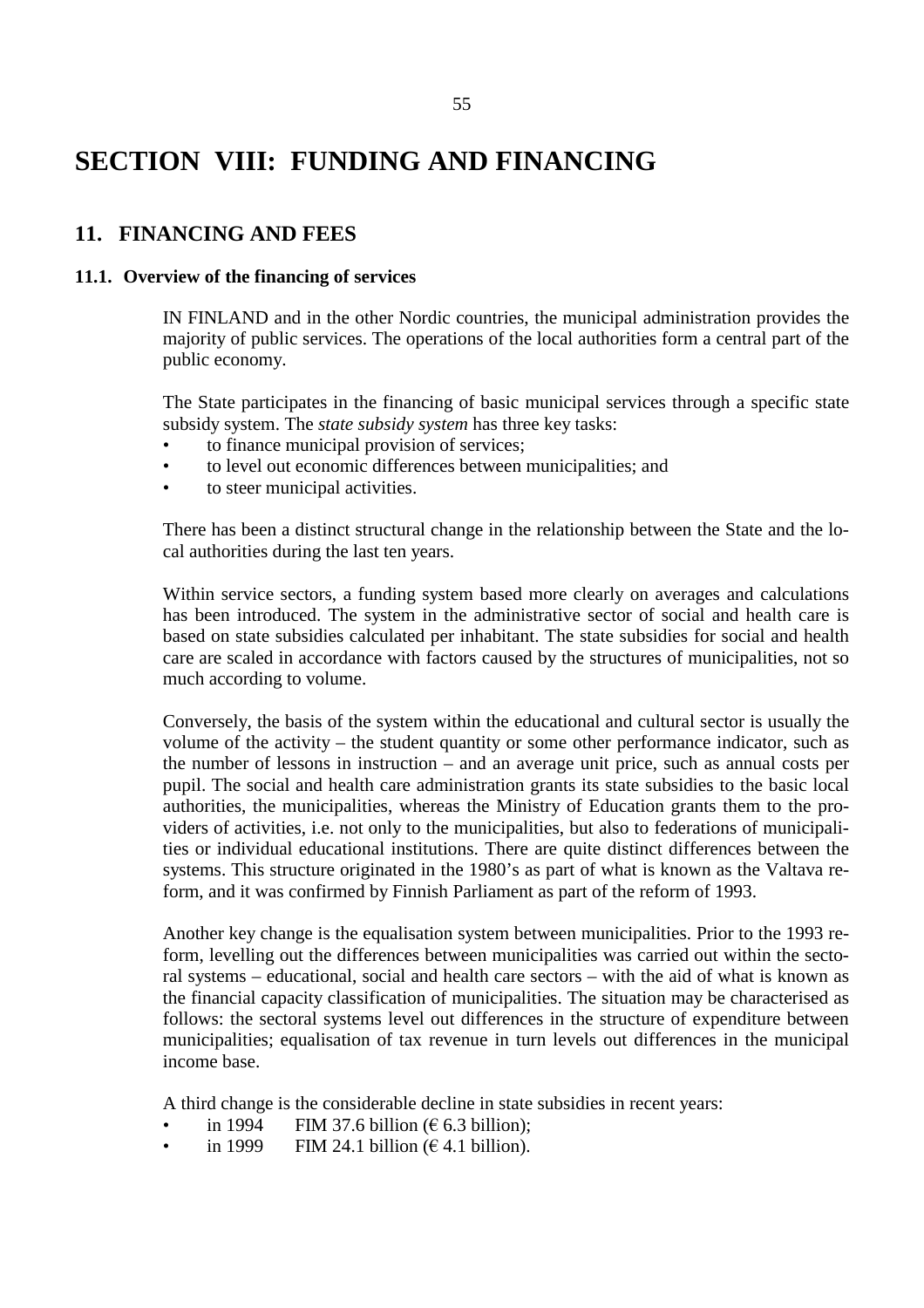For the most part, this is because of savings that had to be made as part of the general economic policy as a result of the 'great depression' of 1991–1993.

A fourth change concerns legislation. The project to dismantle legal norms and the 'free municipality' experiment in the late 1980's resulted, through partial reform, in a completely reformed *Local Government Act (1995)* and in reforms of municipal state subsidies in 1993 and further in 1996/1997, as well as in the comprehensive reform of school legislation (1999), among other things.

All these developments have aimed to increase the municipalities' powers and responsibilities.

#### **11.2. Financing of ECEC services**

THE ECEC services provided by the local authorities are predominantly financed through the tax revenues levied by the State and the local authorities.

Over the decades, there have been significant changes in the financing of day care. When the first kindergartens were established in the 19th century, their funding was covered via donations, such as the profits of the state-owned alcohol company. In 1927, a state subsidy was guaranteed to kindergartens for the first time through legislation. At the time, state aid covered a third of the operating costs. In addition, local authorities could finance the operation of kindergartens.

In 1973, as the Act on Children's Day Care became effective, financing was also reformed. State subsidies were now granted to all forms of day care, including day-care centres, provision of family day care and play activities. State subsidy for operating costs accounted for 35 – 80 % of the costs, depending on the municipality's financial status. It was also possible to receive state subsidy for project costs.

The state subsidy system has been reformed on several occasions. The most significant change took place in 1993. This was the shift from the previous state subsidy system, which was strictly tied to actual costs, to a calculatory state subsidy. The local authorities have been guaranteed regional autonomy. On the other hand, legislation imposes extensive obligations to provide basic services – particularly those of the social and health care and educational sectors – on the local authorities. State subsidies are now on average 24 % of social and health care costs.

The annual total costs of municipal day care amounted to about FIM 8.3 billion ( $\epsilon$  1.5 billion) in 1997.

#### **11.3. Financing of the educational sector**

THE BASIC Education Act stipulates that education is free of charge. Accordingly, education and the necessary schoolbooks and other learning materials, as well as work equipment and materials are free of charge for pupils.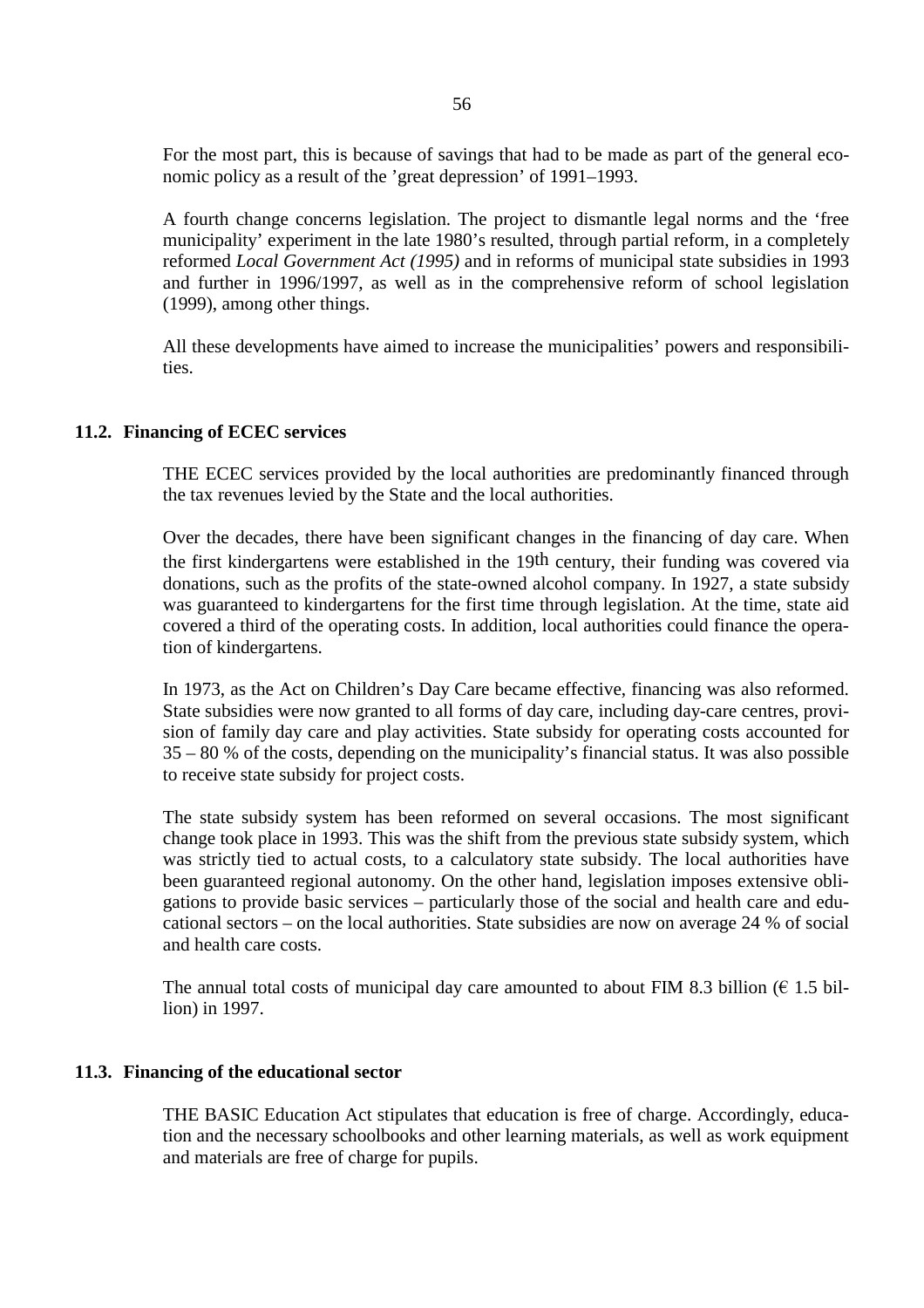People who attend instruction must also be provided with a properly organised and supervised balanced meal free of charge every schoolday. Where the distance between home and school exceeds 5 kilometres, pupils are entitled to transportation free of charge.

Financing of the educational sector is governed by the Act on the Financing of Educational and Cultural Provision, and more specific provisions and guidelines are provided in the *Decree* issued by virtue of the Act. Accordingly, the Government confirms annually the average amounts for the unit prices to be used during the following financial year as the criteria for financing.

#### **11.4. Fees**

THE LOCAL authorities charge a monthly fee for their day-care services, determined in accordance with the family's income and size. Maximum fees are provided by the Act on Client Fees in Social Welfare and Health Care.

The fee for full-time day care is based on the income limit determined for families by the Act; the fee charged being a set percentage of the amount, by which a family's income exceeds the limit. Both the amount set as the income limit and the payment percentage vary according to the number of parents or other guardians, the number of children under school age and the number of children under the age of 18 in the family. Those families, whose income does not exceed the set income limit, cannot be charged a fee. The highest fee for full-time care may be no more than FIM 1 100 ( $\epsilon$  185) per month as from the beginning of the year 2000.

In terms of part-time care, a local authority may charge a fee adjusted to the reduced hours spent in day care. The local authorities may also charge fees for temporary use of day-care services and for play activities according to criteria that they have themselves determined.

Compensation is paid to families whose children are unable to attend due to illness, if the absences amount to more than ten day-care days per month. Compensation for absence due to reasons other than illness will only be paid if the absence lasts a whole month. There are 21 day-care days per month on average.

Fees may usually be charged for 11 months of the year, which means that the family's month of holiday is free of charge, although the child's day-care place is also available during the holiday period.

The local authorities charge client fees so that they cover an average of 15% of the costs incurred by provision of day care.

Pre-school education is free of charge both in day care and at school.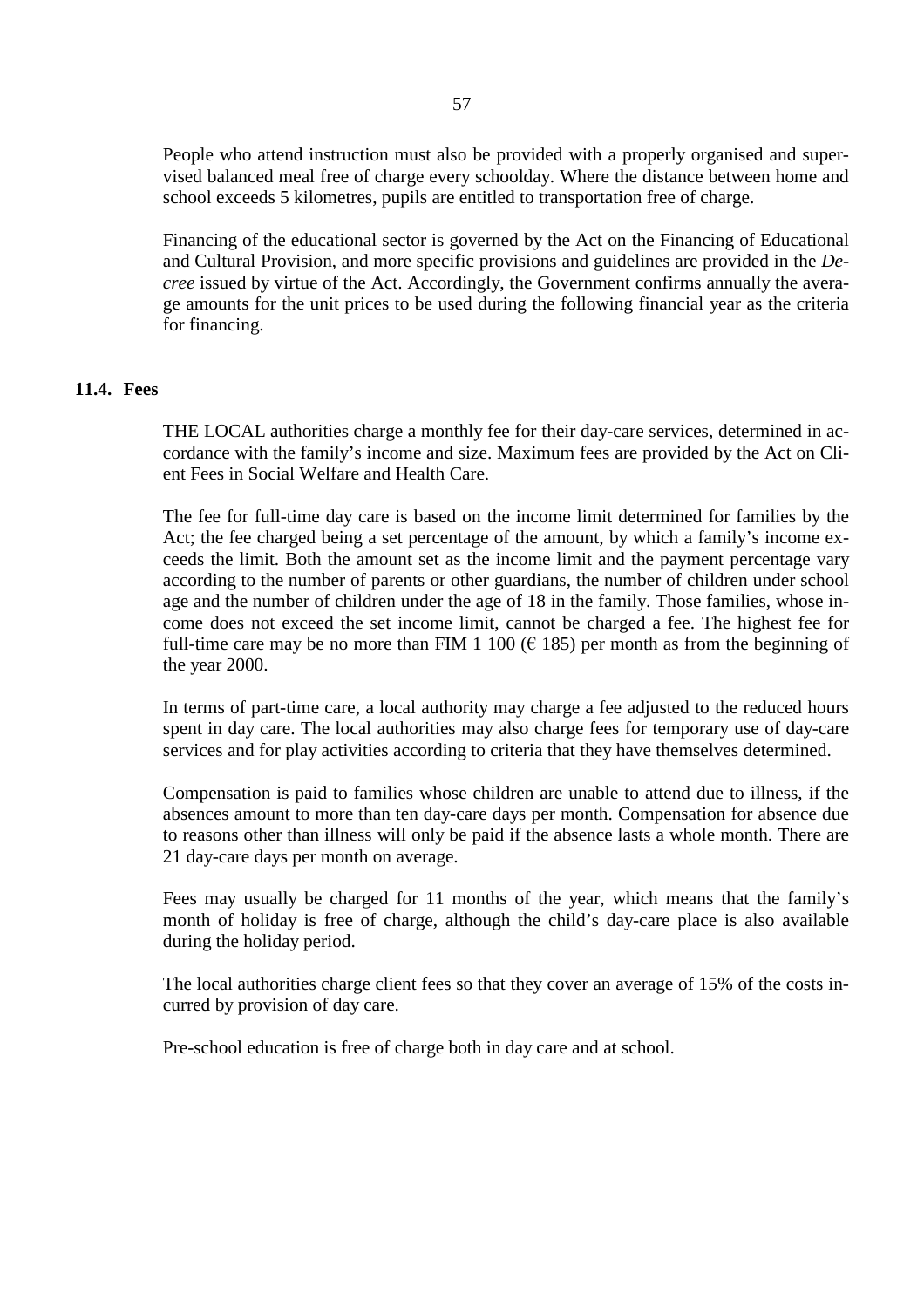## **SECTION IX: PRE-SCHOOL REFORM**

### **12. PRE-SCHOOL REFORM OF 2000–2001**

#### **12.1. Background for reform**

PROVISION OF pre-school education for six-year-old children has been prepared in Finland since the late 1960's. The first pre-school experiments were launched in 1971. However, it was only in 1999 that the Government Programme stated that free-of-charge preschool education be introduced for all six-year-olds on 1st August 2000. At the same time, a right to pre-school education and a comprehensive *obligation of provision for the local authorities* will be imposed to take effect on 1st August 2001. Children's parents have the opportunity to choose whether they wish to take advantage of pre-school education offered to the family free of charge.

Matters related to lowering the age of starting compulsory education will also be investigated separately.

#### **12.2. Pre-school arrangements**

EACH LOCAL authority has the obligation to provide pre-school education to children residing in the municipality. A local authority may provide pre-school education independently or in co-operation with other local authorities, or may purchase it from a state-owned educational institution or from a private body, which has been granted a license to organise pre-school education. However, the local authority is always responsible for ensuring that the services are provided in compliance with the law. Each local authority independently decides whether pre-school education should be organised within the social or educational sector. In practical terms, this means that the local authority may decide independently whether pre-school education is provided in conjunction with a day-care centre or school.

A local authority with both Finnish- and Swedish-speaking inhabitants is obligated to provide pre-school education separately for both language groups. The language of instruction may also be the Sámi or Romany language or sign language.

Pre-school education is to be organised in each municipality so as to ensure that pupils' travel to school is as safe and short as possible. In addition, it must be borne in mind that children participating in pre-school education also have the unconditional right to use daycare services, if their parents so wish. Unlike basic education, however, the local authorities do not have any obligation to compensate for travel expenses of children participating in pre-school education. Nevertheless, Parliament has required that amendments to legislation, enabling resolution of the transportation issue, should be prepared as soon as possible, in order that they come into force on 1st August 2001 at the same time as the pre-school reform.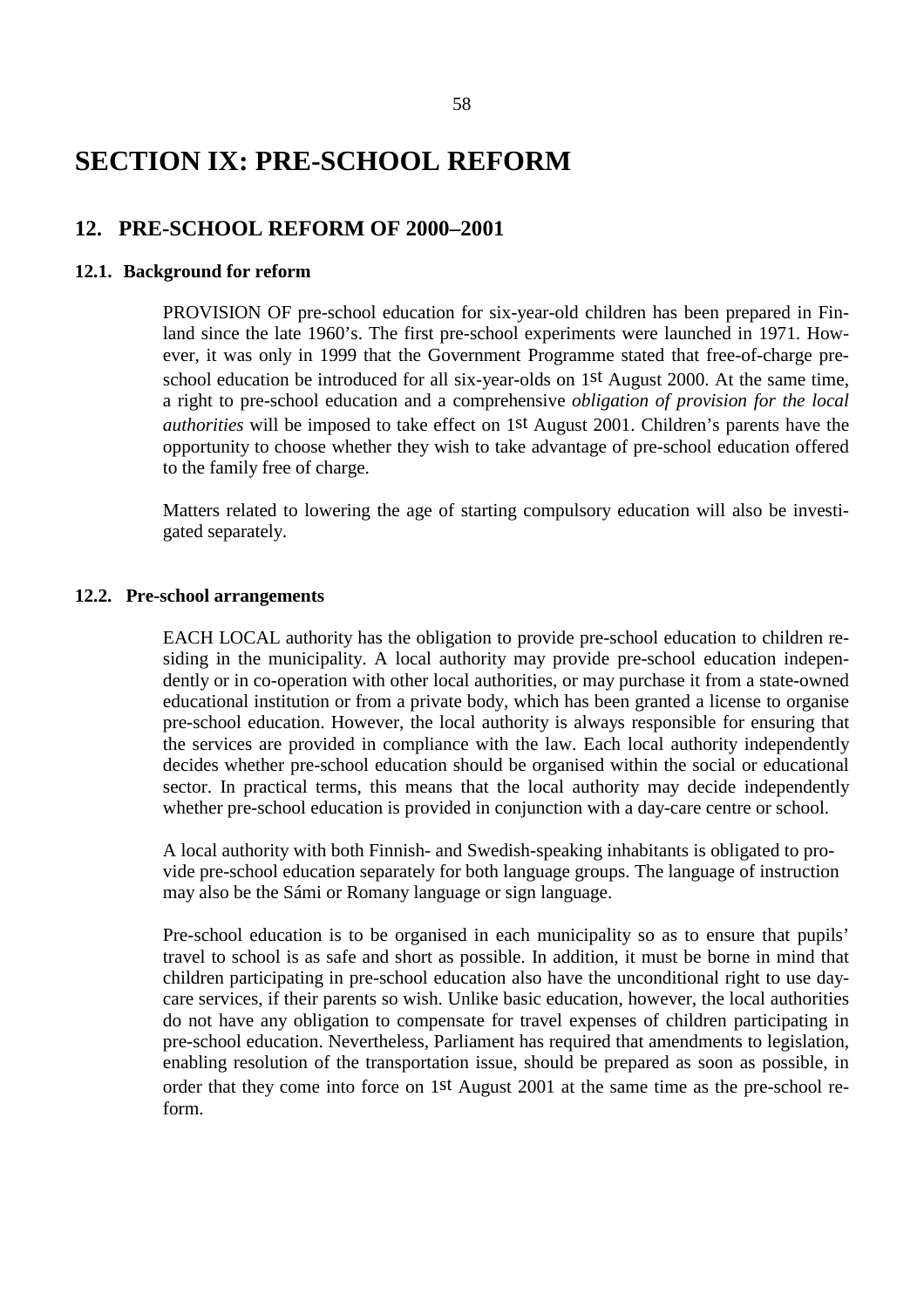#### **12.3. Concept of pre-school education**

LEGISLATION EXCLUSIVELY uses the term 'pre-school education' to mean the instruction mainly provided for six-year-olds before the commencement of basic education. Preschool education has been defined as being part of early childhood education and care.

Pre-school education is also considered to include the instruction provided for children within extended compulsory education in the first year of compulsory education, and the instruction provided for children, who have been granted a deferment of starting school, in the year that compulsory education would ordinarily start.

#### **Objectives of pre-school education**

The objective of pre-school education is to support children's growth towards humanity and ethically responsible membership of society, and to provide children with the knowledge and skills necessary in life. The objective of pre-school education is to improve children's learning conditions. A further objective of pre-school education as part of early childhood education and care is to smooth out individual differences in children's readiness to start school, to prevent growth in differences.

#### **Implementation of pre-school education**

According to legislation, pre-school education is to be provided at least 700 hours per year, which really means about 18 hours per week. However, there are no detailed provisions on the school year, the number of schooldays, the end of schoolwork, the length of schooldays or the duration of periods of pre-school teaching; instead, the practical arrangements of preschool education are decided by each local authority as the education provider. The education provider must adopt a curriculum for the education, prepared separately for instruction in the Finnish, Swedish and Sámi languages and, where necessary, for instruction provided in other languages. Based on the curriculum, the education provider is to approve an 'annual plan', which governs the provision of pre-school education.

In terms of size, the teaching groups must be composed so as to enable achievement of the objectives set in the curriculum. A recommendation on the maximum size of pre-school groups is to be issued in the spring of 2000.

Where pre-school education is provided at a day-care place, the provisions enacted in the Decree on Children's Day Care on staff and the number of children will, however, apply.

#### **Pre-school curricula**

The currently effective *Core Curriculum for Pre-school Education* was prepared by the National Board of Education and the Stakes in 1996. At the time, the National Board of Education confirmed it as the standard for pre-school education provided in the educational sector. Within the social sector, it functions as a recommendation.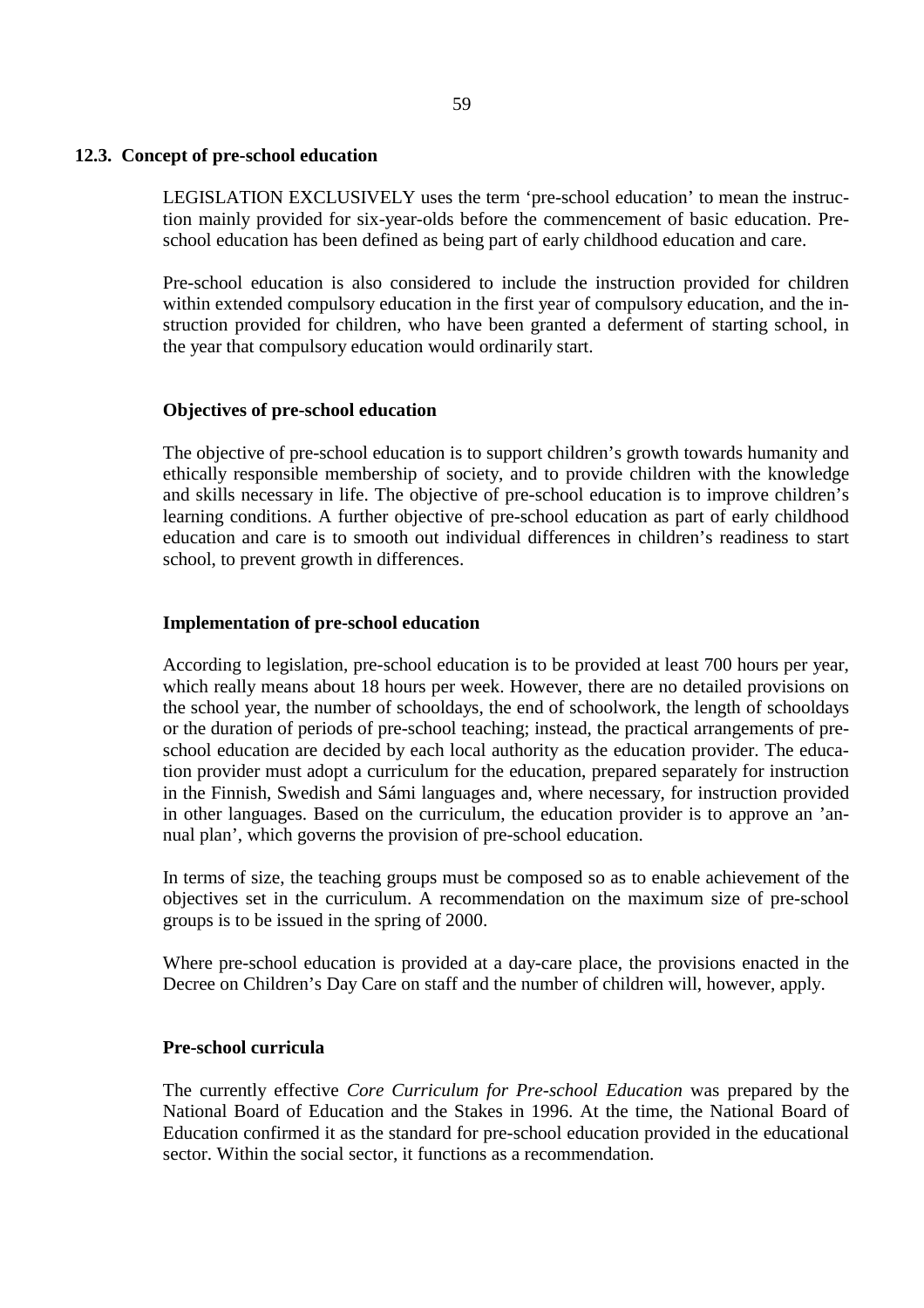The scope of pre-school education will be 700 hours. On the one hand, this requires that new core curriculum be drawn up for pre-school education and, on the other hand, it has a bearing on basic education. Basic education will have to take better account of the objectives and contents of pre-school education. The objective of the reform is to form preschool education and forms 1 and 2 of basic education into an integrated whole, which is based on early childhood education and care, and which creates a foundation for other basic education.

In the autumn of 1999, a steering group was appointed to define the decisions in principle concerning the development of the core curriculum for pre-school and initial education. It also co-ordinates the work of the expert group preparing the core curriculum and steers the preparation of the core curriculum to ensure completion of the proposal for the core curriculum for pre-school education by 30th June 2000 and of the respective proposal for initial education by 1st April 2001. Preparation of the core curriculum is carried out in broadly-based co-operation with the Ministry of Education, the Ministry of Social Affairs and Health, the Association of Finnish Local and Regional Authorities, the Trade Union of Education, the National Research and Development Centre for Welfare and Health (Stakes) and the National Board of Education. The reform is also backed by a municipal project based on extensive open interaction and involving 98 local authorities.

All 0–6-year-olds enjoy a subjective right to day care. There is no specific mention of afternoon care in the Finnish Act on Children's Day Care. The Basic Education Act provides that it is possible to arrange club activities for pupils in connection with basic education. With the aid of club activities, it is possible to support pupils' hobbies, to generate positive learning experiences and to create well-functioning social relationships both with adults and with other children. Club activities may be organised in co-operation between pupils' homes, schools, various municipal administrations, associations, organisations and companies operating in society as well as with representatives of working life. Responsibility for co-ordination of the activities rests with the local authority concerned.

#### **12.4. Pre-school reform and financing**

THE FINANCING of pre-school activities is governed by the Act and Decree on the Financing of Educational and Cultural Provision. These statutes are applicable irrespective of the administrative sector, under which pre-school education is carried out. According to the legislation, pre-school education and the necessary schoolbooks and other learning materials, as well as work equipment and materials, are free of charge to children. Children must also be provided with a properly organised and supervised balanced meal free of charge.

The regulation and steering of pre-school education within two different branches of administration has been perceived to be inconvenient and inappropriate. Therefore, the aim is uniform regulation. In the future, pre-school education will fall within the remit of the Ministry of Education. The Ministry of Education will be responsible for legislation, national core curricula, financing and other forms of steering. In addition, the Ministry of Education and the Ministry of Social Affairs and Health, on the one hand, and the National Board of Education and the Stakes, on the other, will be obligated to co-operate in the formulation of the general objectives of pre-school education and its core curriculum.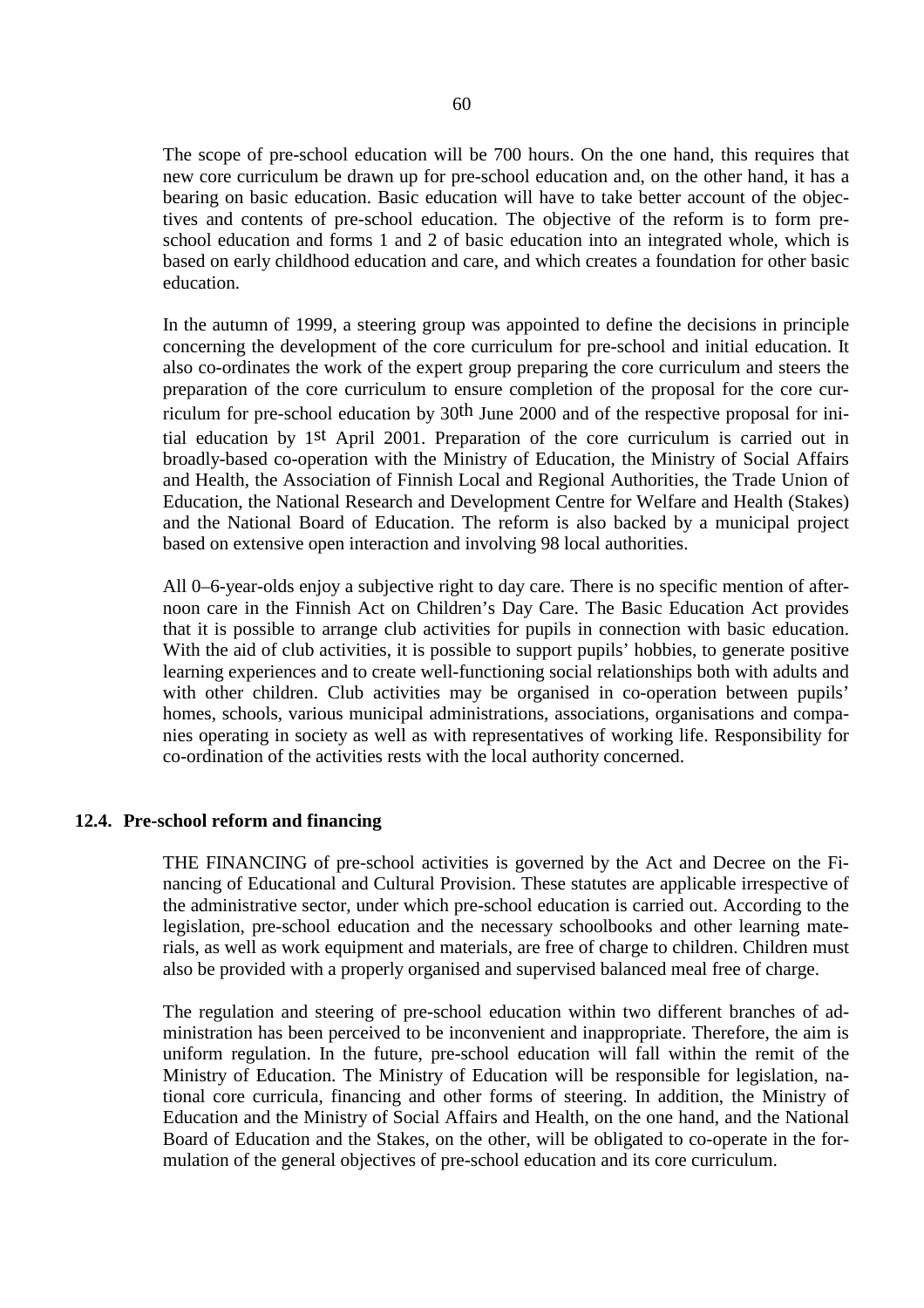In the future, all forms of pre-school education will also be brought under the funding system of the educational and cultural sector. The financing of activities will be enacted in the above-mentioned Act and Decree on the Financing of Educational and Cultural Provision. These statutes will be applicable to pre-school education irrespective of where it is provided.

The unit price for pre-school education, which forms the basis for financing, is – with the exception of pupils within extended compulsory education – 85% of the unit price for basic education set for the education provider concerned. The proportion of municipal contribution of the educational costs will be calculated per inhabitant, not according to the number of pupils. The price per inhabitant will be calculated nationally from the educational expenditure. There are special provisions governing the calculation of unit prices for the years 2000 and 2001. Pupil volumes will be calculated according to the situation on 20th September. For autumn 2000, the estimated volumes of pupils will be applied. Free-of-charge pre-school education will be taken into account as a factor reducing day-care fees.

Starting from 1st August 2000, the local authorities may provide pre-school education in compliance with the new provisions without a separate licence from a state authority and may receive pupil-specific state subsidy for pre-school education from the estimate of educational expenditure in the state budget.

#### **12.5. The issue of lowering the compulsory school age in Finland**

THE PROGRAMME (1999) of Prime Minister Lipponen's Government includes the following: 'Studies will be conducted to investigate the feasibility of lowering the age of starting compulsory education in the 9-year comprehensive school system from the year 2003.'

It is important to note that this investigation task does not refer to the ongoing reform of six-year-olds' pre-school education, but to the shift of the current nine-year basic education to start a year earlier – that is, to start at the age of 6 and to end at the age of 15.

There are at least two different perspectives underlying the investigation task. On the one hand, compulsory school age in Finland is one year later than in most other European countries. On the other hand, the issue also involves a labour policy perspective. According to the forecast, Finland will be threatened by a labour shortage within ten years. This is due to both the ongoing vigorous technological and economic developments and to the ageing population. As a result, completion rates of education should be accelerated. Introduction of an earlier start to basic education would provide one way of achieving this.

Lowering the age of starting compulsory education and introducing an earlier start to basic education are only just under investigation at the Ministry of Education. No political decisions have been made on the issue.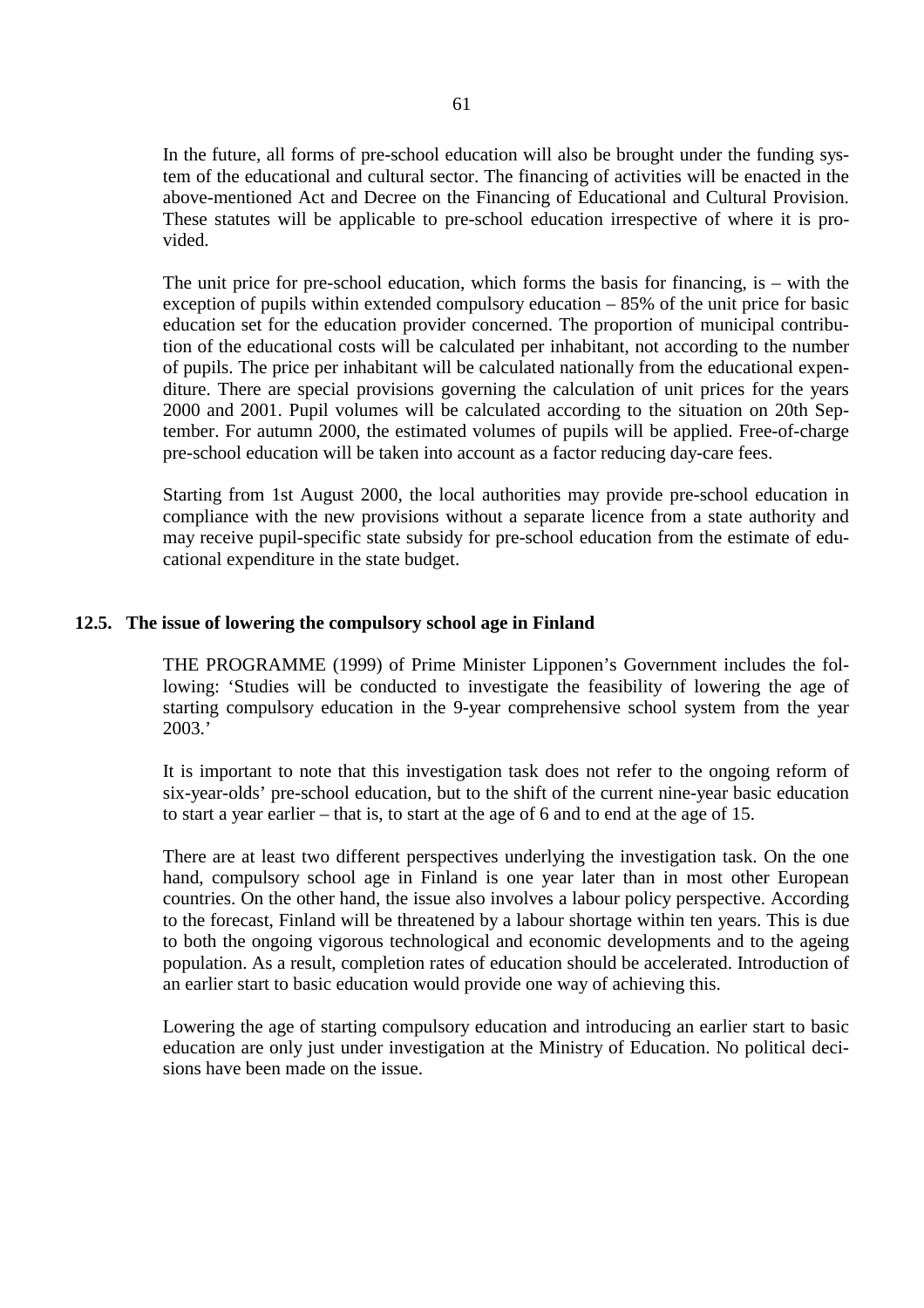### **CONCLUSIONS**

THE KINDERGARTEN activities developed by Friedrich Fröbel in Germany also form the background for the emergence of kindergarten activities in Finland. The introduction of kindergarten activities in Finland occurred as a private activity, which was incoherent and marginal. Structural changes in society in the 1960's and 1970's led to urbanisation and increasing employment of women away from the home. This created pressure to develop municipal day care. The Act on Children's Day Care came into force in 1973. During the 'golden years' of welfare at the end of the 1970's and the early 1980's, the State helped to realise subjective rights, in which a central issue was the right of every child to supported growth and learning. Day care became part of the integrated whole of early childhood education and care, in which services and financial support formed alternative elements based on the choice of the family.

The Finnish system of early childhood education and care policy may be described with the concept of EduCare, where care, education and instruction have been combined to form an integrated whole and where play is a central tool of pedagogical activities.

The basic qualitative level of Finnish early childhood education and care is good even from an international perspective. Ever since 1973, the Act on Children's Day Care has provided a framework for the implementation of day care. The Act clearly defines the physical setting for the provision of day care. Well-educated and multi-disciplinary staff are also among the strengths of the Finnish system. The municipal systems provide families with several day-care alternatives catering for different needs. In addition, the system is inexpensive for clients, and the earnings-related day-care fees do not involve considerable differences in terms of Finn marks. As a public service, children's day care has a very positive image. This can be seen in several local authorities' quality surveys, for example, which have investigated parents' satisfaction with their children's day care. Another strength associated with day care lies in its several different tasks. Day care does not only mean education and instruction, but it also has a role as a social service. Similarly, day care has a child welfare function, particularly as a preventive measure.

At the turn of the 1990's, steering and regulation by the central government were relieved both in the educational and the social sectors. Regulation was increasingly redirected towards steering by information. In addition, the 1990's also saw reform of the criteria for granting state subsidies and the ratification of the new Local Government Act. State subsidies are now determined on a calculatory basis so as to allow for the proportion of different age groups in the municipal population. Each local authority then uses its own municipal strategy as the basis for allocating services to different age groups. The Local Government Act, as reformed in 1995, consolidates the municipal inhabitants' influential and participatory role. These changes have resulted in the emergence of slight but consistent differences in the provision of services between local authorities. The local authorities are obligated, but also empowered, to continuously search for better structural and content-related solutions. On the one hand, this entails an improvement in the quality of operations, but, on the other hand, the effects may also be negative. From a child's point of view, educational inequality in different parts of the country may increase. In this context, however, it is worth pointing out that day-care and pre-school legislation guarantees that the criteria for operations remain the same in terms of the number of staff and children, staff training and day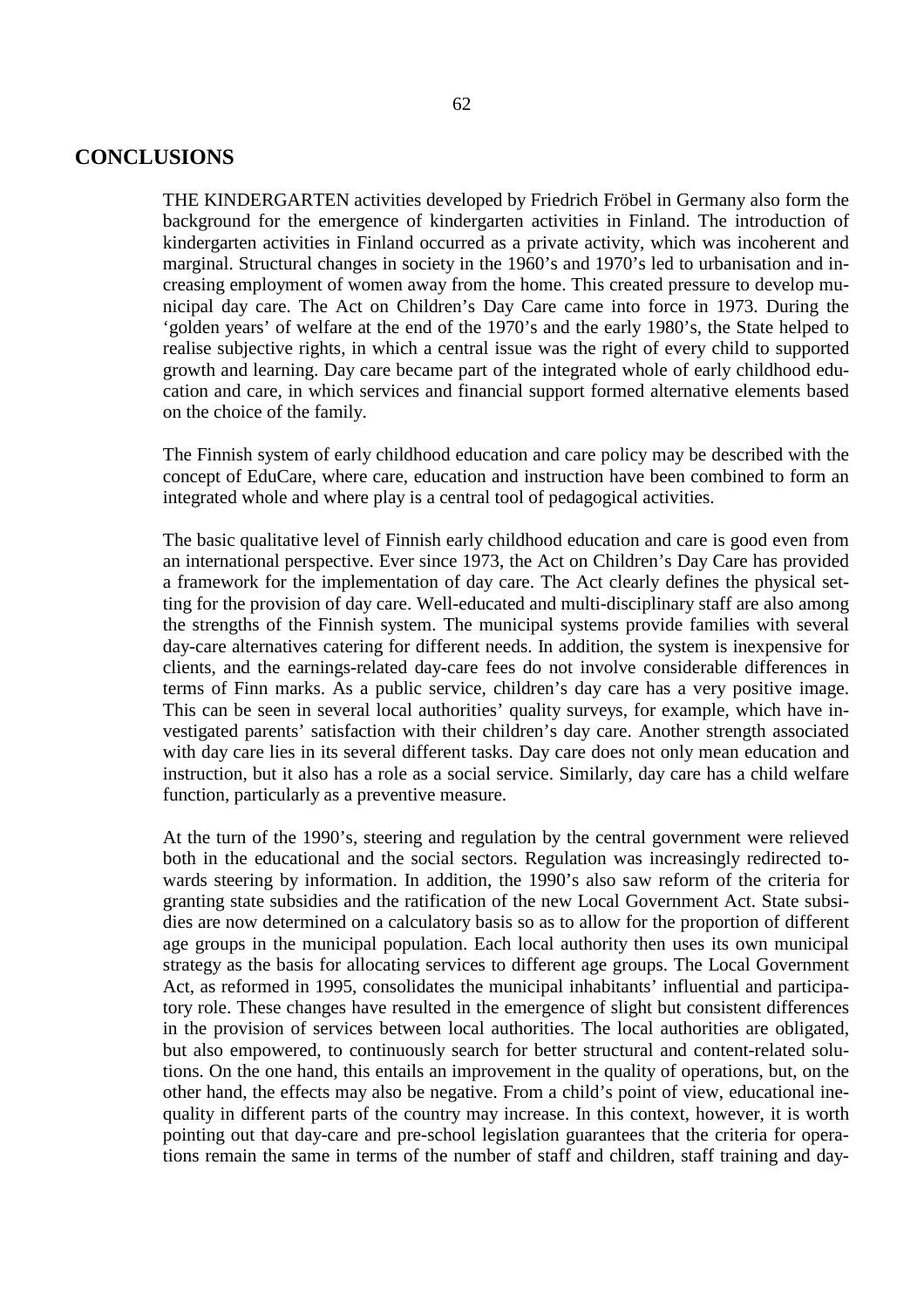care fees, for example. With regard to day-care fees, the maximum amount has been determined nationally, but the local authorities may otherwise fix the fee independently.

What is essential in the future is the thorough investigation of the need for a steering system. This will, however, call for support from research, in order to determine the real needs in the field in terms of the nature of the steering system.

The innovative policy definitions of the 1990's included the concession of the unconditional right to day care, first to under three-year-olds in 1990, and then to all children aged under seven in 1996. The 1990 unconditional right to a day-care place for all under threeyear-olds also included the chance to choose child home care allowance instead of municipal day care. In 1997, financial support for the use of a private day-care provider's services was added to the alternatives available to families.

From the perspective of Finnish early childhood education and care, the 1990's were a period of drastic change. On the one hand, changes have been difficult both for families and local authorities and, on the other hand, they have constituted innovative policy definitions, leading to the creation of something new.

The economic recession in the early 1990's also affected public service activities. In terms of children's day care, this was reflected in the reduction in operations by local authorities, but also in the declining use of services due to increased unemployment among parents of small children. This low point is clearly illustrated in Figure 7, for example. Many local authorities discontinued places in family day care in particular.

The major changes in the latter part of the 1990's included the transition of kindergarten teacher education at universities in 1995. Instead of the former title of kindergarten teacher, people now graduate as Bachelors in Early Childhood Education, which opens up the opportunity to complete a Master's degree. In addition, early childhood education and care is also gaining a foothold as a concrete scientific discipline.

Another major change initiated in the late 1990's was the implementation of pre-school education free of charge for six-year-olds, which starts in 2000 and becomes an obligation to the local authorities in 2001. Resolution of the issue of pre-school education for six-yearolds has indeed been an administrative objective in Finland since the 1960's. The solution now reached takes the form of a 'mixed model' entailing close co-operation between the social and educational sectors, which is probably a unique model even in international terms. Pre-school education for six-year-olds has been realised in the spirit of the 'EduCare' concept; in other words, the solution takes into account the fact that more than half the sixyear-olds are currently in full-time day care.

Changing the right to day care into a subjective right tied to children's age led some local authorities to adopt practices where resources were exclusively allocated to the provision of day care for children entitled to the unconditional right to day care. This day-care right did not include afternoon care for schoolchildren. Consequently, the majority of local authorities excluded it from their operations. At present, schoolchildren's afternoon care rests with private organisations and parishes in many municipalities. The local authorities often offer them space in school buildings, for example, and the activities are organised in the form of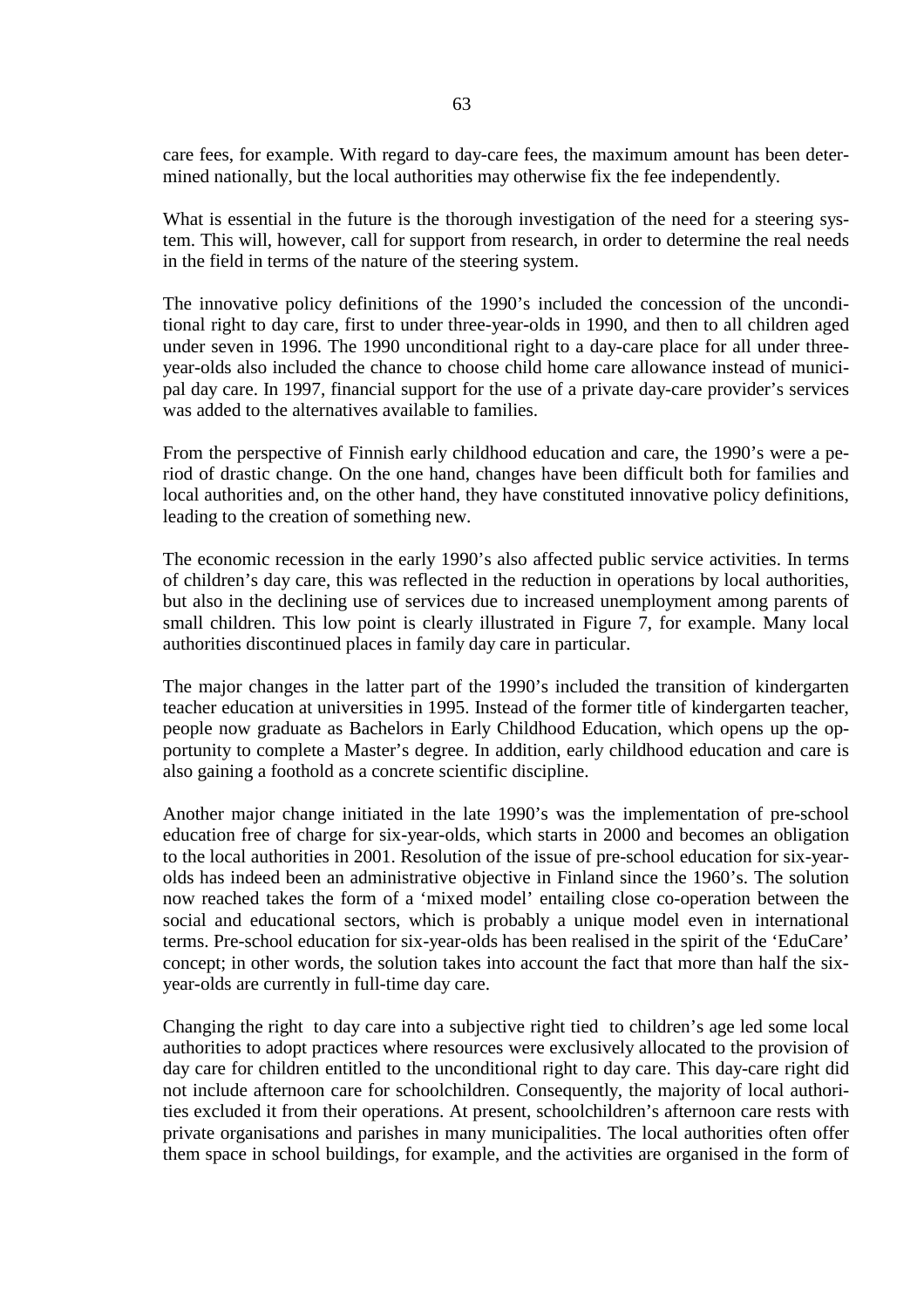playgroups. However, the activities are not systematic or comprehensive. At the national level, the question of organising afternoon care has therefore been perceived to form a major challenge. In addition to searching for a solution to the problem in an increase in activities organised by various organisations, there have been discussions on various alternative models; for example, if comprehensive school teachers started to observe overall working hours (corresponding to standard office hours), instead of only being present for teaching hours, this would alleviate the problem.

A definite weakness in the implementation of our early childhood education and care has been the lack of a binding standard curriculum. The first national core curriculum was only completed in 1996. This functions as a standard in the pre-school education provided within the educational sector, whereas it is only a recommendation within day care. With the new core curriculum, which is currently under preparation and becomes effective in August 2000 as an experiment, it is possible to increase the methodical nature of early childhood education and care and its consciously purposeful approach to six-year-olds' pre-school education. It may be assumed that this will also have a more general effect on quality improvement and on increasing educational equality among children in different municipalities.

Both the implementation of six-year-olds' pre-school education as co-operation between two administrative sectors and the unification of the different types of education have contributed to influencing increased practical co-operation at the level of municipalities as well as operational units. The continuum of children's learning from pre-school education to initial education is being promoted more and more clearly by means of both joint curricula of pre-school education and schools, and various operational co-operation models. The transition of ECEC education into the university sector is not only significant in terms of education policy, but it is also seen as being essential from the perspective of lifelong learning and its promotion.

The reform of pre-school education for six-year-olds has contributed to the emergence of concern for the position of younger children. As the debate only concentrates on six-yearolds, ECEC staff fear that under six-year-olds are in threat of being excluded from development. Therefore, at the same time as the pre-school debate, there are ongoing discussions on early childhood education and care intended for under six-year-old children in particular. In ECEC research, this concern for younger children can be seen in an increase in research into early childhood interaction, for example.

One of the effects of the transfer of pedagogical ECEC education into the university sector is the increase in various research and development activities. Research has also brought about an international perspective on early childhood education and care in a new way. In recent years, quality and its research have been emphasised in both national and international discussions in different fields. In Finland, several individual quality projects were launched in the late 1990's, with the objective of improving the quality of early childhood education and care on a continuous basis. Quality work is also perceived at the national level as being an important factor in increasing educational equality. Therefore, a national quality project is being launched to search for uniform policy definitions for quality work in the field of early childhood education and care.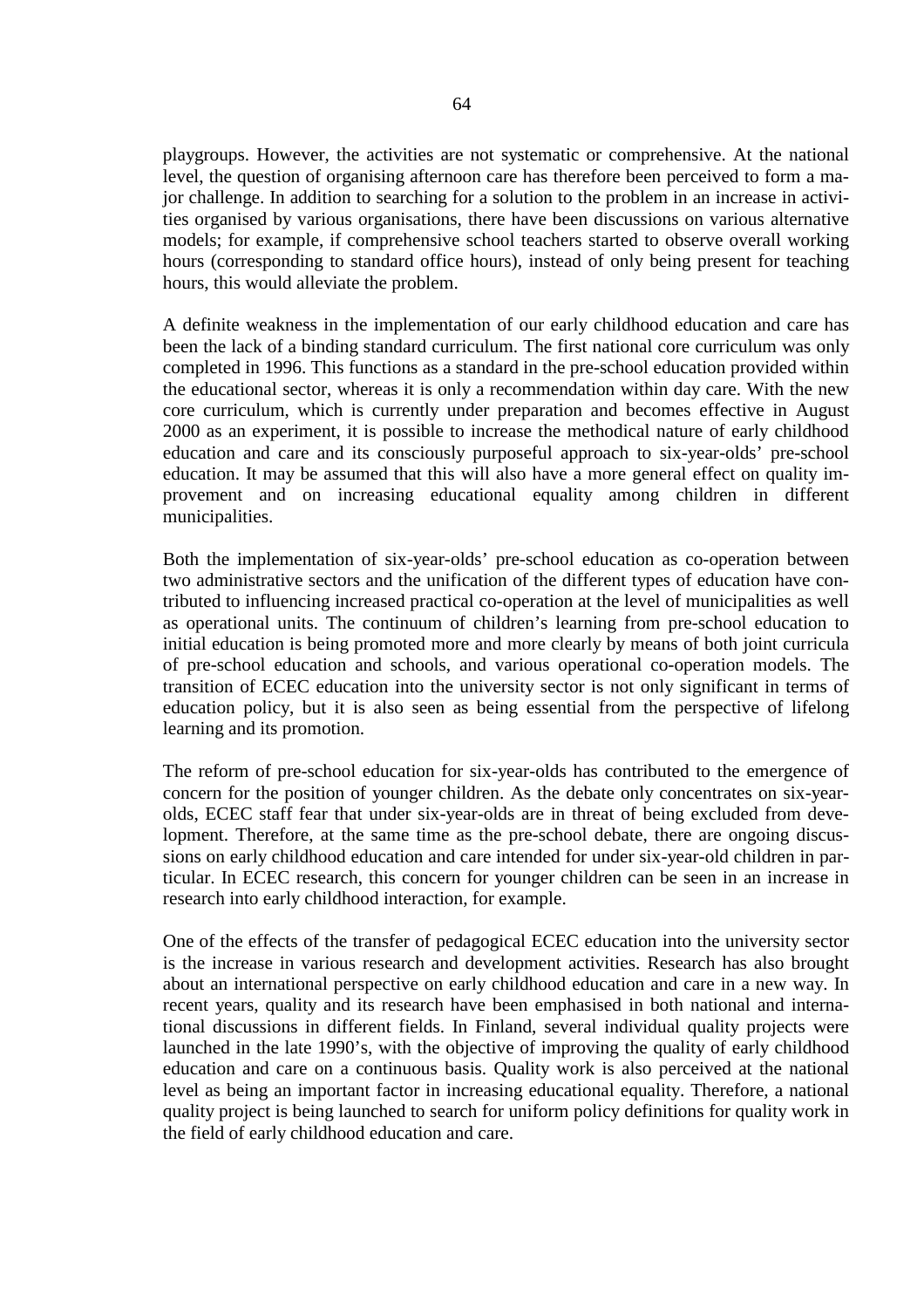Finnish early childhood education still has the problem of weak connection between theoretical and practical knowledge of education. New research innovations enter the educational work in the field at a relatively slow pace, regardless of the close contacts between research and education. Our rapidly changing society places completely new challenges on educational reform. One of today's development targets is to meet the parents. Up until now, ECEC education has clearly focused on the educational process from the educator's point of view, and the broader context, embracing the child's entire family, has been left in the background. Co-operation with families has thus also been rigid and superficial. A future challenge in Finnish early childhood education and care is to become an increasingly visible and transparent activity. The parents' role can no longer be examined from a client's point of view alone, but they should be acknowledged as pedagogical partners. This perspective of involving the parents calls for support from various methods of co-operation and interaction. In our rapidly changing social situation, consideration must also be given to new types of working methods and operating environments brought about by the development of information technology.

In the future, early childhood education and care must be better equipped to reflect changes in our society as a whole. As working life becomes more and more unstable due to the growth in various short-term and part-time employment relationships, this will also bring new pressure to increase the flexibility of our ECEC system. One of the inevitable future changes in Finland is the falling number of children under seven years of age. This will also make it essential to shape the current models of implementation of day care to better meet the various care and education needs. Similarly, as society changes, the increase in the number of children in need of special care and education will place new qualitative demands on the ECEC system. A further challenge will emerge as more and more different cultural minorities become part of reality in Finnish society.

After formulating the core curricula for pre-school education, it will also become topical to build up the national ECEC policy definitions in Finland, which will lead to standardisation of the entire ECEC system. The specification of early childhood education and care, both in scientific and practical terms, will alone require the support of research and development activities. From the perspective of lifelong learning, we must be able to define the policies of social education from the birth of a child to the threshold of adulthood.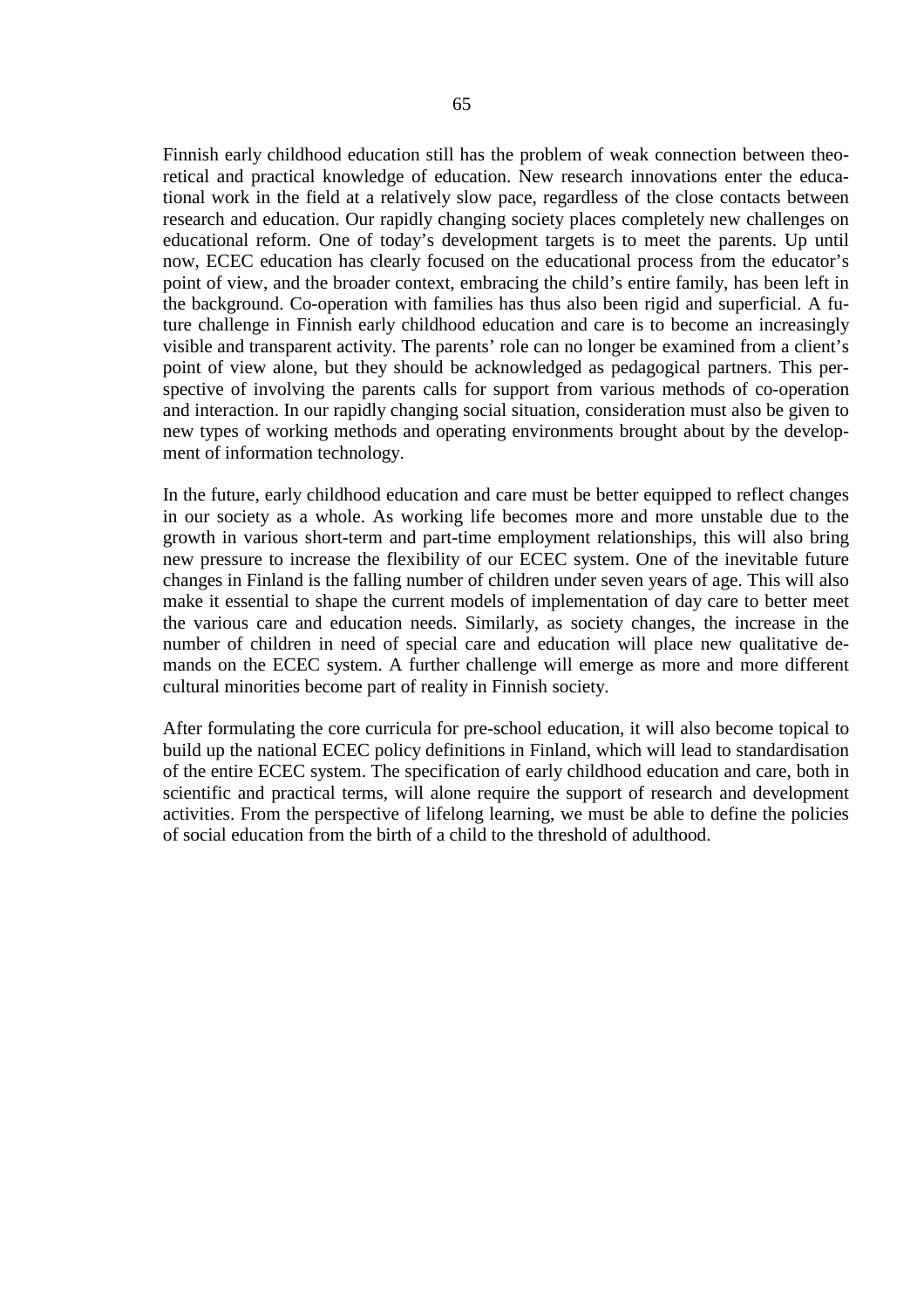## **Appendix 1. LEGISLATION**

Act on Children's Day Care (1973) L lasten päivähoidosta

Decree on Children's Day Care (1973) A lasten päivähoidosta

Decree on the Professional Qualifications <br>  $\alpha$  A sosiaalihuollon ammatillisen<br>  $\alpha$  A sosiaalihuollon ammatillisen<br>  $\alpha$  henkilöstön kelpoisuusehdoista of Social Welfare Personnel (1992)

Act on the Premises of the School System (1968) L koulujärjestelmän perusteista

Basic Education Act (1998) Perusopetuslaki

Decree on the Qualifications of A opetustoimen henkilöstön Educational Staff (1998) kelpoisuusvaatimuksista

and Teacher Education (1995) ja opettajankoulutuksesta

and Cultural Provision (1998)

and Cultural Provision (1998)

Local Government Act (1995) Kuntalaki

Child Welfare Act (1983) Lastensuojelulaki

Child Welfare Decree (1983) Lastensuojeluasetus

Social Welfare Act (1982) Sosiaalihuoltolaki

Act on Child Allowance (1992) Lapsilisälaki

Act on the Child Home Care Allowance and the Laki lasten kotihoidon ja Private Care Allowance (1996) yksityisen hoidon tuesta

Grants for Social Welfare and Health (1992) ja valtionosuudesta

Act on Client Fees in Social Welfare Laki sosiaali- ja terveydenhuollon and Health Care (1992) asiakasmaksuista and Health Care (1992)

Decree on Client Fees in Social Welfare Asetus sosiaali- ja terveydenhuollon and Health Care (1992)  $\qquad \qquad \qquad \qquad$ asiakasmaksuista 1992 and Health Care (1992)

Employment contract Act (1970) Työsopimuslaki

Decree on the Degrees in Education A kasvatustieteellisen alan tutkinnoista

Act on the Financing of Educational L opetus- ja kulttuuritoimen rahoituksesta

Decree on the Financing of Educational A opetus- ja kulttuuritoimen rahoituksesta

Act on Planning and Government Laki sosiaali- ja terveydenhuollon suunnittelusta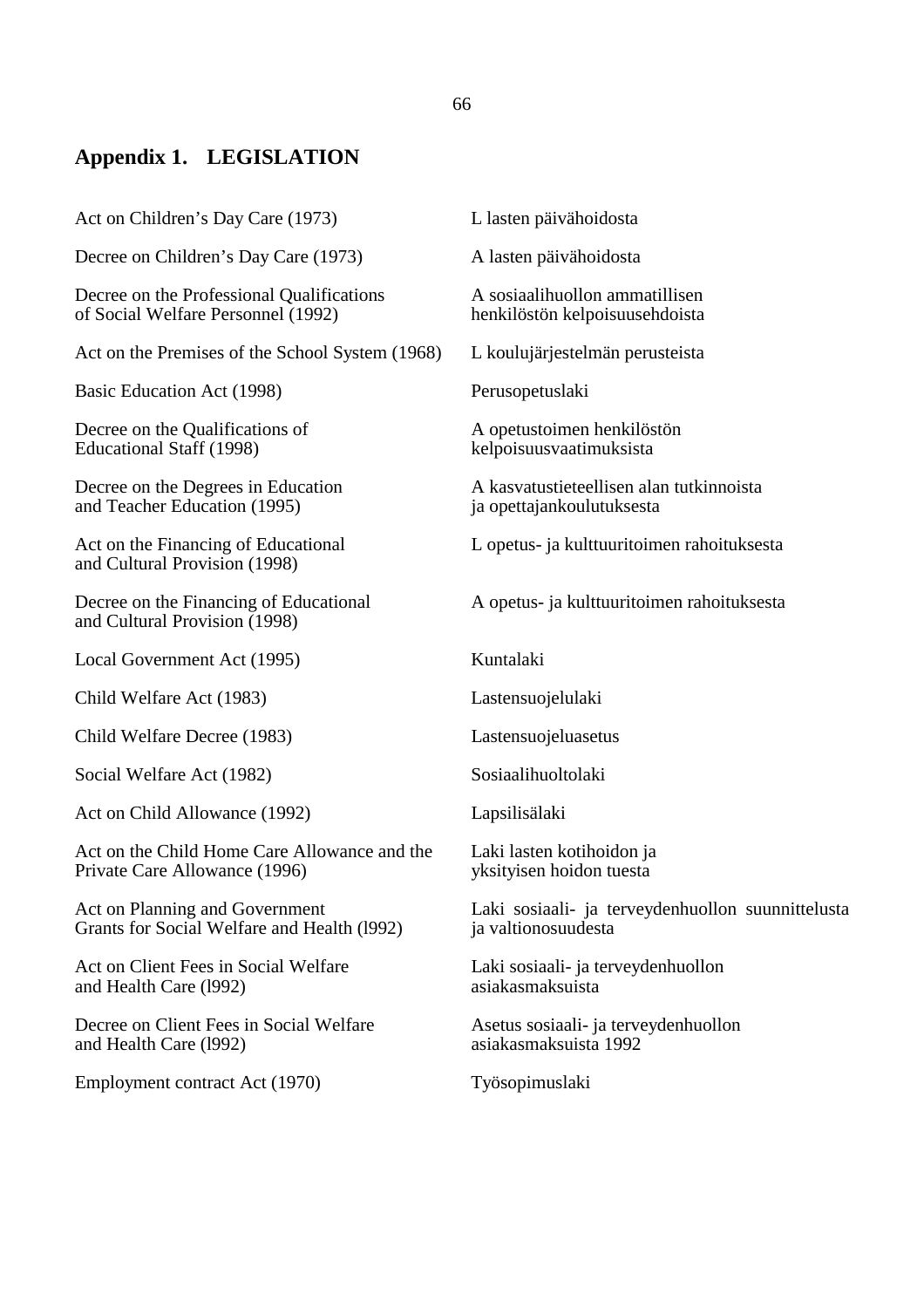## **GLOSSARY**

Ministry of Social Affairs and Health Sosiaali- ja terveysministeriö Centre for Welfare and Health Stakes Ministry of Education **Operation** Operation **Operation** National Board of Education **Operation** Operation National Research and Development Association of Finnish Local and Regional Authorities Kuntaliitto province Lääni Provincial State Office Lääninhallitus local authority / municipality Kunta

early childhood education and care Varhaiskasvatus pre-school education for six-year-olds 6-vuotiaiden esiopetus initial education Alkuopetus lifelong learning Elinikäinen oppiminen information society Tietoyhteiskunta sustainable development Kestävä kehitys

family Perhe married couple Aviopari cohabiting couple Avopari stepfamily Uusperhe<br>
partner Puoliso partner single parent Yksinhuoltaja

child benefit system Lapsilisäjärjestelmä maternity leave Äitiysvapaa paternity leave Isyysvapaa parental leave Vanhempainvapaa maternity allowance <br>  $\ddot{A}$ itiysraha<br>
Isyysraha paternity allowance parental allowance Vanhempainraha maternity grant  $\ddot{A}$ itiysavustus child home care allowance Kotihoidon tuki partial child-care leave Osittainen hoitovapaa partial child-care allowance Osittainen hoitoraha private child-care allowance Yksityisen hoidon tuki housing allowance Asumistuki maintenance allowance Elatustuki home help Kodinhoitoapu child guidance and family counselling Kasvatus- ja perheneuvonta

kindergarten Lastentarha crèche Seimi day-care centre Päiväkoti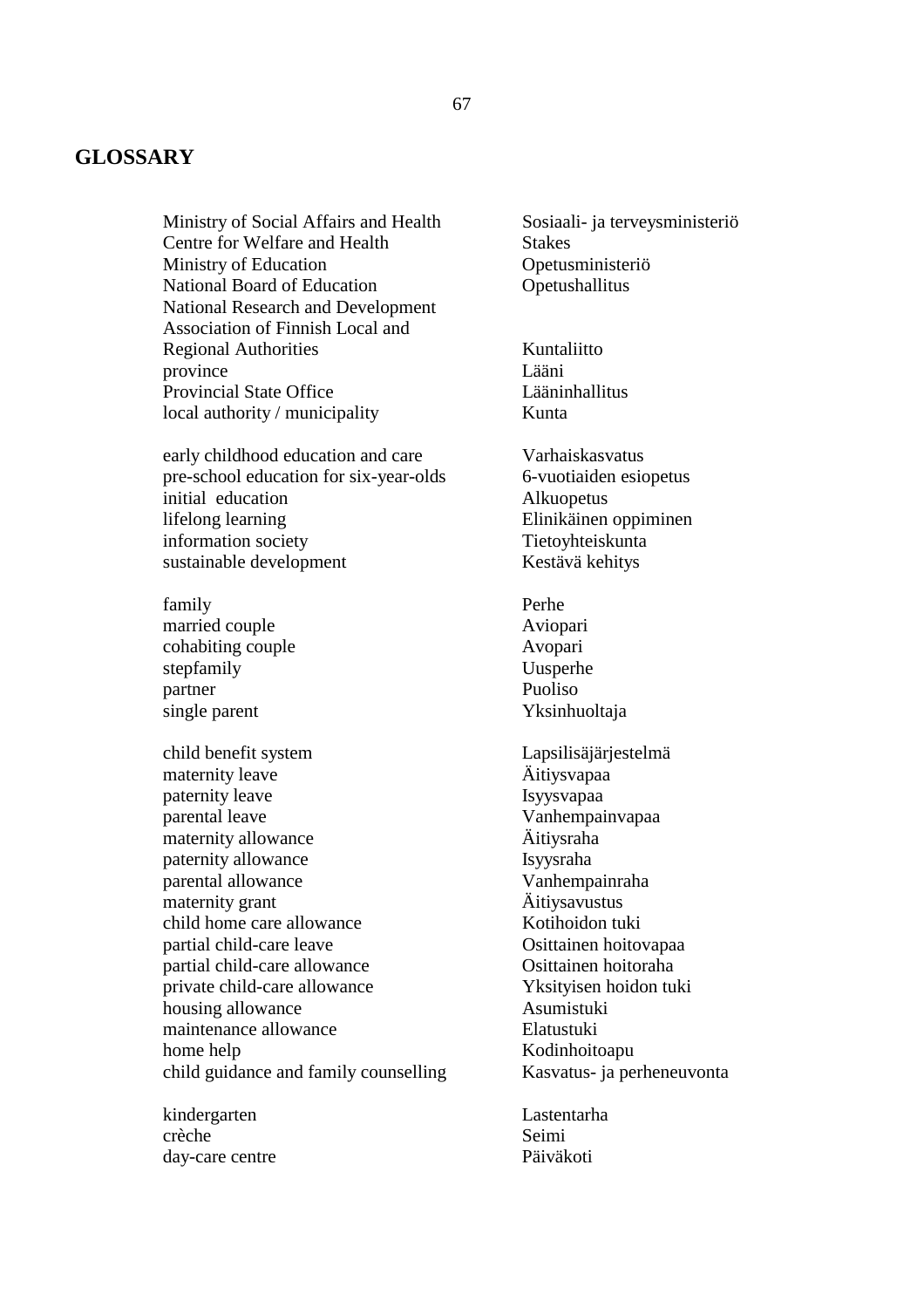family day care Perhepäivähoito group family day care Ryhmäperhepäivähoito open day-care centre Avoin päiväkoti socially oriented day care Päivähuolto

basic education **Perusopetus** folk school (hist.) Kansakoulu (hist.) civic school (hist.) Kansalaiskoulu (hist.) lower secondary school (hist.) Keskikoulu (hist.) comprehensive school Peruskoulu upper secondary school Lukio university Yliopisto polytechnic Ammattikorkeakoulu

head of day-care centre Päiväkodin johtaja kindergarten teacher Lastentarhanopettaja social educator Sosiaalikasvattaja Bachelor of Social Sciences Sosionomi Bachelor of Education Kasvatustieteen kandidaatti Master of Education **Kasvatustieteen** maisteri practical children's nurse Lastenhoitaja kindergarten practical nurse Päivähoitaja practical nurse Lähihoitaja family child minder Perhepäivähoitaja special kindergarten teacher Erityislastentarhanopettaja<br>
Erityislastentarhanopettaja<br>
Inokanopettaja<br>
Inokanopettaja

Core Curriculum for Pre-school Education Esiopetuksen opetussuunnitelman perusteet curriculum Opetussuunnitelma Premises for Planning Pre-school Education state subsidy system Valtionosuusjärjestelmä

Luokanopettaja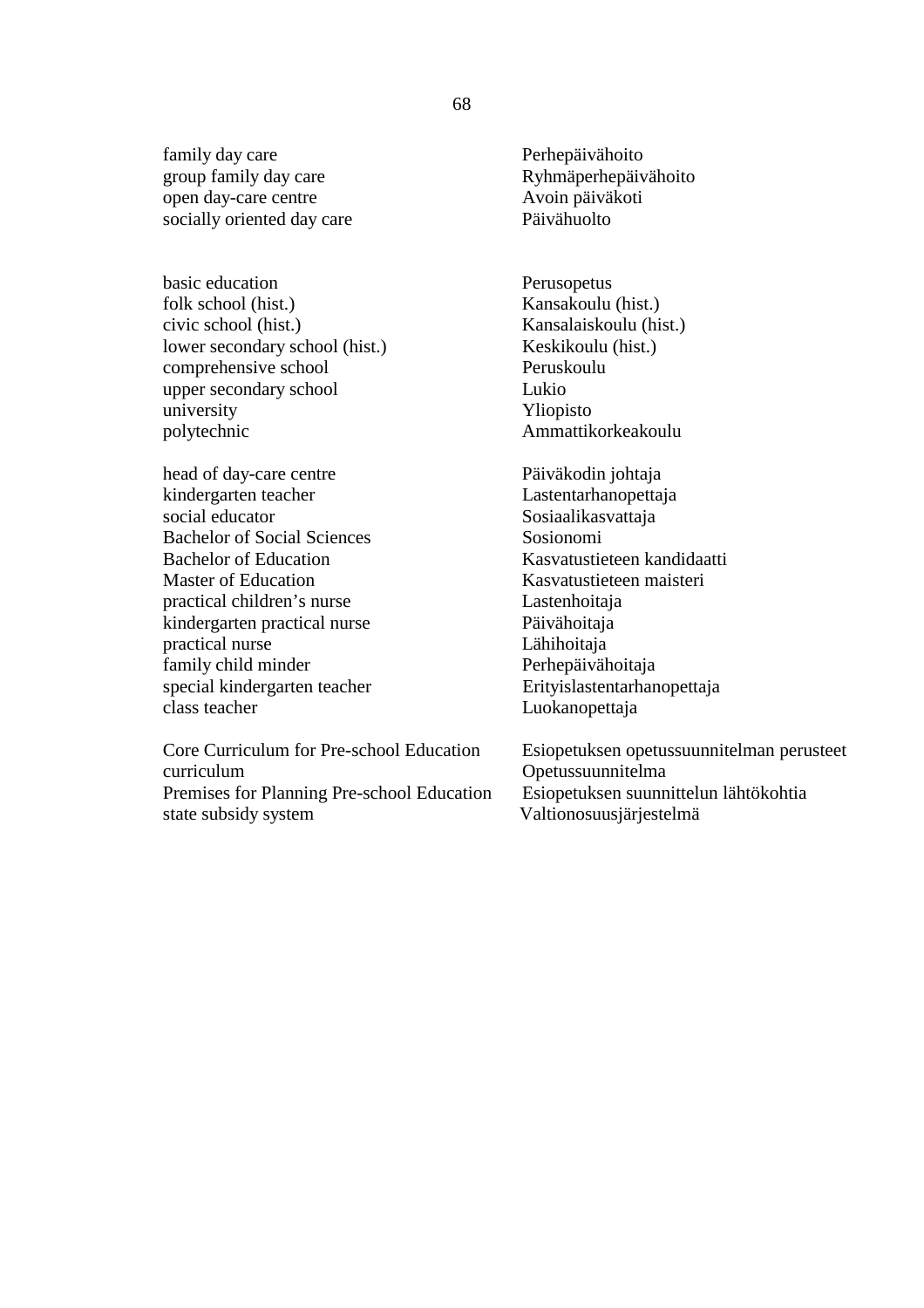## **Appendix 2. DEVELOPMENT AND RESEARCH IN THE FIELDS OF EARLY CHILDHOOD EDUCATION AND AND PRE-SCHOOL EDUCATION**

Since 1992, the Stakes has been collating information on Finnish development and research projects in early childhood education and care (ECEC). The most recent report, published in 1999, contains information on about a thousand projects, which has been received from 250 local authorities as well as from universities and research institutes.

The Stakes is to introduce an Internet-based collection of information in the year 2000. The network-based information will involve an opportunity for discussion and consultation with peer groups, but also with experts in different fields.

The central thematic sectors in the most recent list of ECEC and pre-school development projects are as follows:

For the good of the child together with the family

The development projects are related to co-operation, not only with parents, but also with grandparents. The theme involves development of sibling group activities and day care as part of child welfare.

• A common world

This theme deals with projects of natural and environmental education and sustainable development. Projects dealing with community and value education include native place projects and work education. The theme involves implementation of projects related to self-esteem and group activities, as well as projects concentrating on education for international understanding and the problems of immigrant families.

• Worlds of play and channels of learning

These development projects emphasise play as providing a world of learning for children. This section involves projects related to physical education, dance and adventure, as well as art education projects. Collaborative learning and active learning together with a child-focused philosophy underline the child's right to participation and self-expression. The projects also deal with learning projects in mathematics and their native tongue. The use of computers in early childhood education and care presents a new pedagogical dimension. There are also development projects in municipalities, which explore the Montessori and Reggio Emilia pedagogical systems. In recent years, Finnish day care has developed Growth Portfolios to describe and record individual children's lives and growth. Based on the Growth Portfolios, it is possible to evaluate day-care work and the achievement of its objectives. For children, the portfolio gives them something of their own, including their own memories, a story about themselves. Children can take their portfolios to a new day-care place or, later, to school. At best, the Growth Portfolio also provides contact between home and day care.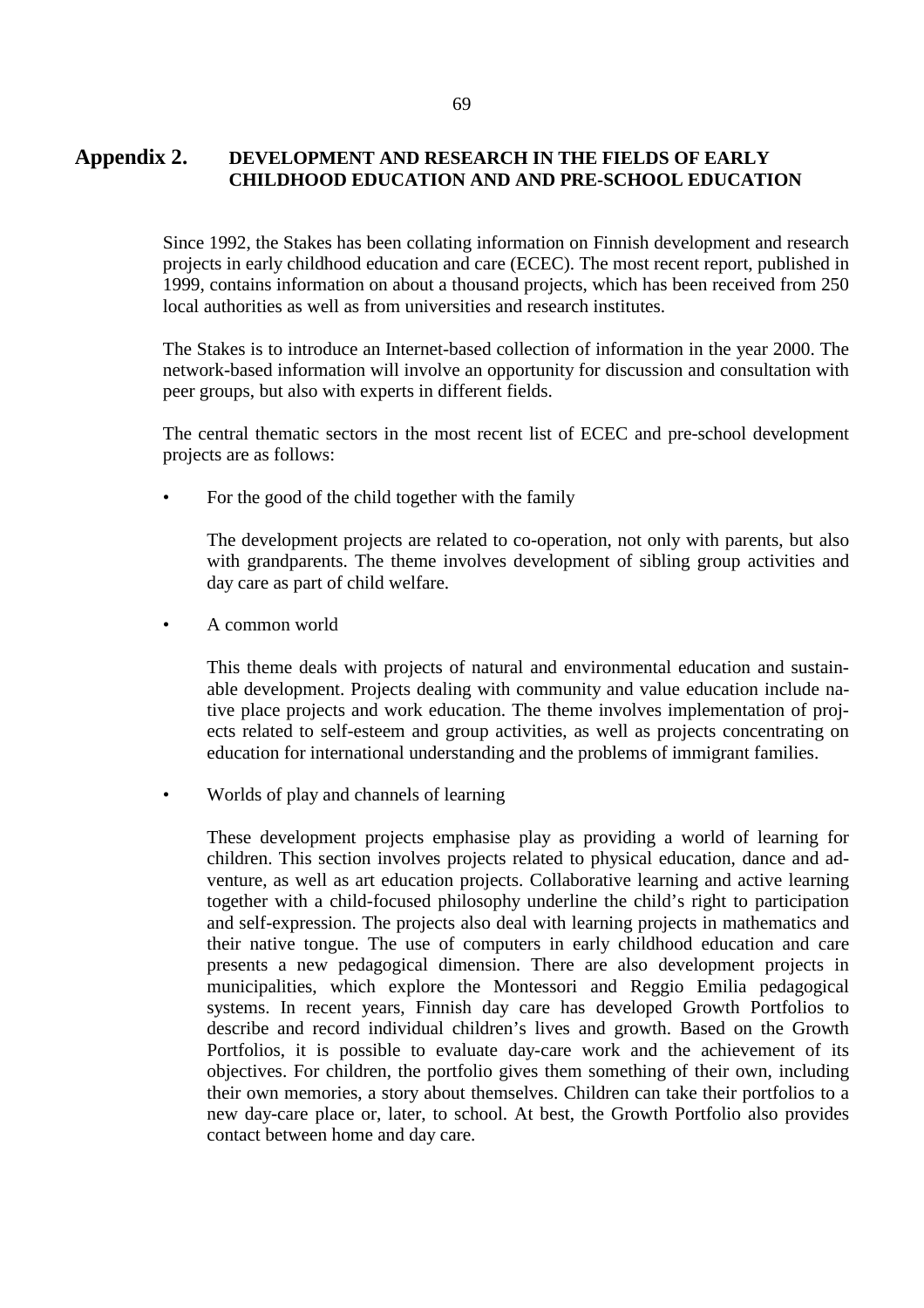Special day care

Need for special day care has increased in recent years, which is also evident from the growth in development work. Identification of a need for special day care as early as possible is one of the areas of development work. In addition, new means of working are also being sought in municipalities by developing operating models, for example, where a special care provider will co-operate with children, families, day-care staff and other partners. The local authorities are developing co-operation between different administrations in many ways and are promoting regional networking of different parties in special day care. The flexible transition to school of children in need of special care and education is one of the targets of development work. Some of the projects focus on certain areas of special support, such as children's linguistic and speech disorders or hearing defects and also provide for children with autism and motion disorders.

• Pre-school and initial education

This theme deals with co-operation projects between day care and school in terms of planning, activities and facilities. The projects also concern those of pre-school and initial education not tied to year classes, as well as those developing the pre-school curriculum and content.

• Ouality of day care

The quality of day care is seen as early childhood education and care stemming from the needs of the child and the family. Content-related quality plays a central role in the activities, but their productivity has also been taken into account. Sets of quality indicators have been prepared on the basis of client surveys directed at parents and children. Quality is also being enhanced by means of training.

• The various services of day care

This theme deals with the various child-care alternatives provided for families by day care besides day-care centre activities, as well as their development, including family day care, playgroup and play activities and experiments in evening care. The projects also present the service projects of sparsely populated areas, shift, evening and parttime care, as well as the service voucher experiment.

• A developing working community

The maintenance and development of vocational competence, work motivation and interaction in the working community are emphasised in this theme, together with staff training and occupational guidance. The nature of leadership in day care is becoming increasingly administrative and extensive, which means that responsibilities are distributed to teams of employees. New information and enthusiasm to develop one's own work are being sought from co-operation networks. There are also experiments on results-based payment.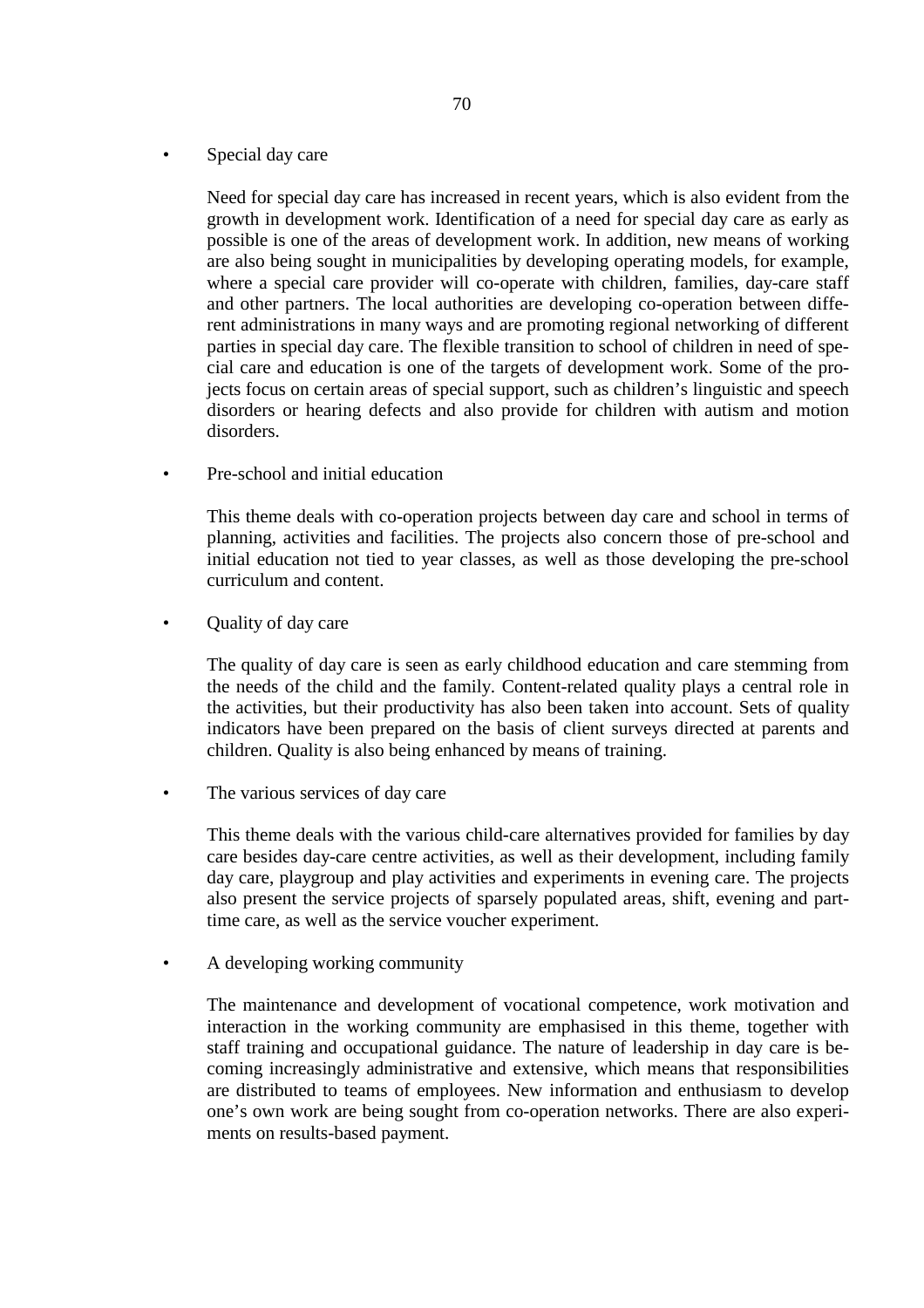• Finlandssvenska utvecklingsproject (Swedish-speaking development project)

The development work in Swedish-language day care in Finland focuses on the quality of day care. The content areas emphasised include the environment, nature and mathematics. Co-operation between home and day care is also being developed.

The following list presents the ongoing research and development projects as reported by universities and research institutes. Education for kindergarten teachers was transferred to the control of universities in 1995, which has stimulated research in the field.

## *University of Helsinki, Department of Teacher Education*

- A Child-focused Theory of Education
- Didactics in Pre-school and Initial Education

### *University of Helsinki, Kindergarten Teacher Education*

- Cultures of Pre-school Education for Six-year-olds
- Views of Educational Staff on Problematic Behaviour among Children at Day-care Centres, Problematic Situations in Education and How to Influence Them
- You Are Always Somewhere Where Are You at a Day-care Centre?
- Literacy in a Rucksack
- Educational Thinking and Argumentation Skills Reflected in the Educational Views of Teachers Specialising in Initial Education
- Teacher Teams in Kindergarten Teacher Education
- A Child as a Changing Participant in Day-care Centre Situations
- Art in Early Childhood Education and Care Visual Art Education and Its Inter-artistic Connections in the Context of Education and Culture
- From Kindergarten to Day Care the Path of Finnish Early Childhood Education and Care into a Part of Nordic Welfare in 1945–1973
- Integration of Environmental and Natural Studies and Mathematics in Pre-school and Initial Education

### *University of Helsinki, Department of Social Psychology*

- Development of Interaction Skills among Kindergarten Teacher Students
- Connections between Children's Temperament and Social Activities at a Day-care Centre
- Multiethnic Education at a Day-care Centre
- Small Children's Spontaneous Mathematics

### *University of Joensuu, Faculty of Education*

- From Pre-school Education to the Third Form of Comprehensive School (the ESKO Project)
- New Methods of Teaching Children and of Children's Learning in Preschool Education
- Physical Education as Support for Learning Difficulties
- Integrating Psychomotor Rehabilitation as Part of Day-care Centre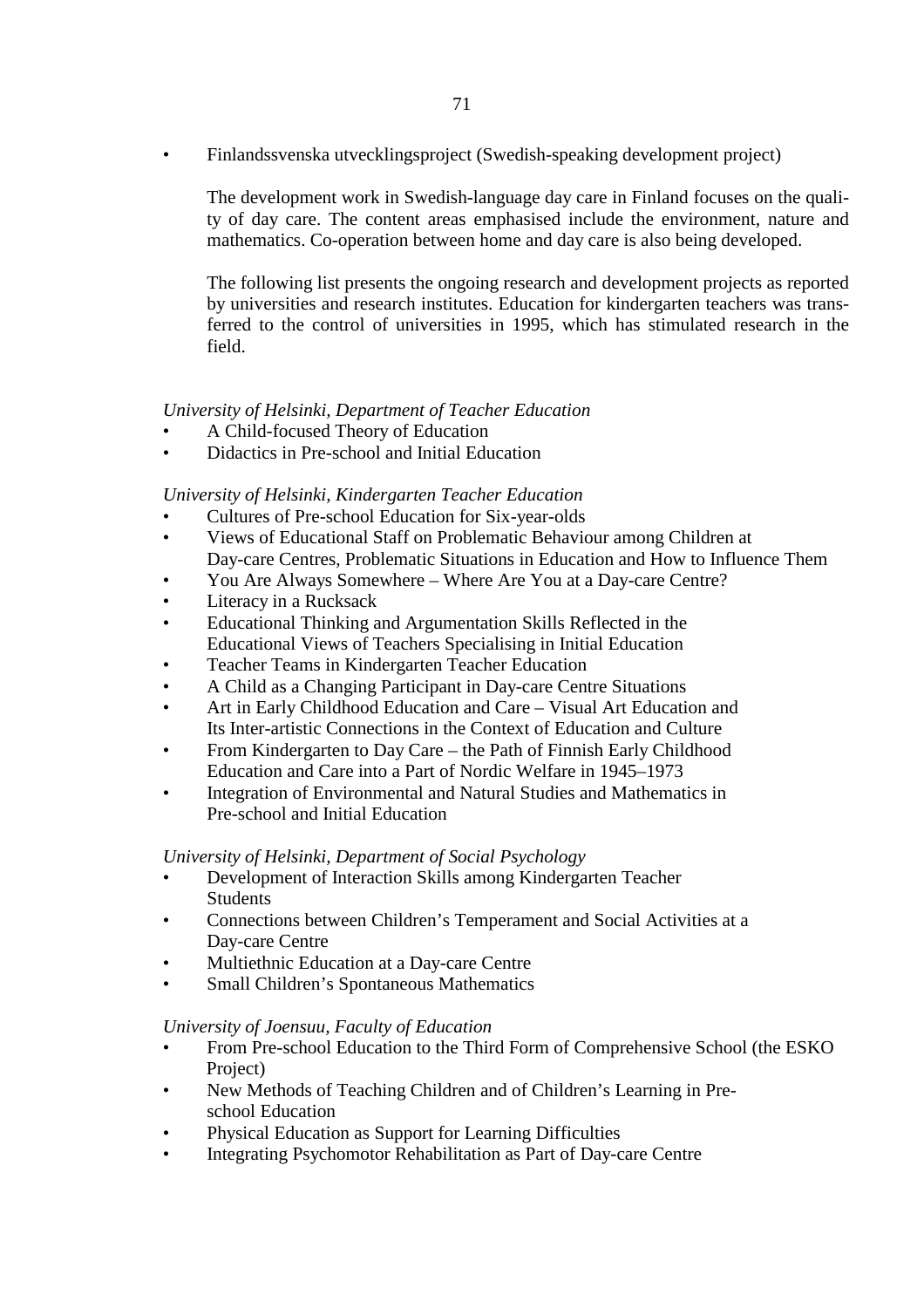72

**Activities** 

- The Computer as a Children's Learning Environment in Early Childhood Learning
- Impact Study of Continuing Training Programmes in Pre-school and Initial Education
- Learning and Teaching Mathematics in Pre-school and Initial Education

# *University of Jyväskylä, Department of Teacher Education*

- From Pre-schoolers to First-formers
- Development and Guidance of Learning Skills in Pre-school and Initial Education

## *University of Jyväskylä, Department of Early Childhood Education*

• Searching for a Common Path – Preparation of the Curricula for Preschool and Initial Education as an Action Study

## *University of Jyväskylä, Institute for Educational Research*

- Flexibility in the Teaching and Learning of 5–8-year-olds
- Growth Portfolios as a Bridge from Day-care Centre to School
- Bridges from Day-care Centre to School
- Digital Portfolios as Tools for Teacher Discussion and Co-operation

## *University of Oulu, Early Childhood Education Centre*

- Professional Ethics Thinking in Teachers' Narratives
- Biographies and Narratives as Describers and Tools of Personal and Professional Growth among Students Studying to Become Teachers in Early Childhood Education and Care
- Quality Assessment in Day Care
- Quality of Family Day Care
- Development Project of University Co-operation
- Leadership in a Day-care Centre Community
- Management of a Day-care Centre in Finland
- Perspectives on Early Childhood Education and Care Work
- Learning in Childhood
- The Role of the Adult in Play Pedagogy
- An Action Analysis of a Child Group on the Conditions and Opportunities of Collaboration
- Trainers of ECEC Teachers as Consultants of Teacher Training Day-care **Centres**
- Kindergarten Teacher as an Implementer of Early Childhood Education and Care
- Early Childhood Education and Care and ECEC Research in a Changing Societal Orientation
- The India Project

### *University of Oulu, Kajaani Department of Teacher Education*

• Research and Development Project of Children's Physical and Health Education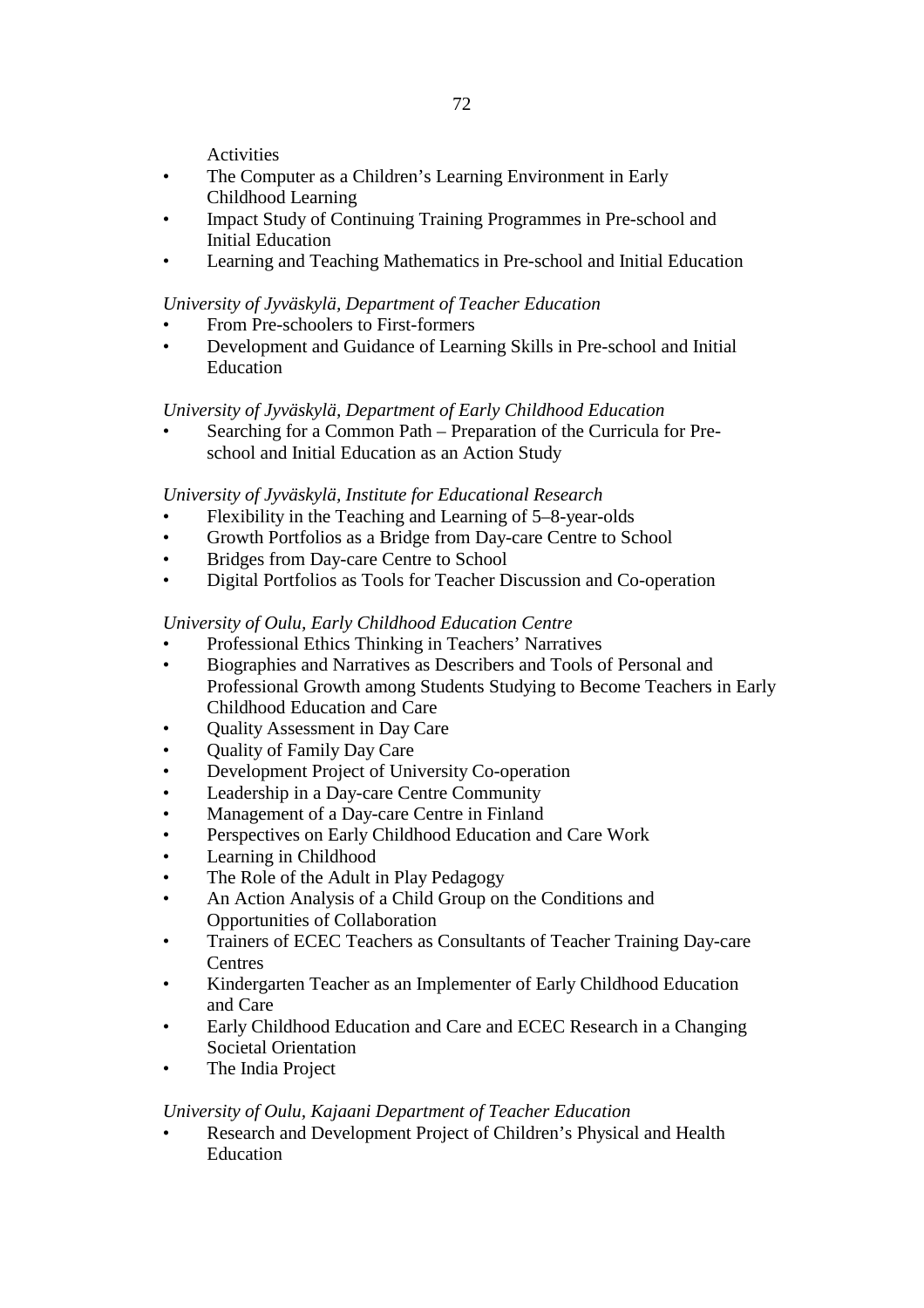- Development of Mastery of the Profession in ECEC Work
- The Fifth Dimension as a Development Factor of Learning Conditions
- Children's Play and Social Relationships in Day Care
- The Fundamental Questions of Lifelong Learning in the Master's Education in Early Childhood Education and Care
- Development and Developmental Activities of under Three-year-olds
- Children, Culture and Everyday Life
- Elementary Mathematics through Fairy Tales and Play
- The Joint Perception and Action of Mother and Child in the Cyclic Development Anticipating the Child's Speech

## *University of Tampere, Kindergarten Teacher Education*

- Drama Play in Early Childhood Education and Care
- Educational Views of Kindergarten Teacher Students and Their Shaping as Interpreted by the Students on the Basis of Their Biographies
- Changes in Children's Conceptual Models and the Development of Children's Exploration Strategies in the PICCO Environment
- The Developing Expertise of Kindergarten Teachers
- Leadership in Early Childhood Centres (ILP Project)
- The Day-care Centre as a Multidisciplinary Working Community
- Family, Work and Early Childhood Education and Care
- The Future Perspective in Teacher Education and Teaching
- Music in the Education and Guidance of Children's Instructors
- 'It Sure is Hard Work Being a Child like That' Circumstances of FAS Children Taken into Custody
- Establishment of Tampere Kindergarten Seminary in 1955, Measures Leading to the Establishment and Operations in the Early Years
- Societal and Historical Barriers to Providing Pre-school Education
- Pre-school Education as a Target of Pedagogical Development Work

### *University of Turku, Department of Education*

- Children's Conceptual Understanding
- Guidance of Learning
- Small Children's Social Relationships

### *University of Turku, Department of Teacher Education in Rauma*

- Transaction Analysis of Education
- Study of ECEC Networks
- Oppiva Developing the Learning Conditions of Children in Family Day Care
- Sound Workshop Experiment

### *University of Turku, Centre for Extension Studies*

• Development of Day Care in Small Municipalities

### *Stakes*

• Early Childhood Education and Care, Information Technology, Interaction – A Research and Development Project